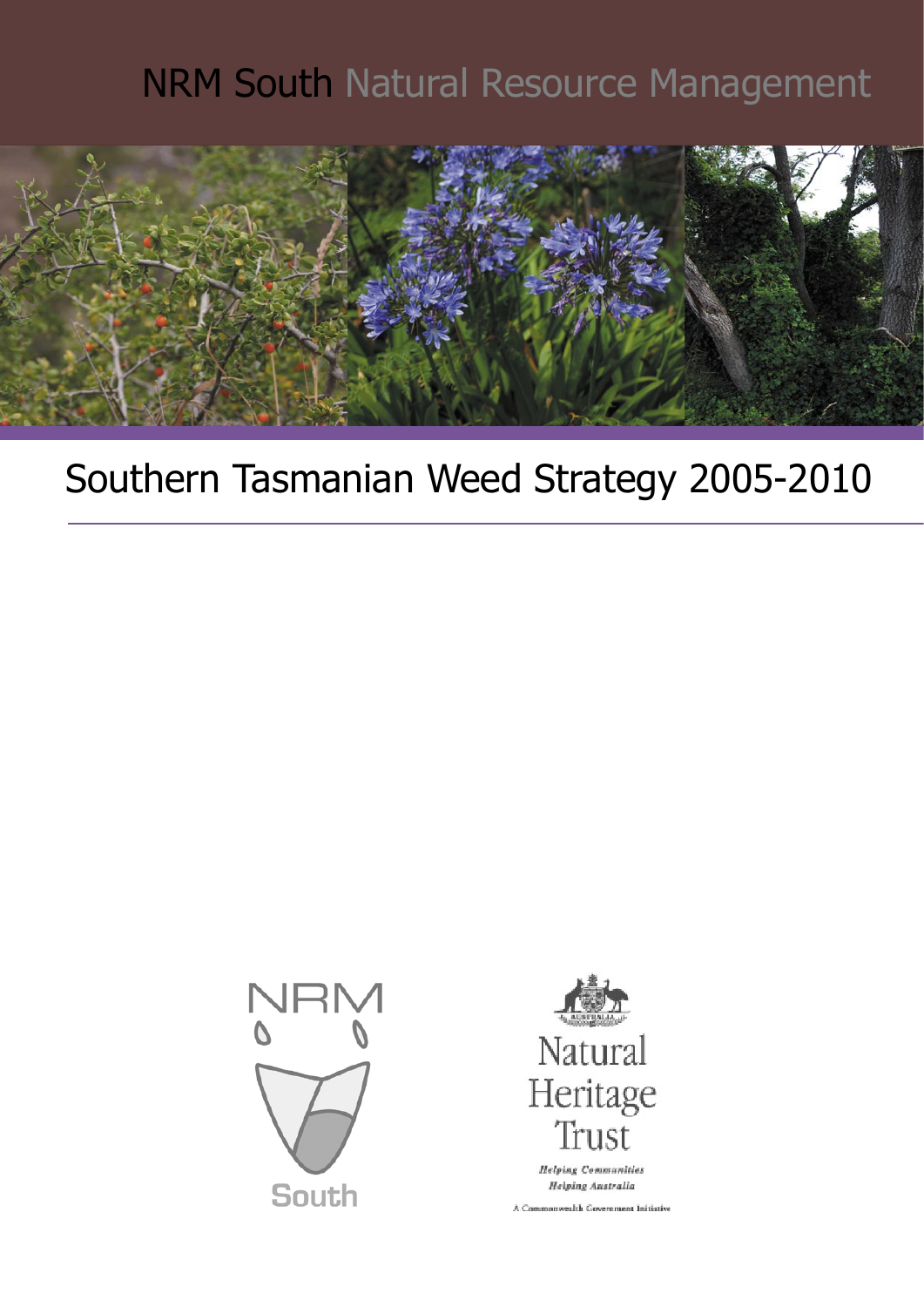# Southern Tasmanian Weed Strategy

Cover photographs Left: African boxthorn (Lycium ferocissimum) Middle: Agapanthus (Agapanthus praecox) Right: Cape ivy (*Delairea odorata*) smothering blackwood (Acacia melanoxylon)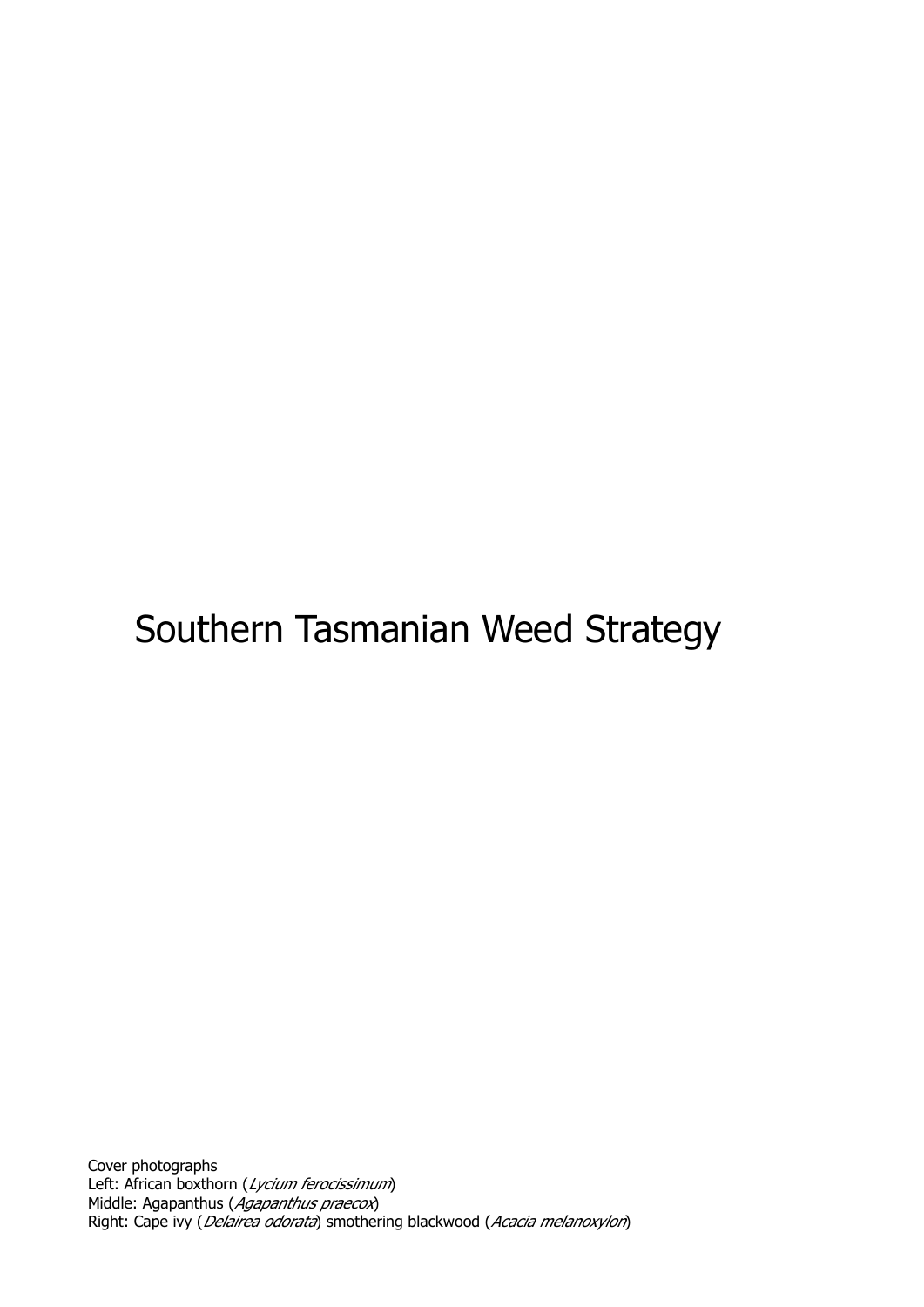### **Publication Details**

Southern Tasmanian Weed Strategy - WEB

ISBN: 1-921082-02-X

© 2005 Southern Natural Resource Management Regional Committee (NRM South)

Recommended citation: Schrammeyer, E., 2005. *Southern Tasmanian Weed Strategy*, NRM South, Hobart

This document may be reproduced in whole or in part for the purpose of study or training, subject to the inclusion of an acknowledgment of source and its not being used for commercial purposes or sale. Reproduction for purposes other than those given above requires the prior permission of the Southern Regional Committee for Natural Resource Management (NRM South).

This strategy is based on existing information obtained through research and consultation, and will be subject to change as new information becomes available. Every effort has been made to ensure that the information contained in this strategy is accurate and representative. NRM South disclaims any responsibility to any person who relies on information in this strategy. Further information is available from the references or contacts listed at the end of the document.

## **Acknowledgments**

Elizabeth Schrammeyer of Tasmanian Land and Water Professionals Pty Ltd is the principal author of this strategy with extensive assistance from the following.

The Southern Tasmanian Weed Strategy Expert Panel consisted of Andrew Crane representing DPIWE; David Gudde representing rural local government; Mike Bidwell representing urban local government; Rae Glazik representing community groups; Dean Vincent representing NRM South; and Sebastian Burgess representing community organisations. The panel provided the author with support, direction and technical advice throughout the development of the Strategy.

Stuart Smith, Christian Goninon, Peter Franklin, Paul Hickey, Rae Glazik, Andrew Crane, Cindy Hanson and Alex Buchanan all contributed to the writing of the text.

*WeedPlan* Revised Edition and the *Natural Resource Management Strategy for Southern Tasmania* were the two principal documents used to guide the development of this strategy. All plans and strategies relevant to weed management in the Southern NRM Region of Tasmania also provided information and direction.

Thank you to all those who provided feedback and comments that guided the development of this strategy.

This strategy was supported by Natural Heritage Trust Extension funding made available through NRM South.

Design and layout by Elizabeth Schrammeyer Photographs by Elizabeth Schrammeyer unless indicated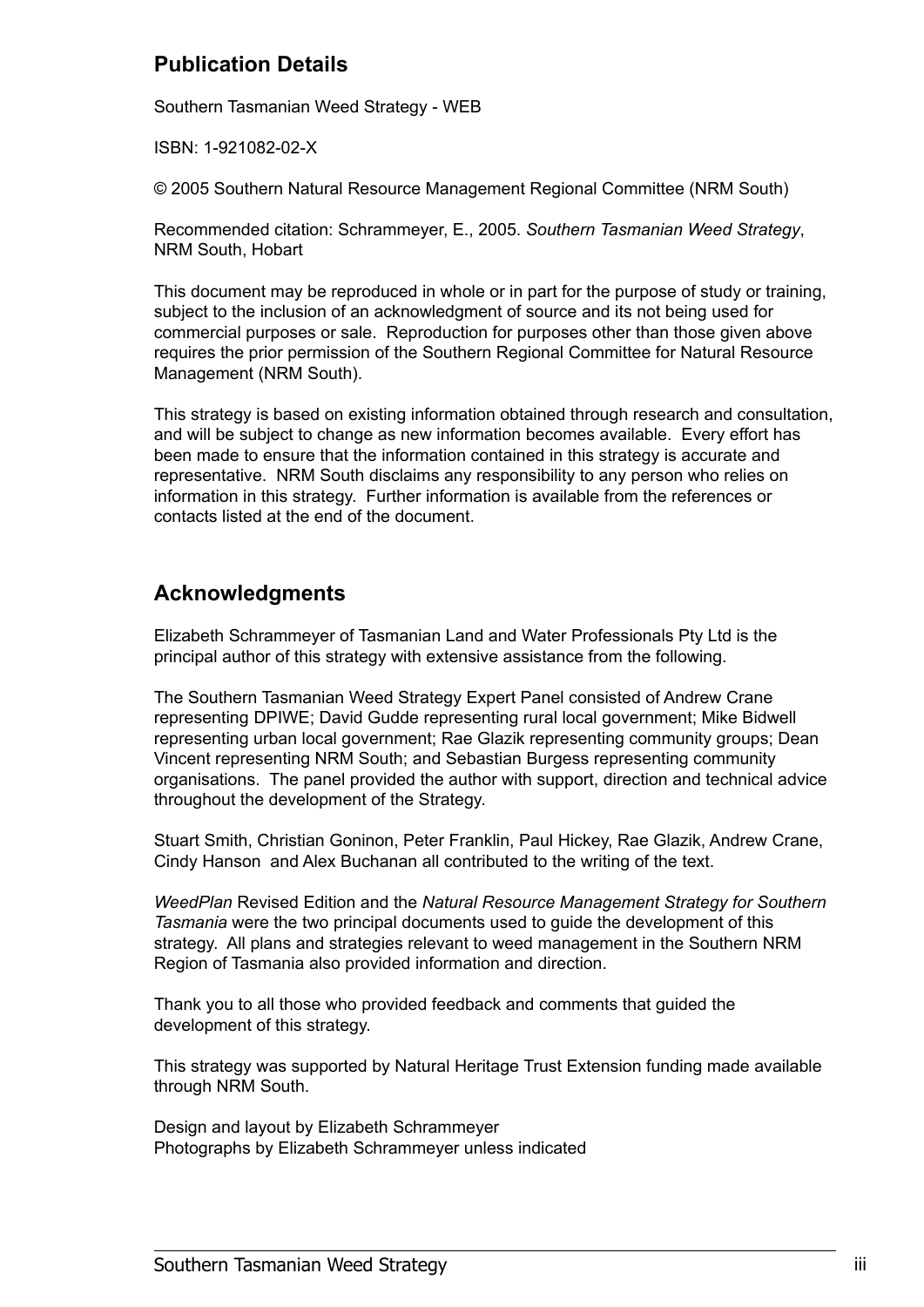# **Contents**

|                                                                       | VĪ             |
|-----------------------------------------------------------------------|----------------|
|                                                                       | vii            |
|                                                                       | 1              |
|                                                                       | 1              |
|                                                                       | $\overline{2}$ |
|                                                                       | 2              |
|                                                                       | 2              |
|                                                                       | 3              |
|                                                                       | 3              |
|                                                                       | 3              |
|                                                                       | 4              |
|                                                                       | 5              |
|                                                                       | 5<br>5         |
|                                                                       | 6              |
|                                                                       | 8              |
|                                                                       | 9              |
|                                                                       | 10             |
|                                                                       | 11             |
|                                                                       | 11             |
|                                                                       | 14             |
|                                                                       | 15             |
|                                                                       | 18             |
|                                                                       | 21             |
|                                                                       | 23             |
|                                                                       | 27             |
|                                                                       | 31             |
|                                                                       | 33             |
|                                                                       | 36             |
|                                                                       | 38             |
|                                                                       | 38             |
|                                                                       | 39             |
| Appendix 1: Strategies relevant to weed management as at January 2005 | 39<br>41       |
|                                                                       | 46             |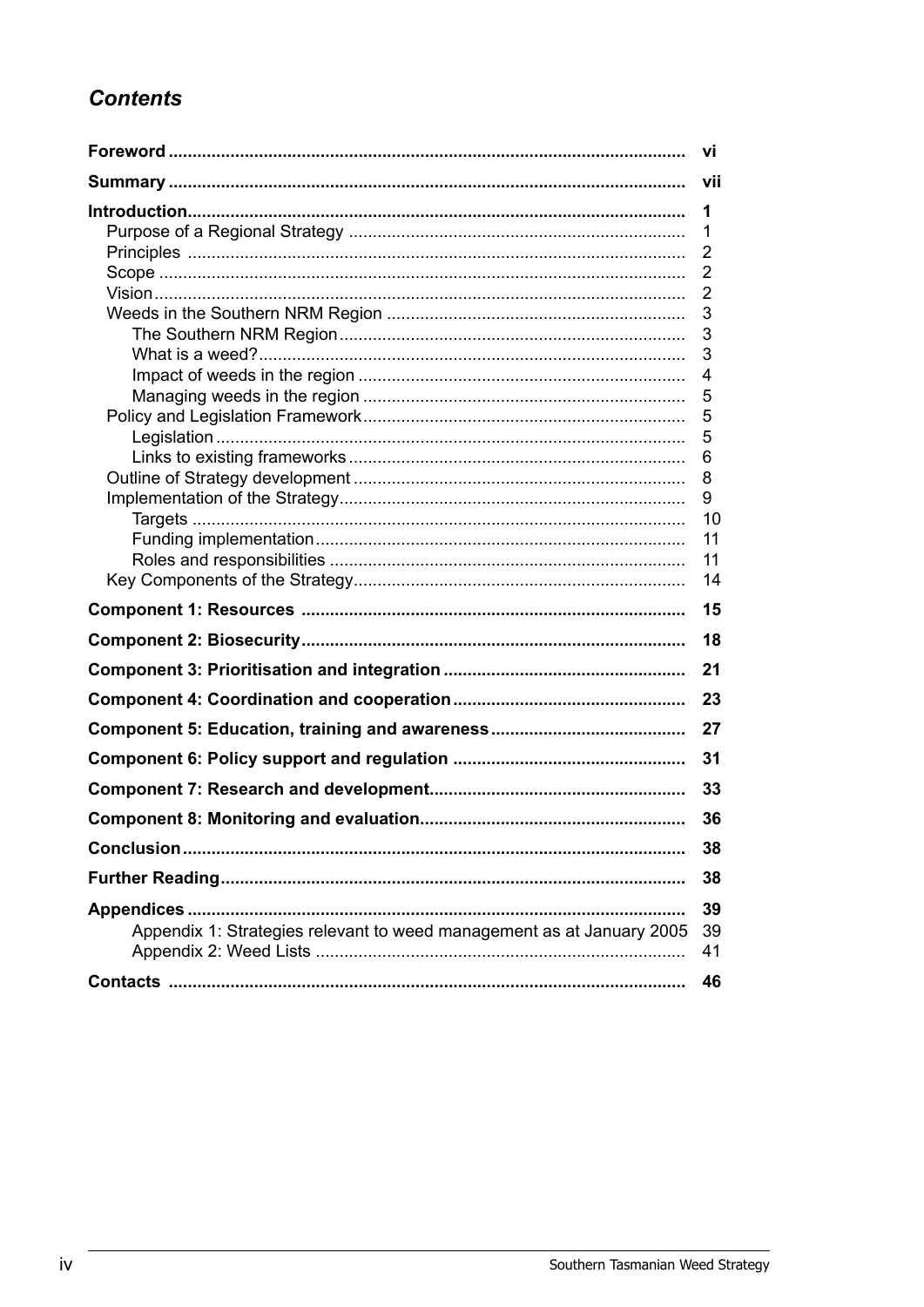#### **List of figures**

| Figure 1: Framework of policy surrounding Southern Tasmanian Weed Strategy  6<br>Figure 2: Description of Actions, Outcomes and Targets in the Southern Tasmanian |  |
|-------------------------------------------------------------------------------------------------------------------------------------------------------------------|--|
|                                                                                                                                                                   |  |
| Figure 3: Roles and Responsibilities of stakeholders in weed management  12                                                                                       |  |
|                                                                                                                                                                   |  |

#### **Maps**

Map 1: Municipal Weed Strategies in Southern Tasmania as at January 2005 ............. 8

### **List of Boxes**

| Box 2. Case study: Development of a national protocol for prioritisation  21 |  |
|------------------------------------------------------------------------------|--|
|                                                                              |  |
|                                                                              |  |

#### **Abbreviations**

| <b>EMS</b>       | <b>Environmental Management System</b>                                           |
|------------------|----------------------------------------------------------------------------------|
| <b>CRC</b>       | <b>Cooperative Research Centre</b>                                               |
| <b>DIER</b>      | Department of Infrastructure, Energy and Resources                               |
| <b>DIW</b>       | Directory of important wetlands                                                  |
| <b>DPIWE</b>     | Department of Primary Industries, Water and Environment                          |
| <b>DTPHA</b>     | Department of Tourism, Parks, Heritage and the Arts                              |
| MAT              | <b>Management Action Target</b>                                                  |
| <b>MAT WPD</b>   | Management Action Target for Weeds, Pests and Diseases in the                    |
|                  | Managing Native Flora and Fauna chapter in NRM Strategy for Southern<br>Tasmania |
| <b>NRM</b>       | Natural Resource Management                                                      |
| <b>NRM South</b> | Southern Regional Committee for Natural Resource Management                      |
| <b>RCT</b>       | <b>Resource Condition Target</b>                                                 |
| <b>RCTF</b>      | Resource Condition Target for Managing Native Flora and Fauna                    |
|                  | chapter in NRM Strategy for Southern Tasmania                                    |
| <b>RCT WPD</b>   | Resource Condition Target for Weeds, Pests and Diseases in the                   |
|                  | Managing Native Flora and Fauna chapter in NRM Strategy for Southern             |
|                  | Tasmania                                                                         |
| <b>RIP</b>       | Regional Investment Plan                                                         |
| <b>STWS</b>      | Southern Tasmanian Weed Strategy                                                 |
| <b>WONS</b>      | <b>Weeds of National Significance</b>                                            |
| <b>WPD</b>       | Weeds, Pests and Diseases                                                        |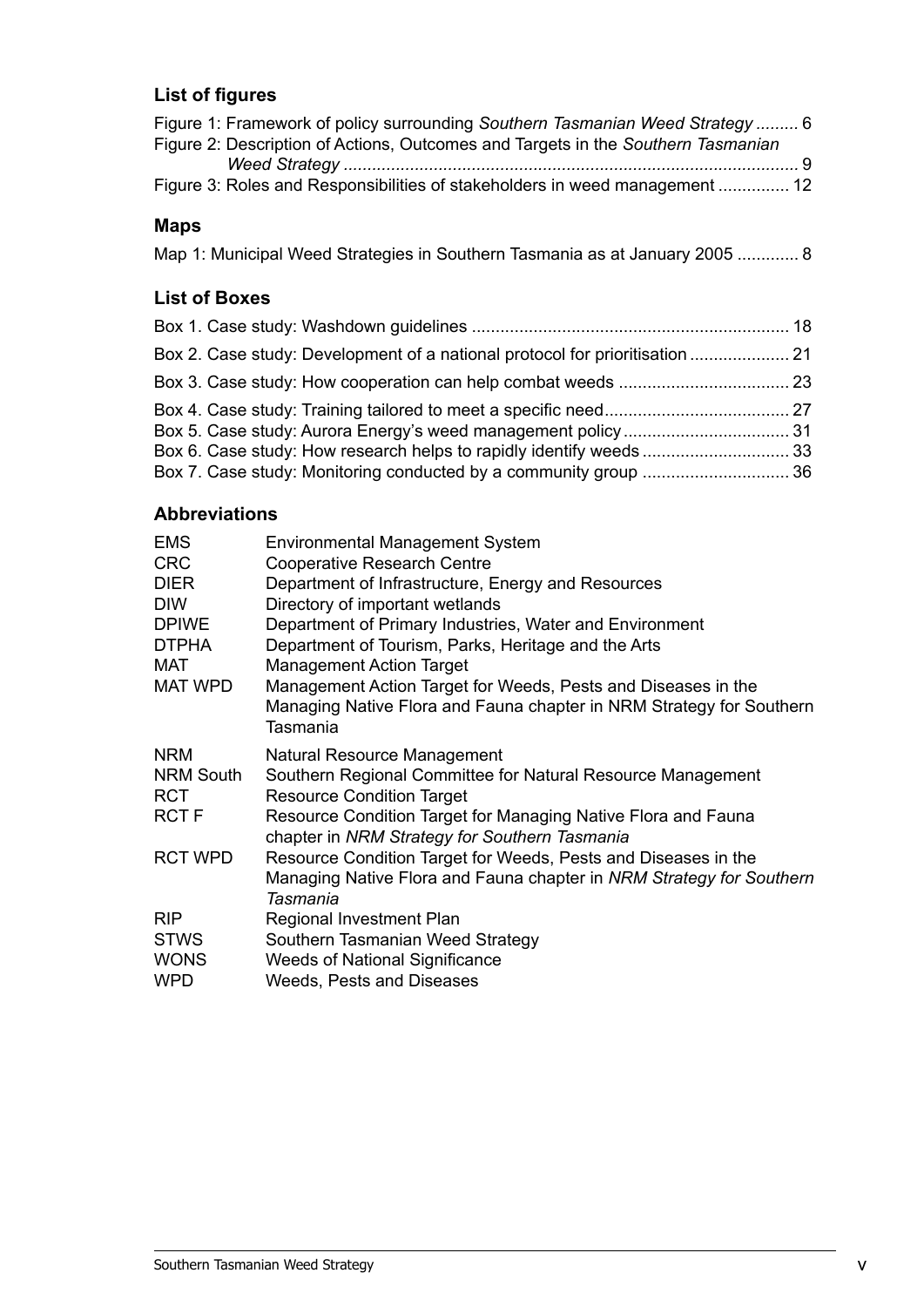# **Foreword**

Many of the more than 765 exotic plant species that have become naturalised in Tasmania are now serious threats to Southern Tasmania's natural environment and primary production.

Weeds were identified as a priority issue early in the development of NRM South's *Natural Resource Management Strategy for Southern Tasmania*. Public consultation and scientific advice have highlighted the serious impact that weeds have on our economy and our environment.

The *Strategy* gives a high priority to managing weeds in native ecosystems and controlling agricultural and other production system weeds. One of the highest priority Management Actions in the *Strategy* is to:

*Develop and implement integrated strategic weed, pest and disease management and prevention plans for terrestrial, marine and freshwater conservation and production areas.*

This *Southern Tasmanian Weed Strategy* tackles the management and control of terrestrial and freshwater weeds and is an important foundation for the practical implementation of the regional NRM Strategy.

All members of our community have a role in responsibly controlling and managing weeds for both economic and environmental purposes. The *Southern Tasmanian Weed Strategy* identifies strategic actions relevant to all stakeholders and supports and encourages implementation through recommendations for coordination, incentives and the provision of technical advice. It is not prescriptive as it does not have legislative powers.

To make progress in this war against weeds the whole community needs to recognise their impact on our natural resources. We encourage everyone to become involved in implementing the *Southern Tasmanian Weed Strategy*.

NRM South will continue to work in partnership with all stakeholders in the region to encourage strategic and efficient weed management in a prioritised and integrated manner. We look forward to working with our partners and all weed managers in the Southern NRM Region to implement the strategic actions outlined in this strategy.

Day It Survey

Ollie Hedberg Chairperson, NRM South January 2005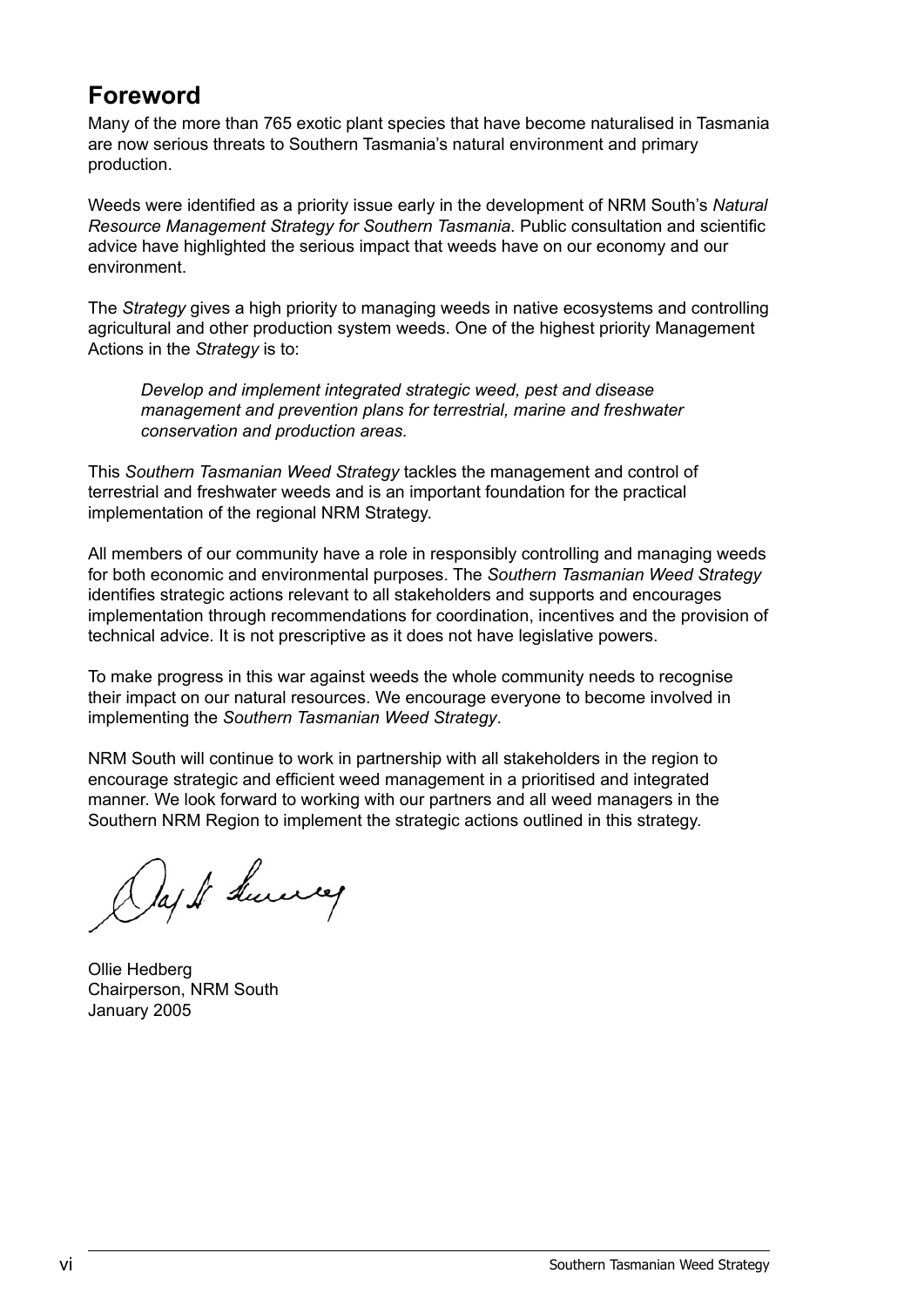# **Summary**

The *Southern Tasmanian Weed Strategy* will:

- provide a framework for decision making in the region;
- recommend actions to implement regionally relevant *WeedPlan* Revised Edition directions.
- identify priorities for investment.
- tackle regional priorities that are consistent with national and state priorities.
- provide a framework for consistency in subregional strategies.
- provide opportunities for partnerships and relationships that encourage coordinated weed management.

For each of the eight components in the *Southern Tasmanian Weed Strategy* there are strategic actions listed that will lead to the achievement of a desired outcome. When these actions and outcomes are achieved they will contribute to accomplishing Management Action Targets, Resource Condition Targets and the Aspirational Targets listed in the *Natural Resource Management Strategy for Southern Tasmania* that are relevant to weed management.

Analysis of existing strategies, consultation with stakeholders and the expert panel helped determine and prioritise the strategic actions.

#### **High-priority strategic actions**

These high priority strategic actions are listed as they appear in each component. For example, R13 is the 13th Strategic Action listed in the Resources component and can be found on page 16. They are not listed in numbered order here as many of these high priority strategic actions are closely linked with other strategic actions. Within each component the high priority strategic action are highlighted in bold.

| NGSUULUGS             |                 |                                                                                                                                                        |
|-----------------------|-----------------|--------------------------------------------------------------------------------------------------------------------------------------------------------|
| Page<br><b>Number</b> |                 | <b>Strategic Action</b>                                                                                                                                |
| 15                    | R1              | Appoint a Southern Tasmanian Weed Strategy Coordinator to<br>coordinate the implementation of strategic actions at regional and<br>subregional levels. |
| 16                    | R <sub>12</sub> | Map priority weeds in the Southern NRM Region to facilitate the<br>monitoring and evaluation of weed management activities.                            |
| 16                    | R <sub>13</sub> | Catalogue weed management resources.                                                                                                                   |
| 16                    | R <sub>17</sub> | Promote resources available for sharing amongst weed managers and<br>community.                                                                        |
| 17                    | R <sub>20</sub> | Support and promote long-term consistency in planning, investment<br>and funding of NRM activities, including weed management.                         |

*Resources*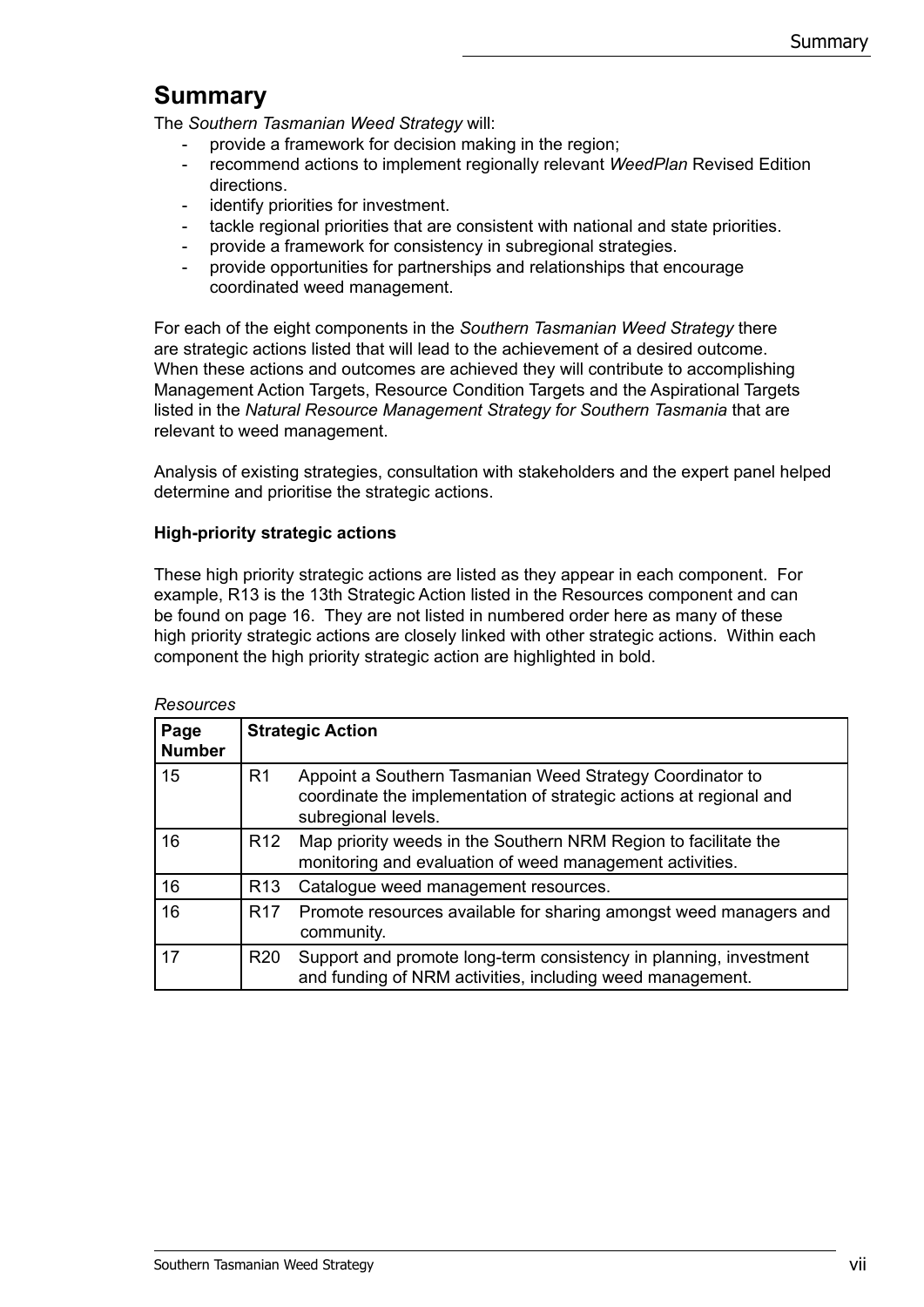#### **Summary**

#### *Biosecurity* **Page Number Strategic Action** 19 B1 Southern NRM Region to support the undertaking of Weed Risk Assessment at state level. 19 B2 Southern NRM Region to support the dissemination of results of State Weed Risk Assessment to individuals and industry importing plant products into Southern NRM Region. 19 B3 Promote the involvement of all key stakeholders in the Weed Alert Network. 19 B5 Establish and promote a regionally relevant rapid response system for weed incursions. 20 B6 Implement effective weed hygiene measures that prevent weed spread throughout the region. 20 B7 Coordinate implementation of biosecurity measures within and beyond the region.

#### *Prioritisation and integration*

| Page<br><b>Number</b> |                               | <b>Strategic Action</b>                                                                                                                                                                                                                                                             |
|-----------------------|-------------------------------|-------------------------------------------------------------------------------------------------------------------------------------------------------------------------------------------------------------------------------------------------------------------------------------|
| 22                    | P <sub>1</sub>                | Regional involvement in the development and implementation of a<br>prioritisation process for weed species.                                                                                                                                                                         |
| 22                    | PI4<br>P <sub>15</sub><br>PI6 | Map priority weeds in Southern NRM Region.<br>Ensure priority is given to nationally significant weeds, declared weeds<br>and weeds listed in strategies relevant to the Southern NRM Region.<br>Protect natural assets of regional significance from the threat posed by<br>weeds. |

#### *Coordination and Cooperation*

| Page<br><b>Number</b> | <b>Strategic Action</b>                                                                                         |
|-----------------------|-----------------------------------------------------------------------------------------------------------------|
| -24                   | CC1 Establish a representative body to facilitate and oversee implementation<br>of the strategy.                |
| 25                    | CC9 Encourage the development of roadside management plans that<br>incorporates communication and coordination. |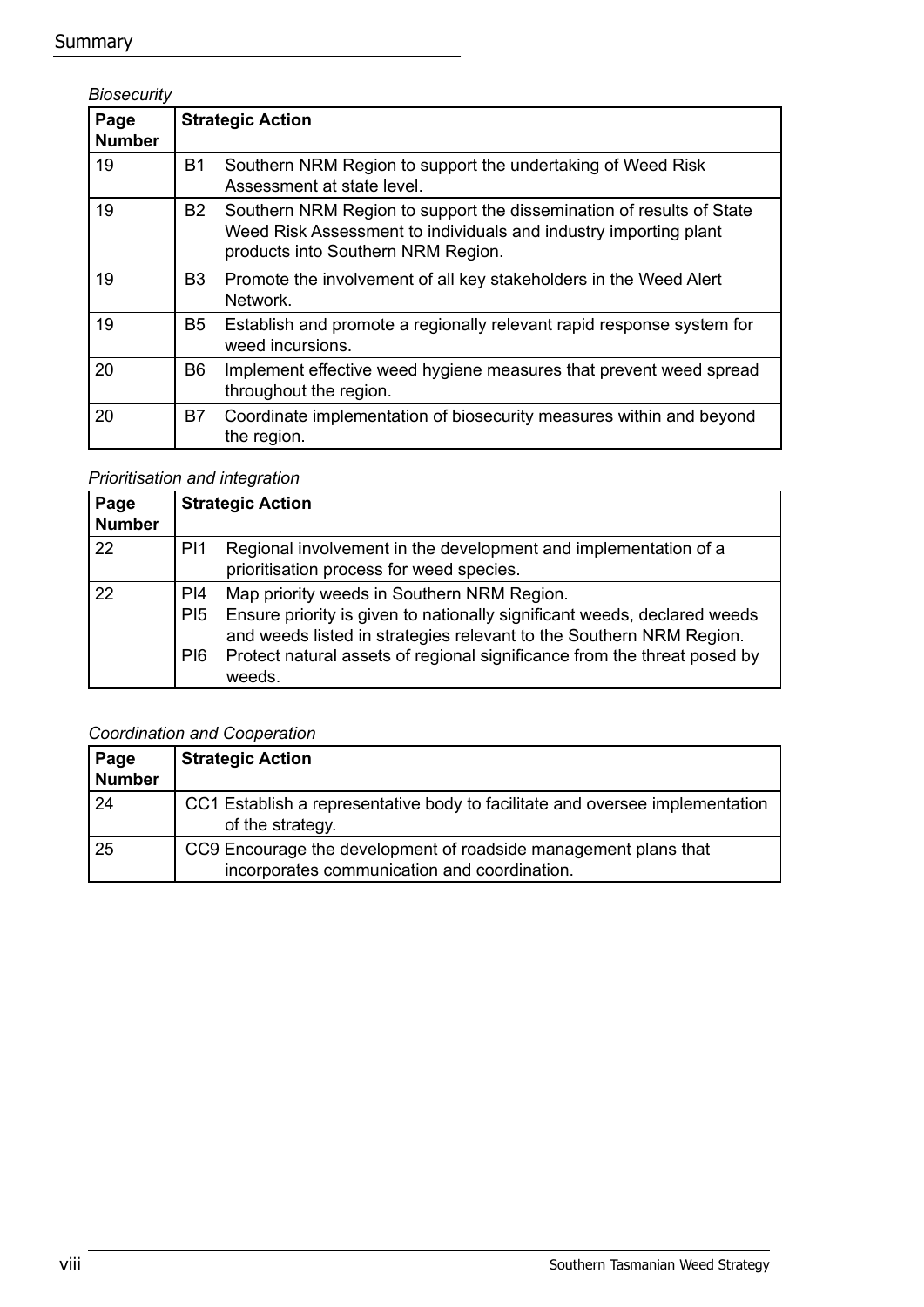*Education, training and awareness*

| Page<br><b>Number</b> |      | <b>Strategic Action</b>                                                                                                                        |
|-----------------------|------|------------------------------------------------------------------------------------------------------------------------------------------------|
| 28                    | ETA1 | Develop, promote and deliver educational, training and awareness<br>material for planners and managers at a regional and subregional<br>level. |
| 28                    | ETA4 | Develop and deliver educational packages for schools and community<br>groups.                                                                  |
| 29                    |      | ETA 9 Develop awareness package for community.                                                                                                 |
| 30                    |      | ETA17 Encourage nomination of weed managers in the Southern NRM<br>Region for state and national environmental and weed management<br>awards.  |
| 30                    |      | ETA18 Encourage local government to support landowners to undertake best<br>practice weed management.                                          |

#### *Policy support and integration*

| Page<br>Number | <b>Strategic Action</b>                                                                                                                                                        |
|----------------|--------------------------------------------------------------------------------------------------------------------------------------------------------------------------------|
| l 32           | PSR1 Develop and implement an awareness program to inform all<br>stakeholders of their rights and responsibilities under the Weed<br>Management Act 1999 and related policies. |

#### *Research and Development*

| Page<br>Number | Strategic Action                                                         |
|----------------|--------------------------------------------------------------------------|
| 34             | RD6 Support research into the costs of weeds in the Southern NRM Region. |
| 35             | RD7 Support biological control methods.                                  |

#### *Monitoring and Evaluation*

| Page<br>Number |     | <b>Strategic Action</b>                                                                                                                                                    |
|----------------|-----|----------------------------------------------------------------------------------------------------------------------------------------------------------------------------|
| 34             | ME1 | Establish a monitoring program addressing Resource Condition<br>Targets to map, monitor and report on high priority weeds to State and<br>Australian Government Standards. |

These high priority strategic actions provide a guide for developing and funding individual weed management projects or larger integrated NRM projects. Many of these high priority strategic actions are linked with other strategic actions that, although not an immediate high priority, still need to be incoorporated into projects and addressed where they are deemed a local priority.

External funding for NRM and weed management will be limited, and therefore it is vital that all stakeholders utilise this strategy in guiding their weed management activities in the Southern NRM Region, provide their own resources where they are able, and efficiently coordinate and integrate their activities with those of other weed managers.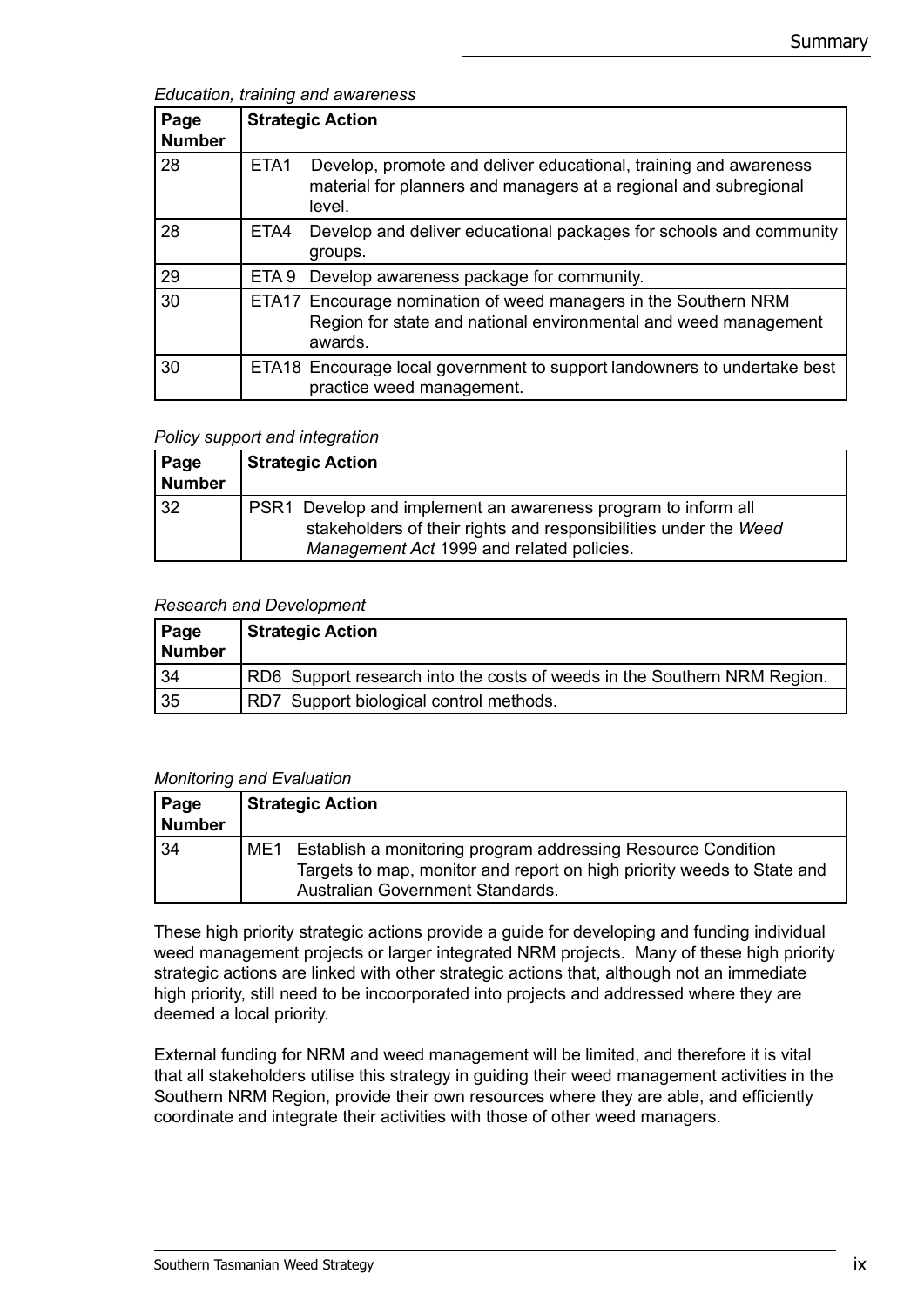# **Introduction**

## *Purpose of a Regional Strategy*

The purpose of this Strategy is to identify and consolidate weed management issues in the Southern NRM Region and to set clear achievable outcomes, underpinned by strategic actions. It provides a framework for decision-making in the region to:

- Recommend actions to implement regionally relevant *WeedPlan* Revised Edition directions.
- Identify regional priorities for investment.
- Tackle regional priorities that are consistent with national and state priorities.
- Provide a framework for consistency in subregional strategies.
- Provide opportunities for partnerships and relationships that encourage coordinated weed management.

Although initially a means to direct investment and funding decisions, this Strategy intends to develop and establish a change in weed management structure, process and attitude in the Southern NRM Region so that all stakeholders are fulfilling their responsibilities and the reliance on govenment funding is minimised.

*WeedPlan: Tasmania's Weed Management Strategy* addresses weed management at a state level*. WeedPlan* was first published in 1996, with a revised edition published in 2005, and has led to improved coordination and integration of weed management efforts at state, regional and local levels. *WeedPlan* was the first state-level weed strategy in Australia and initiated a regional approach to weed management in Tasmania with the establishment of Regional Weed Officer positions.

Across the nation all levels of government, the community and industry are assisting the development of regional natural resource management (NRM) strategies that:

- assess the relative value of or services provided by natural resources and other assets at risk;
- analyse the causes of threats to those values and services; and
- specify a longer-term vision, goals and targets for NRM to minimise the degradation of resources and, where possible, improve the sustainability and quality of natural resources.

Weeds are a major threat to natural resources and assets important to our economy, community and environment Therefore it is important that management of these threats is strategic and adequately resourced. Development of a weed strategy for the Southern NRM Region was identified as a high priority Management Action in the *NRM Strategy for Southern Tasmania*.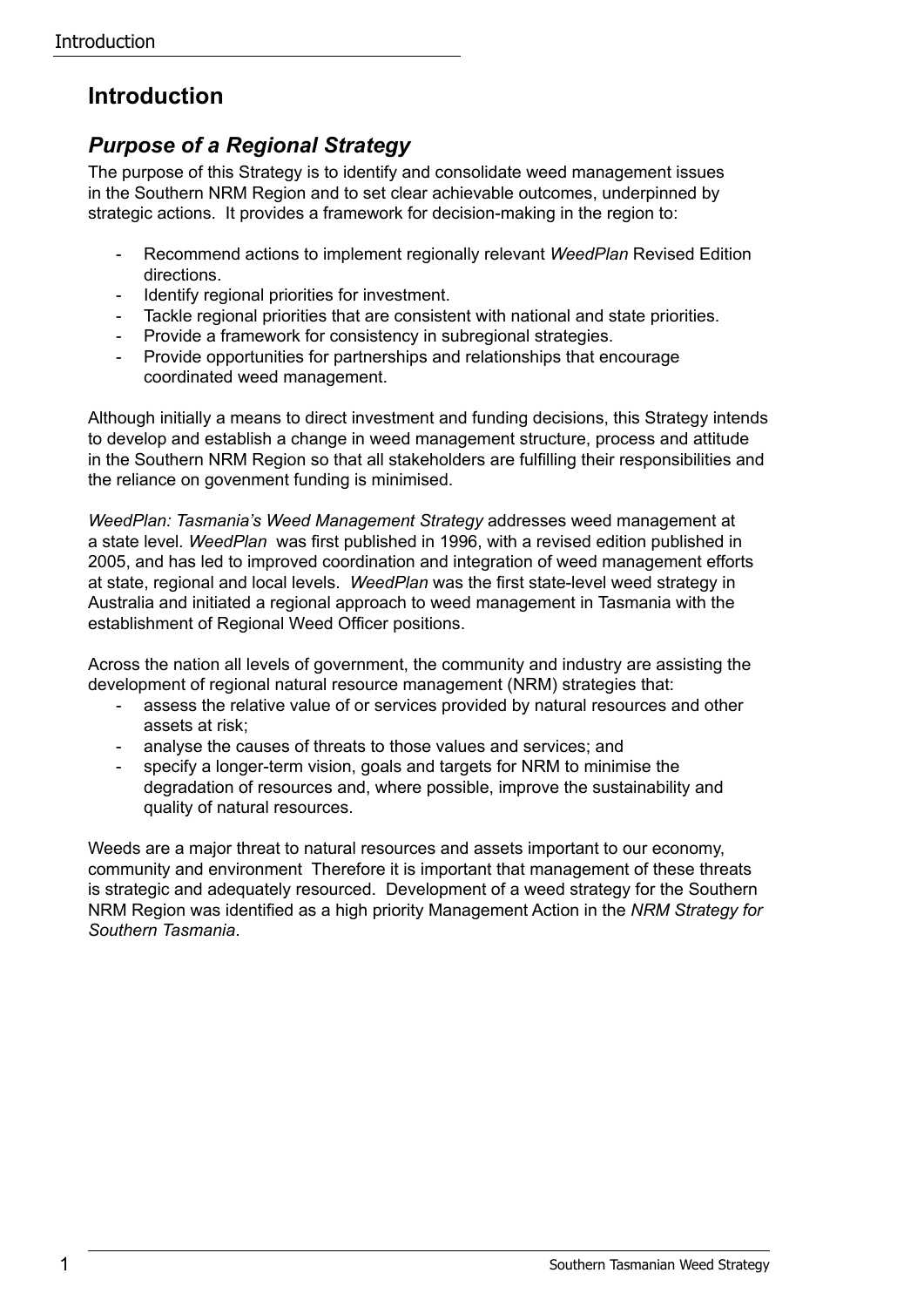### *Principles*

The *Southern Tasmanian Weed Strategy* (STWS) is based on principles adopted from the *National Weeds Strategy* and *WeedPlan*. These are:

- 1. Weed management is an essential and integral part of the sustainable management of natural resources and the environment, and requires an integrated, multidisciplinary approach.
- 2. Prevention and early intervention are the most cost-effective techniques that can be employed against weeds.
- 3. Successful weed management requires a coordinated approach that involves all levels of government in establishing appropriate legislative, educational and coordination frameworks in partnership with industry, landholders and the community.
- 4. The primary responsibility for weed management rests with landholders/land managers, but collective action is necessary where the problem transcends the capacity of the individual landholder/land manager to address it adequately.

### *Scope*

Although the *NRM Strategy for Southern Tasmania* includes marine weeds, pests and diseases along with those in terrestrial and freshwater areas, the *Southern Tasmanian Weed Strategy* limits its scope to terrestrial and freshwater weed species. This is to include estuarine species such as *Spartina* that have the potential to affect wetlands and other important areas.

Marine areas and pests and diseases are not included in this particular strategy because they fall in the domain of separate groups of stakeholders; different science, management techniques and legislation apply to them.

### *Vision*

The vision for the *Southern Tasmanian Weed Strategy* is:

*A well-resourced and actively committed region protected from the impacts of weeds through strategic and integrated management involving members of the community, all levels of government and industry.*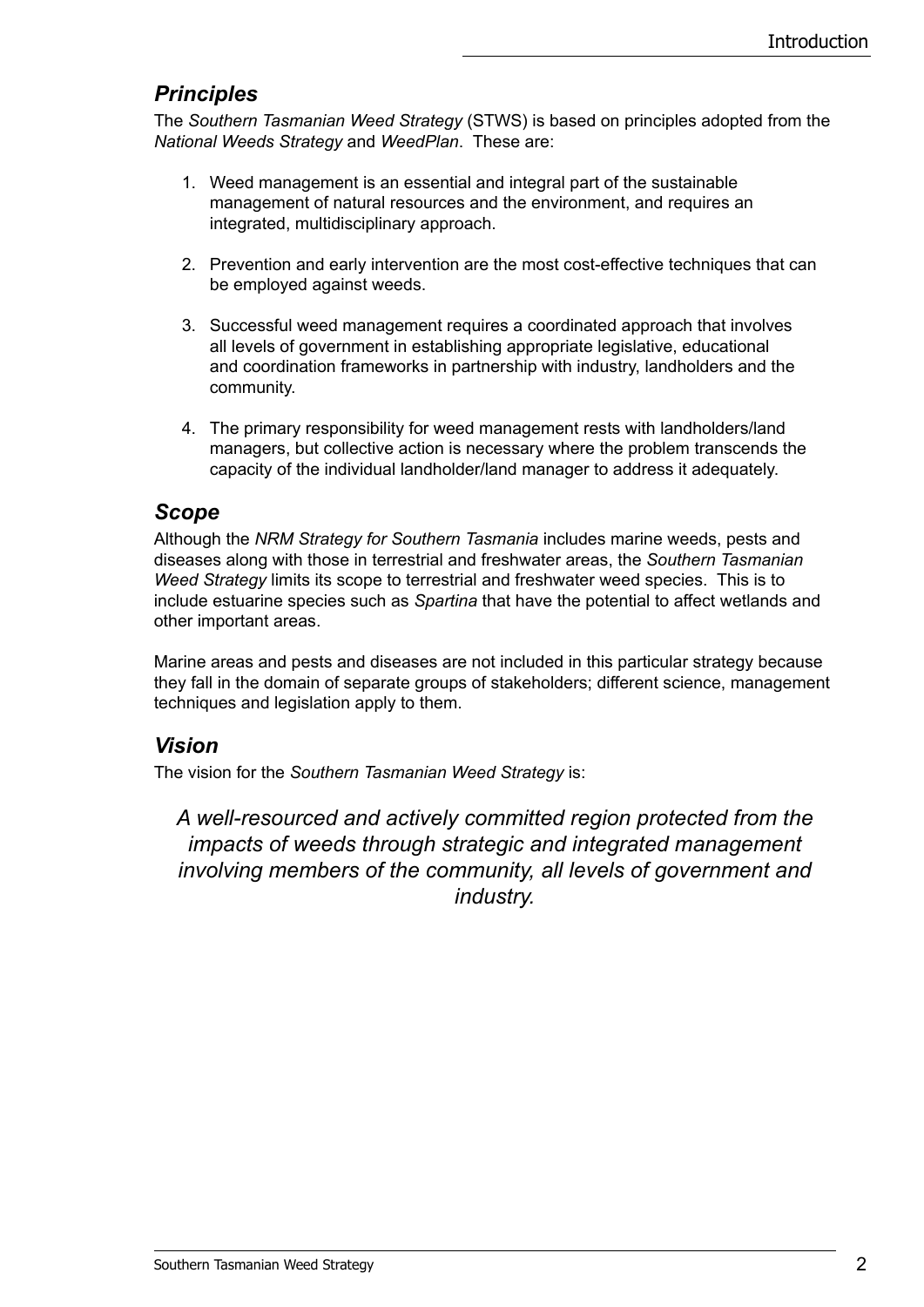## *Weeds in the Southern NRM Region*

### **The Southern NRM Region**

The *Tasmanian Natural Resource Management (NRM) Framework* (2002) was developed to provide the state with a systematic way of integrating the wide spectrum of natural resource management issues and improving the condition of natural resources. Tasmania has three NRM Regions based on municipal boundaries. Each region is developing a weed management strategy.

The Southern NRM Region comprises of twelve Local Government Areas in the south of the state and covers 2.5 million hectares of land, which represents just over one-third (38 percent) of Tasmania's land area. The region has a population of 231,854, with 194,341 (84 percent) living in greater Hobart, made up of the municipalities of Hobart City, Glenorchy City, Clarence City, Kingborough, Brighton and Sorell. The remaining municipalities in the Southern Region include Tasman, Huon Valley, Southern Midlands, Glamorgan Spring Bay, Derwent Valley and Central Highlands.

Sixty percent of the region is public land, with 43.3 percent in formal and informal reserves, and the remaining 16 percent in other reserves, state forest and other areas. Forty percent of the region is private land, including the 23 percent of the region that is used for agriculture. Land used for subdivision, urban or industrial and public infrastructure development is 37,400 ha (1.5 percent).

The Southern NRM Region has a total coastline of 3,263 km, including estuaries up to freshwater, all islands and islets, and makes up 39 percent of the Tasmanian coastline.

Natural resources provide significant value to the Southern NRM Region. Commercial enterprises such as tourism, forestry, agriculture, fishing and aquaculture are important to the region's economy and reliant on natural features and resources. Natural resources provide electricity, clean air and water as well as providing a focus for recreation, education, and scientific research. They are also especially important in contributing to the community's 'sense of place', as shown by community participation in over 150 Landcare, Coastcare, Waterwatch and 'friends of' groups.

#### **What is a weed?**

The *National Weeds Strategy* definition of a weed has been adopted for this Strategy: "A weed is a plant which has, or has the potential to have, a detrimental effect on economic, social or conservation values."

Sixty-five percent of plants that are now considered weeds in Australia were introduced deliberately as garden or ornamental plants; others were brought in for other commercial purposes or were accidentally introduced.

Increased movement of Australian native plants throughout Australia has resulted in some mainland natives becoming naturalised in Tasmania. Some of these plants are now considered weeds.

Not all naturalised plants are equally weedy. Some spread aggressively and can completely alter the systems they invade, while others are less competitive with desirable species and have little impact.

There is a potential for some plants that have been introduced and are not yet considered weeds to become weedy in the future. Changing climatic conditions, introduction of new pollinating agents (such as the bumblebee (*Bombus terrestris*)) and other factors could allow some plants to become weeds. These species are known as 'sleeper' weeds.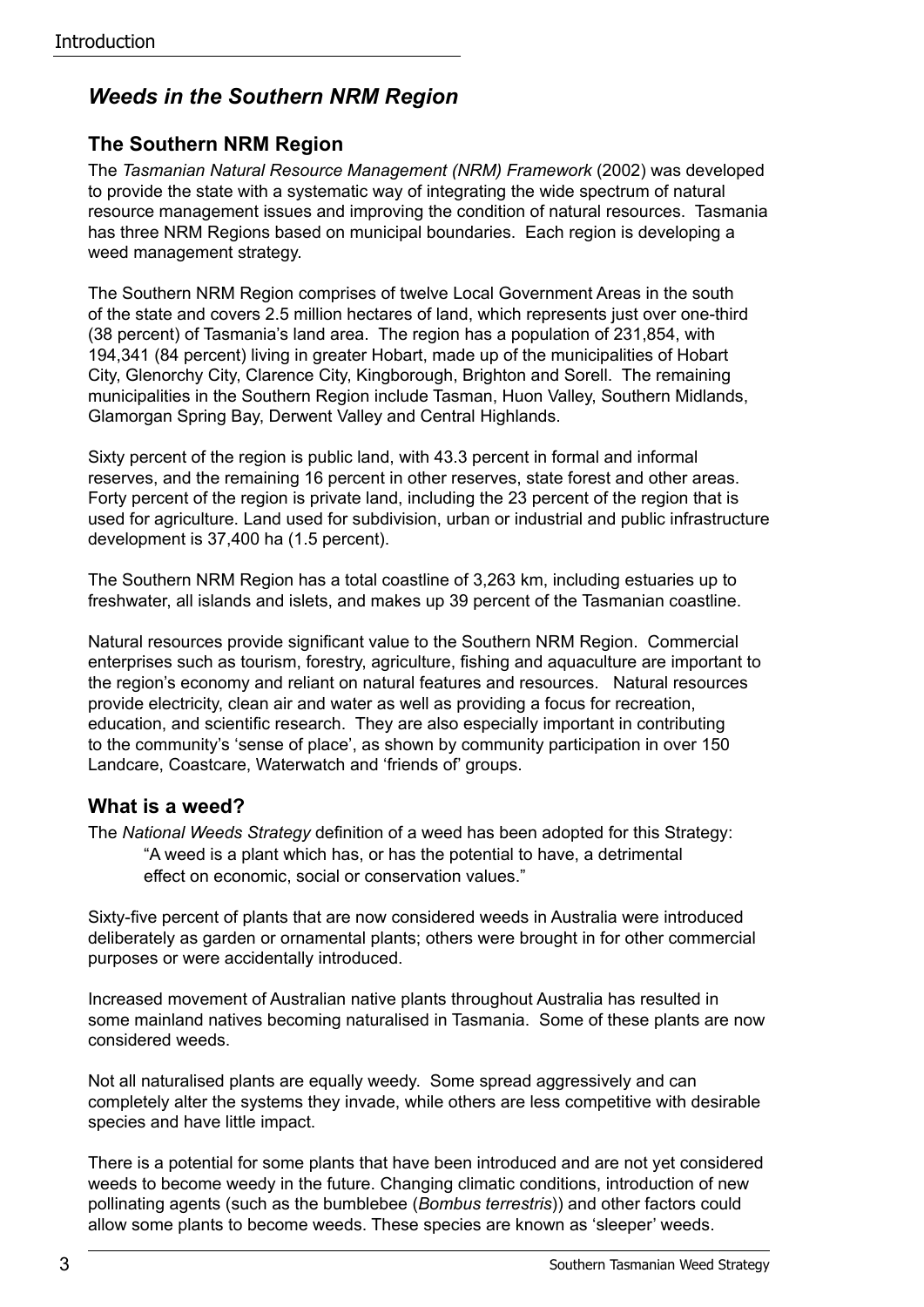#### **Impact of weeds in the region**

#### *Threats to ecosystems and biodiversity*

Weeds out-compete, overwhelm and displace native species in natural environments. They may harbour pests and diseases. Weeds can affect the structure and function of entire ecosystems and so have large and often intractable impacts on local and regional biodiversity.

Weed Invasion directly threatens the Southern NRM Region's internationally recognised natural areas, including four Ramsar wetlands, 27 Directory of Important Wetlands (DIW) sites, the Southwest and Macquarie Island World Heritage Areas, as well as many conservation areas, national parks and private reserves.

Weed invasion is also considered a major risk to threatened species and communities. The Southern NRM Region has 411 of the threatened species listed under the *Tasmanian Threatened Species Protection Act* 1995 as well as many species endemic to Tasmania. Much of the forest and non-forest vegetation that is rare, endangered and vulnerable or of critical ecological function at a state-wide level occurs in the region. A total of 57 plants and 26 animals in the region are also listed under the national *Environment Protection and Biodiversity Conservation Act* 1999 as threatened with extinction.

#### *Threats to primary production*

Agriculture utilises about 340,000 hectares in the Southern NRM Region and includes grazing, superfine wool production, dairies, vineyards, orchards, berries, olives and intensive cropping such as poppies, essential oils and vegetable seed crops. Forestry is also a major land-use on both State and private land.

Weeds can reduce palatability and productivity of pasture, contaminate wool, taint milk and compete with horticultural and forestry crops, reducing product quality and quantity and increasing the cost to both producers and consumers.

#### *Other impacts*

Weeds threaten the efficiency of hydro-electricity generation by clogging canals and intake screens. Weeds such as blackberries and willows can reduce access to, and benefits from, many recreational activities such as fishing. Weeds affect human and animal health through chronic or acute poisoning, hay fever, asthma, wounding, dermatitis or photosensitisation. In addition, weeds cause fire and safety hazards, impede access, reduce aesthetic values and cause damage to infrastructure such as roads and buildings.

#### *Economic impact of weeds*

The true cost of weeds is not known. In a recent national assessment of the economic impact of weeds to agriculture costs were estimated at more than \$4 billion nationally. The cost of weeds to agricultural production as well as human health and the natural environment needs to be established to highlight the need for resources and funding to conduct efficient weed management.

#### *Benefits of weeds*

Irrespective of the risks weeds pose, some weeds do have positive attributes. Some provide significant pollen forage for Tasmania's honey industry, others have beneficial medicinal properties, provide wildlife habitat in areas where native plants are absent or reduce soil erosion.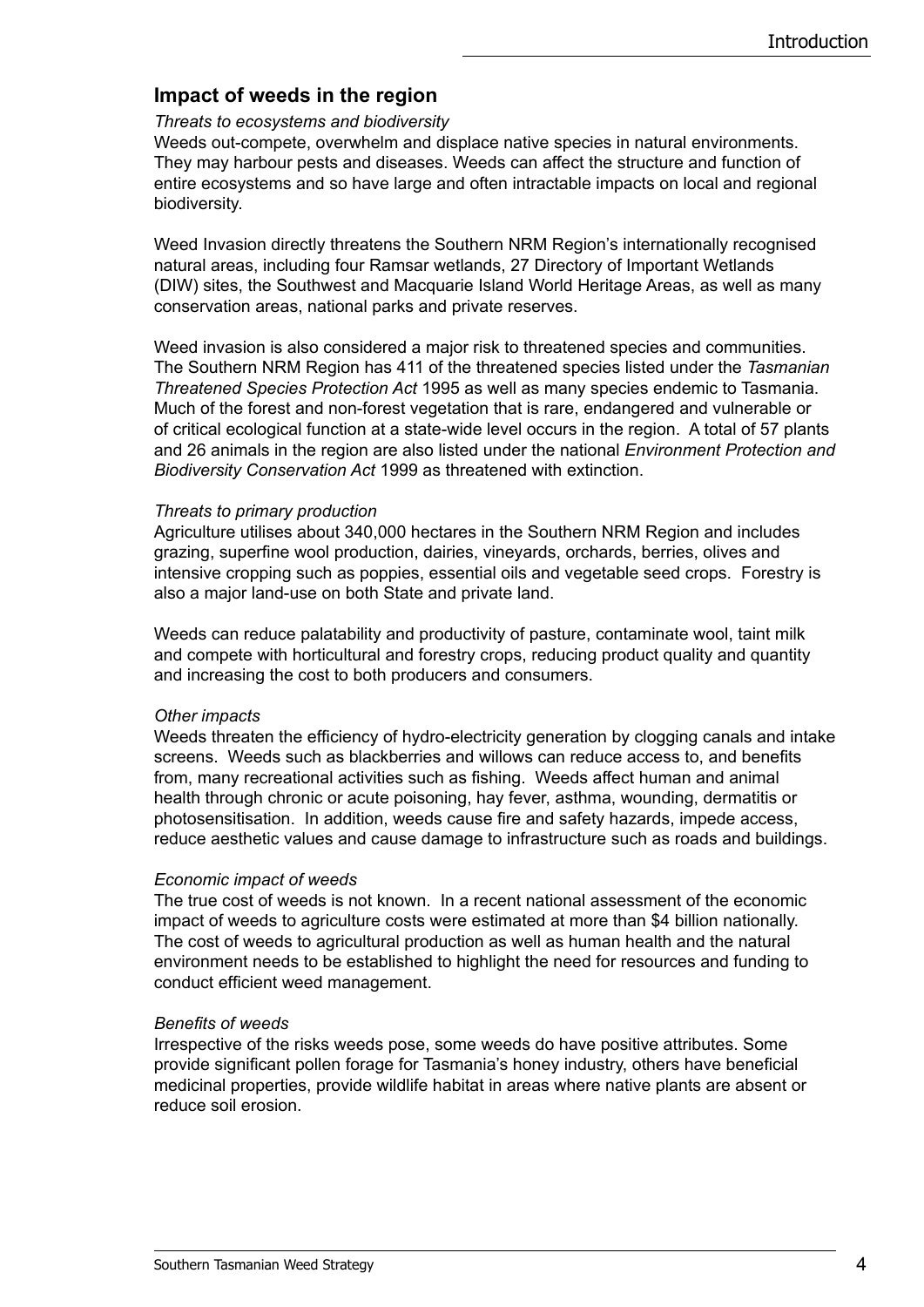#### **Managing weeds in the region**

More than 765 exotic plant species have become naturalised in Tasmania: 1,829 native species occur in Tasmania. Therefore weeds represent 30 percent of the plants recorded in the state.

Six of the 20 Weeds of National Significance (WONS) are found in the Southern NRM Region. These are blackberry, gorse, willow, boneseed, bridal creeper and serrated tussock. Tasmania has 77 weed species declared under the *Weed Management Act*  1999, with 44 known to occur in the Southern NRM Region. Nine of these weeds are found only in the south of the state.

In addition there are many other plants not declared under the *Weed Management Act*  1999 that have established populations throughout the Southern NRM Region. Many of these plants are ornamental and still available for purchase. The suitability of legislation for these weeds needs to be investigated but for many, other management approaches will be required.

The many weeds already here, as well as those that threaten to invade, pose an immense risk to the condition of the important natural resources of the Southern NRM Region. In order to minimise this threat it is essential that weed management is strategic, integrated, coordinated and well resourced.

### *Policy and Legislation Framework*

### **Legislation**

#### *Weed Management Act* 1999

The *Weed Management Act* 1999 (the Act) provides the principal legislative framework for weed management in Tasmania. The Department of Primary Industries, Water and Environment (DPIWE) administers the Act. Three categories of plants threaten Tasmania's economy and environment:

- 1. Plants that are not naturalised in Tasmania but which have the potential to become weeds, if allowed to enter and establish
- 2. Plants that are naturalised in Tasmania but in a limited fashion and which have the potential to spread much further and cause greater harm
- 3. Plants which are widespread, have demonstrable weed impacts and for which strategic control can be usefully undertaken

Currently there are 77 species declared under the Act. More than two-thirds of these fall into the first two categories described above, which demonstrates the high priority placed on preventative action. Weeds currently declared under the Act and their presence and importance in each municipality in the Southern Region are listed in Appendix 1.

The Act requires that the regulation of each declared weed is supported by a statutory weed management plan. Each plan specifies the requirements and prohibitions that relate to importation, sale and control requirements for each declared weed.

Category 1 and 2 weeds are required to be eradicated wherever they occur in Tasmania. The control requirements for Category 3 weeds depend on their distribution status on a municipal basis. Municipalities in which Category 3 weeds are not widely distributed are called Zone A municipalities with eradication being the principal objective. Municipalities in which the plant is widespread are called Zone B municipalities with containment being the principal objective, meaning that the land manager must make efforts to prevent the plant escaping their properties.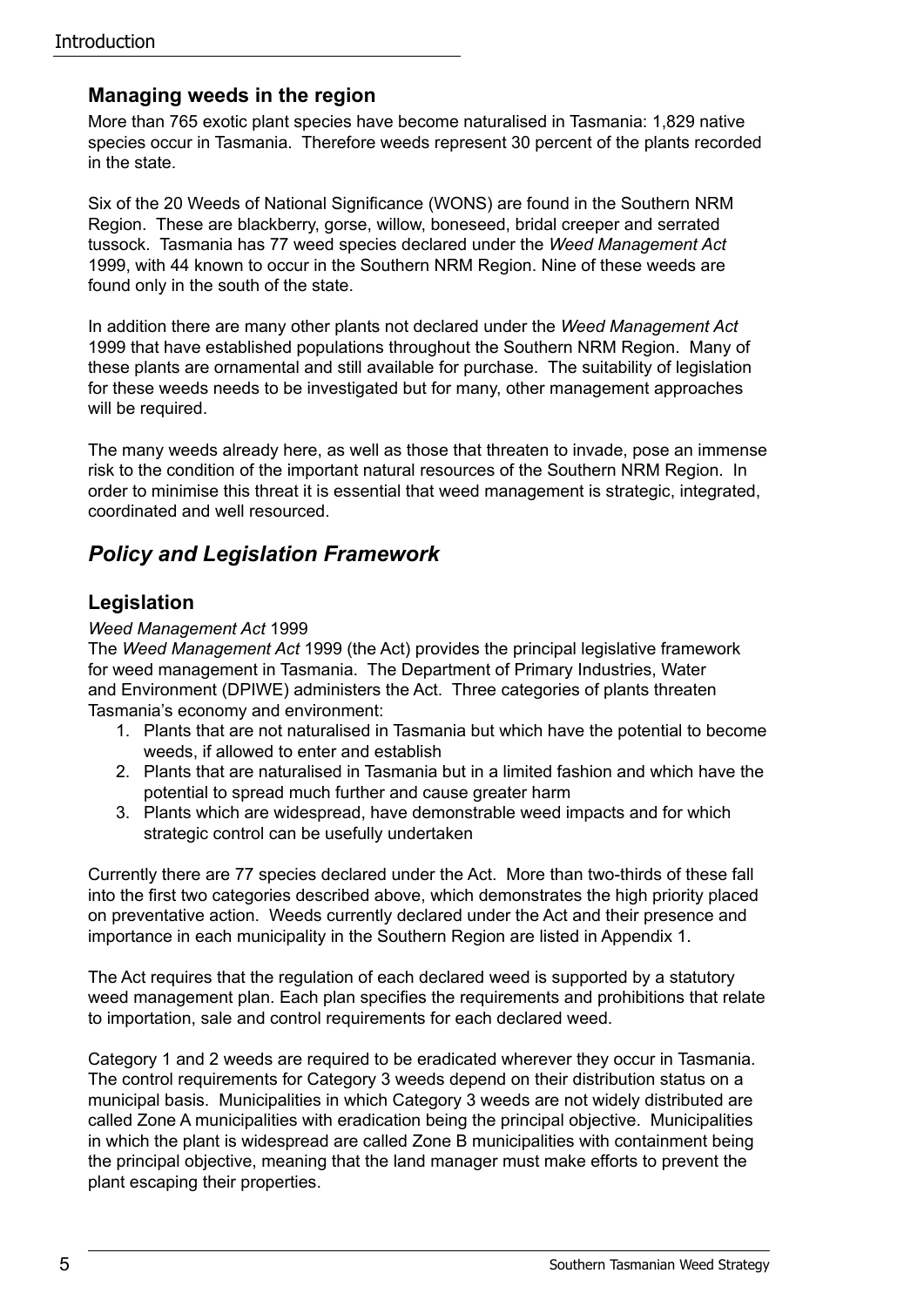For example, Brighton, Clarence and Glamorgan-Spring Bay are Zone A municipalities for Spanish heath, with eradication being the primary objective; the other nine municipalities in the Southern NRM Region are zoned B for Spanish heath, where containment is deemed more appropriate. The zoning status may be reviewed to reflect the changing status of the weed, available resources and the progress of weed management efforts.

#### *Declaration Process*

Any individual or organisations can nominate a weed for declaration under the Act. The list of declared plants under the Act is dynamic. The status of some weeds can change, some plants can become weedier or their perception in the community can change, and therefore the list of declared weeds reflects these changes and is regularly updated.

#### *Weed inspectors*

The role of Weed Inspectors is to enforce the Act, which involves working with land managers to develop and implement weed management plans, and carrying out a range of regulatory activities as appropriate. Weed Inspectors can be employees of State or local government or other relevant organisations.

#### **Links to existing frameworks**

Strategic weed management is undertaken at many different levels and the existence of strategies and plans at all these levels reflects this. The *National Weed Strategy* guides weed management at the national level and *WeedPlan: Tasmania's Weed Management Strategy* (2005) provides the framework and direction for weed management in the state. Figure 1 illustrates the position of the *Southern Tasmanian Weed Strategy* (STWS) in the context of these and other existing weed management frameworks. Additional documents relevant to weed management in the Southern NRM Region are listed in Appendix 1.

| <b>LEVEL</b>                      | <b>STRATEGY</b>                                                                                 |                                                             | <b>LEADING AUTHORITIES</b>                                                                                                 |
|-----------------------------------|-------------------------------------------------------------------------------------------------|-------------------------------------------------------------|----------------------------------------------------------------------------------------------------------------------------|
| <b>NATIONAL</b>                   | <b>National Weed Strategy</b>                                                                   |                                                             | <b>Australian Government</b>                                                                                               |
| <b>STATE</b>                      | WeedPlan:<br>Tasmania's Weed<br>Management<br>Strategy                                          | Tasmania Together                                           | State Government,<br>Tasmanian Weed<br>Management Committee,<br>Tasmania Together Board                                    |
| <b>REGIONAL</b>                   | <b>Natural Resource</b><br><b>Management</b><br><b>Strategy for</b><br><b>Southern Tasmania</b> | <b>Southern</b><br><b>Tasmanian Weed</b><br><b>Strategy</b> | <b>NRM South</b>                                                                                                           |
| SUB-REGIONAL/<br><b>MUNICIPAL</b> | <b>Municipal Weed</b><br><b>Strategies</b>                                                      | Catchment<br>Management and<br><b>NRM Plans</b>             | Local Government,<br><b>NRM Committees and</b><br><b>Catchment Groups</b>                                                  |
| <b>LOCAL</b>                      | Property<br>management plans<br>Local area weed<br>plans                                        | Operational plans or<br>schedules                           | <b>Local Government</b><br><b>Parks and Wildlife Service</b><br>Property Managers,<br><b>Community Groups;</b><br>Industry |

Figure 1: Framework of policy surrounding *Southern Tasmanian Weed Strategy.*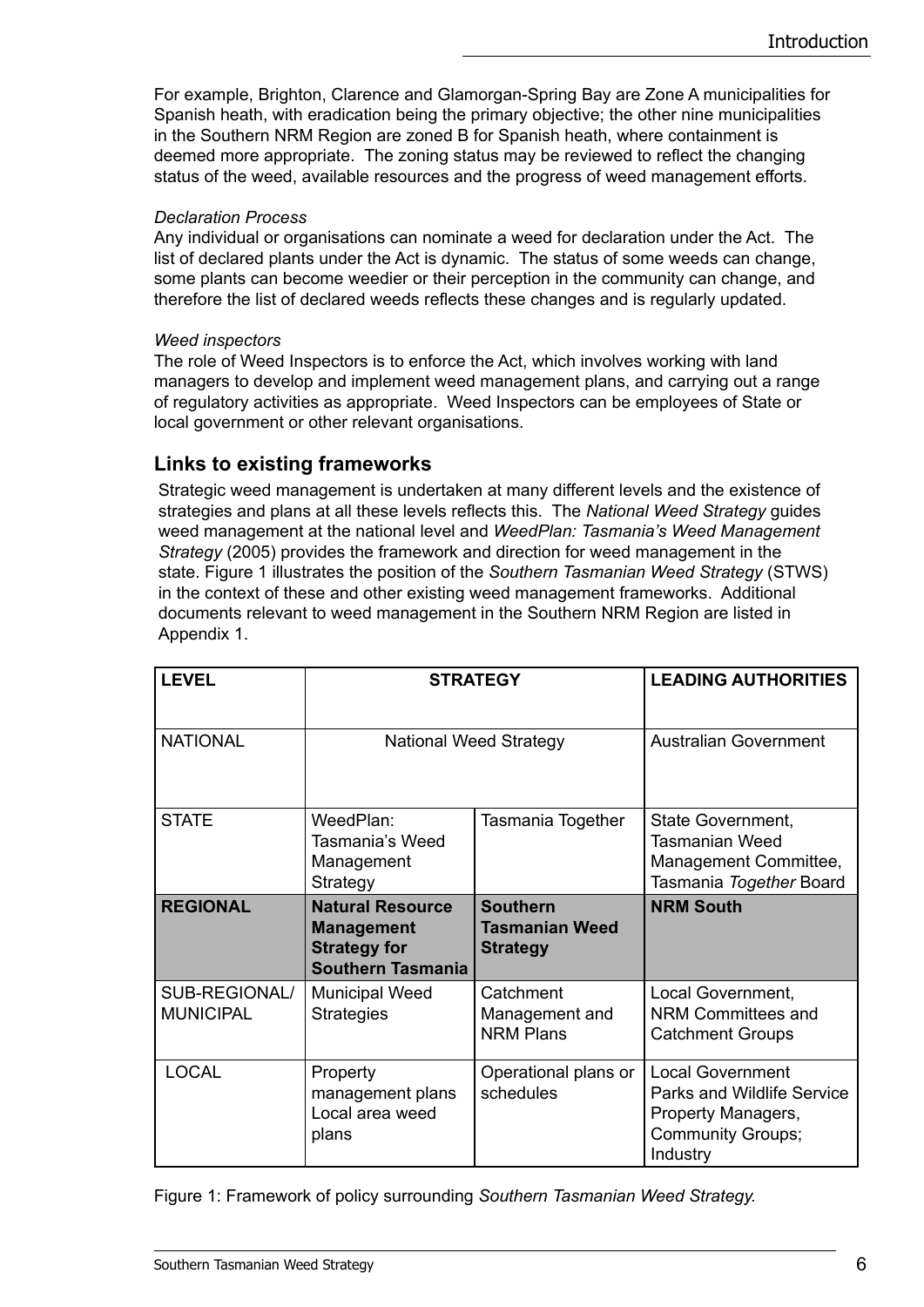#### *WeedPlan*

*WeedPlan* Revised Edition provides a framework to achieve more effective management of existing weeds and to limit the introduction and establishment of new weeds. It specifies guiding principles for effective weed management, clear roles and responsibilities for different stakeholders, specific outcomes and strategic actions. The *Southern Tasmanian Weed Strategy* provides a strategic regional operational link to state weed management actions.

#### *Tasmania Together*

The Tasmania *Together* process has identified a number of goals and benchmarks that relate to weed management throughout the state and in Southern Tasmania. It is important that the *Southern Tasmanian Weed Strategy* aligns with the Tasmania *Together.*

#### *Natural Resource Management Strategy for Southern Tasmania*

The *Natural Resource Management Strategy for Southern Tasmania* (*NRM Strategy for Southern Tasmania*) identifies the region's natural resource assets and sets goals and targets for their sustainable management. In the *NRM Strategy for Southern Tasmania* weed management is considered a priority. A key role of the *Southern Tasmanian Weed Strategy* is to refine priorities and set actions for weed management that will contribute to the achievement of targets listed in the *NRM Strategy for Southern Tasmania* (see pages 11 and 12 of this document).

#### *Municipal Weed Management Strategies*

Many municipalities in the Southern NRM Region have developed weed management strategies (see Map 1), and others are in the process of doing so. Local government has a major role in encouraging, resourcing, and coordinating weed management activities within and between municipalities. Local government can also provide excellent practical links between subregional/catchment/municipal strategies, regional and state strategies and localised on-ground weed management.

#### *Key documents and plans*

There are many weed-related strategies, plans, processes and procedures used by community groups, industry, government departments, public and private land managers and individuals. They are all important links in the overall weed management framework.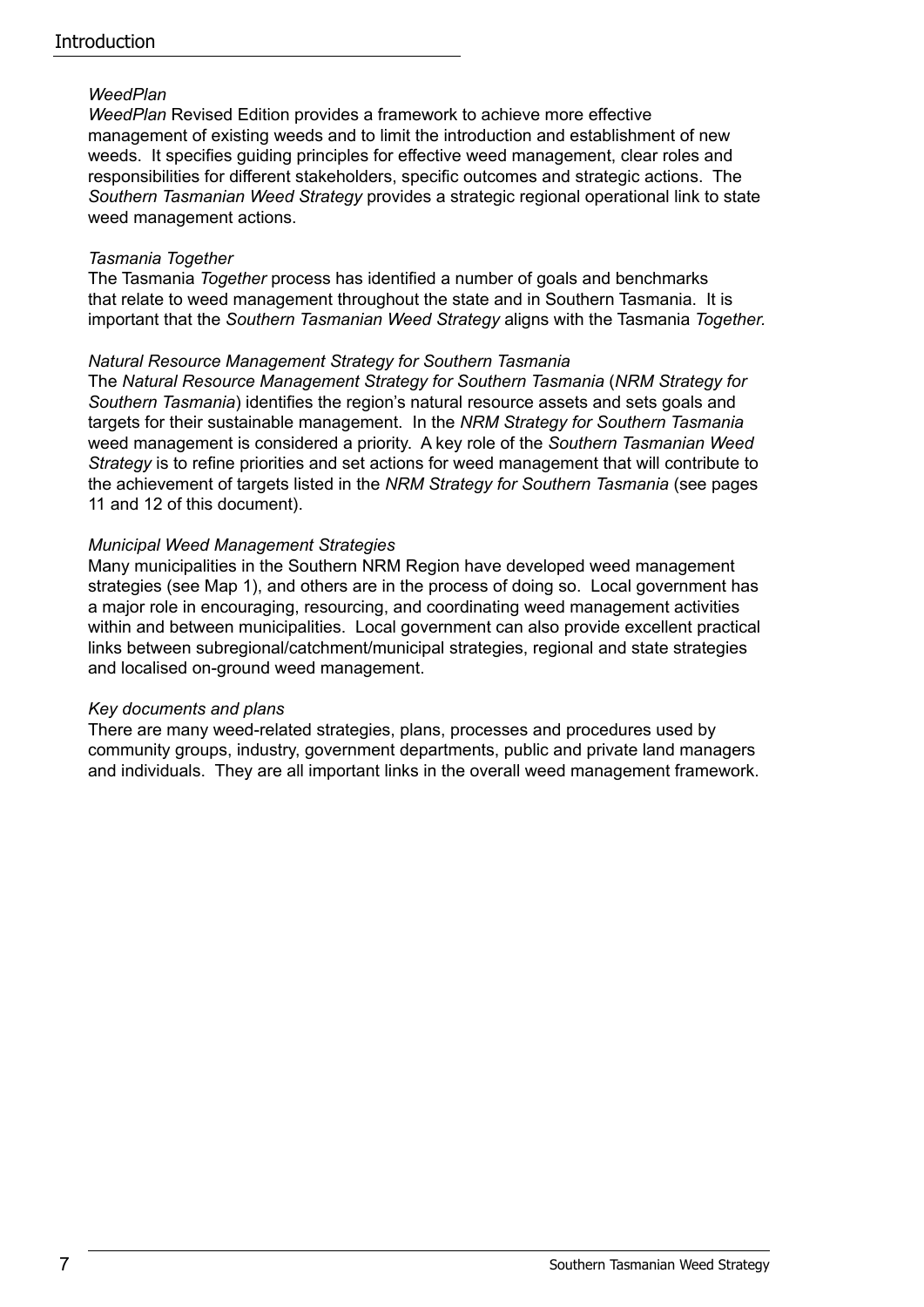

Map 1: Municipal Weed Strategies in Southern Tasmania as at January 2005.

## *Outline of Strategy development*

As this Strategy is the principal framework for weed management in the Southern NRM Region it needs to support all documents relevant to weed management in the Southern NRM Region. These include municipal and community weed management strategies; catchment management strategies; organisational weed management plans; private industry weed management plans or procedures; and other strategies that include prescriptions for weed management.

These documents, *WeedPlan* Revised Edition and the *NRM Strategy for Southern Tasmania*, were analysed to identify important weed management issues. In addition, a gap analysis was completed to identify the important weed management issues. Stakeholders were consulted and input was requested from the public using a newspaper advertisement in order to identify issues prior to the development of the Strategy.

A draft Strategy was released for public comment and feedback was used in drafting the final Strategy.

In addition, an expert panel, representing State Government, rural and urban local governments, NRM South, community groups, and community organisations provided the author with support, direction and technical advice throughout the development of the Strategy.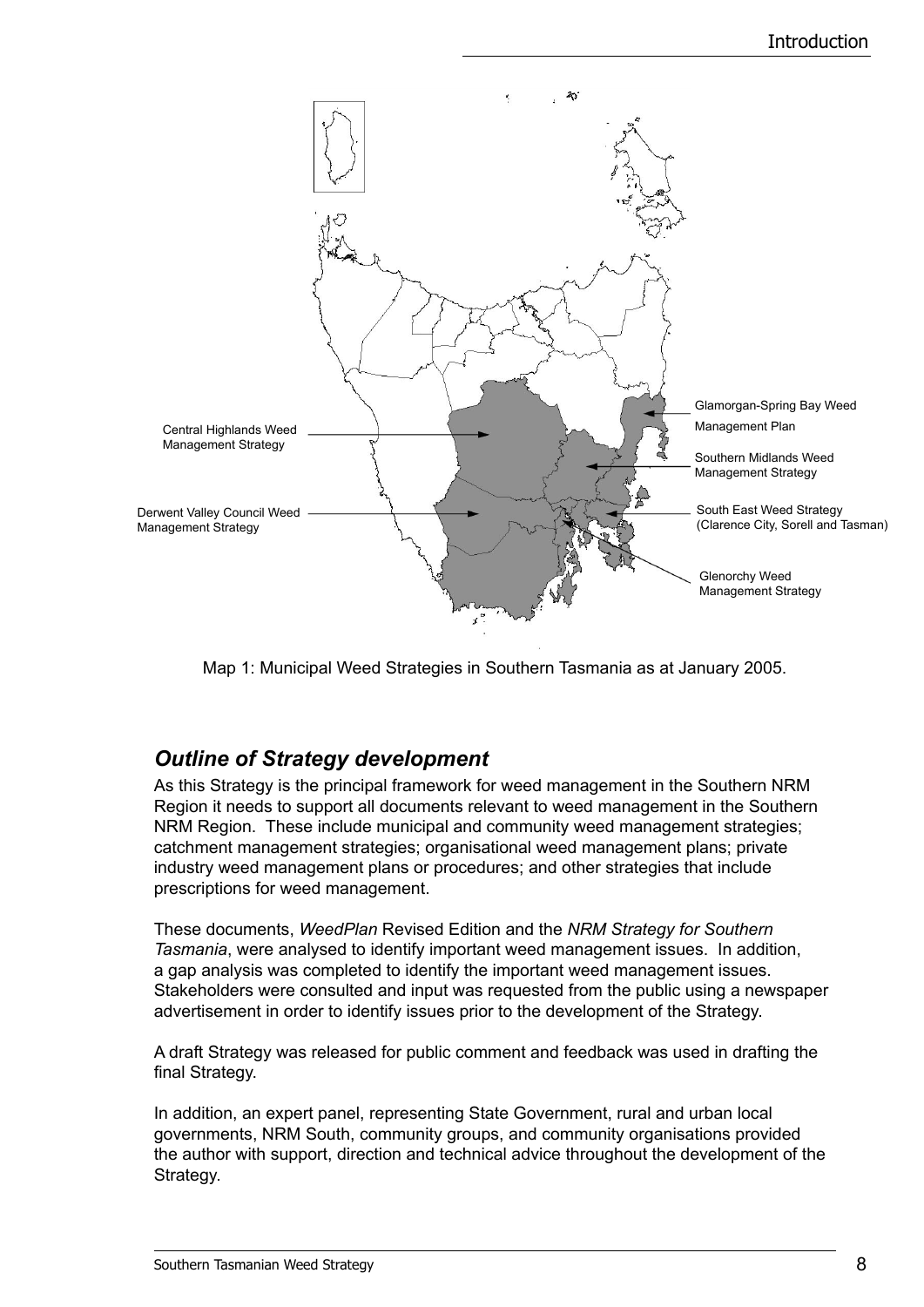### *Implementation of the Strategy*

The *Southern Tasmanian Weed Strategy* provides a framework for the allocation of resources and the implementation of new and existing weed management strategies. The Strategy determines priority areas of weed management for funding through the Regional Investment Plan, as well as identifying areas in which stakeholders can take action.

The Strategy provides actions that need to be implemented to achieve the desired outcomes of each component, hence contributing to the attainment of relevant Resource Condition Targets set in the *NRM Strategy for Southern Tasmania*.

| <b>Definitions of Actions, Outcomes and Targets</b>                                                                                                                                                              |                                                                                                                                                                                                                                                                                     |  |  |  |
|------------------------------------------------------------------------------------------------------------------------------------------------------------------------------------------------------------------|-------------------------------------------------------------------------------------------------------------------------------------------------------------------------------------------------------------------------------------------------------------------------------------|--|--|--|
| <b>Southern Tasmanian Weed Strategy</b>                                                                                                                                                                          |                                                                                                                                                                                                                                                                                     |  |  |  |
| <b>Strategic Actions</b>                                                                                                                                                                                         | These actions describe weed management that<br>needs to be conducted in the Southern NRM<br>Region to achieve the desired outcomes for weed<br>management under each component, and eventually<br>the targets set in the NRM Strategy for Southern<br>Tasmania.                     |  |  |  |
| <b>Desired Outcome</b>                                                                                                                                                                                           | Each of the eight components of the Southern<br>Tasmanian Weed Strategy has a corresponding<br>desired outcome, describing what the Southern NRM Region<br>wants to achieve with regard to that particular component.                                                               |  |  |  |
| <b>NRM Strategy for Southern Tasmania</b>                                                                                                                                                                        |                                                                                                                                                                                                                                                                                     |  |  |  |
| <b>Management Action Targets</b>                                                                                                                                                                                 | These targets describe what the Southern NRM<br>Region would like to achieve in the next 1-5 years.<br>These targets are also measurable and achievable<br>and provide the first step to achieving the Resource Condition<br>Targets.                                               |  |  |  |
| <b>Resource Condition Targets</b>                                                                                                                                                                                | These targets describe how the Southern NRM Region<br>would like to see the condition of its natural resources<br>in 10-20 years. They will provide measurable and<br>achievable steps towards attaining the aspirational<br>targets and eventually realising the long-term vision. |  |  |  |
| Aspirational targets                                                                                                                                                                                             | These targets describe what the Southern NRM<br>Region is aiming to achieve in 50 years or more. These<br>targets are generally not directly measurable, but are an<br>integral part of the long-term vision for weed management in<br>the region.                                  |  |  |  |
| Vision                                                                                                                                                                                                           | The overall vision for weed management in the<br><b>Southern Region</b>                                                                                                                                                                                                             |  |  |  |
| A well-resourced and actively committed region protected from the impacts of weeds<br>through strategic and integrated management, involving members of the community, all<br>levels of government and industry. |                                                                                                                                                                                                                                                                                     |  |  |  |

Figure 2: Description of Actions, Outcomes and Targets in the *Southern Tasmanian Weed Strategy.*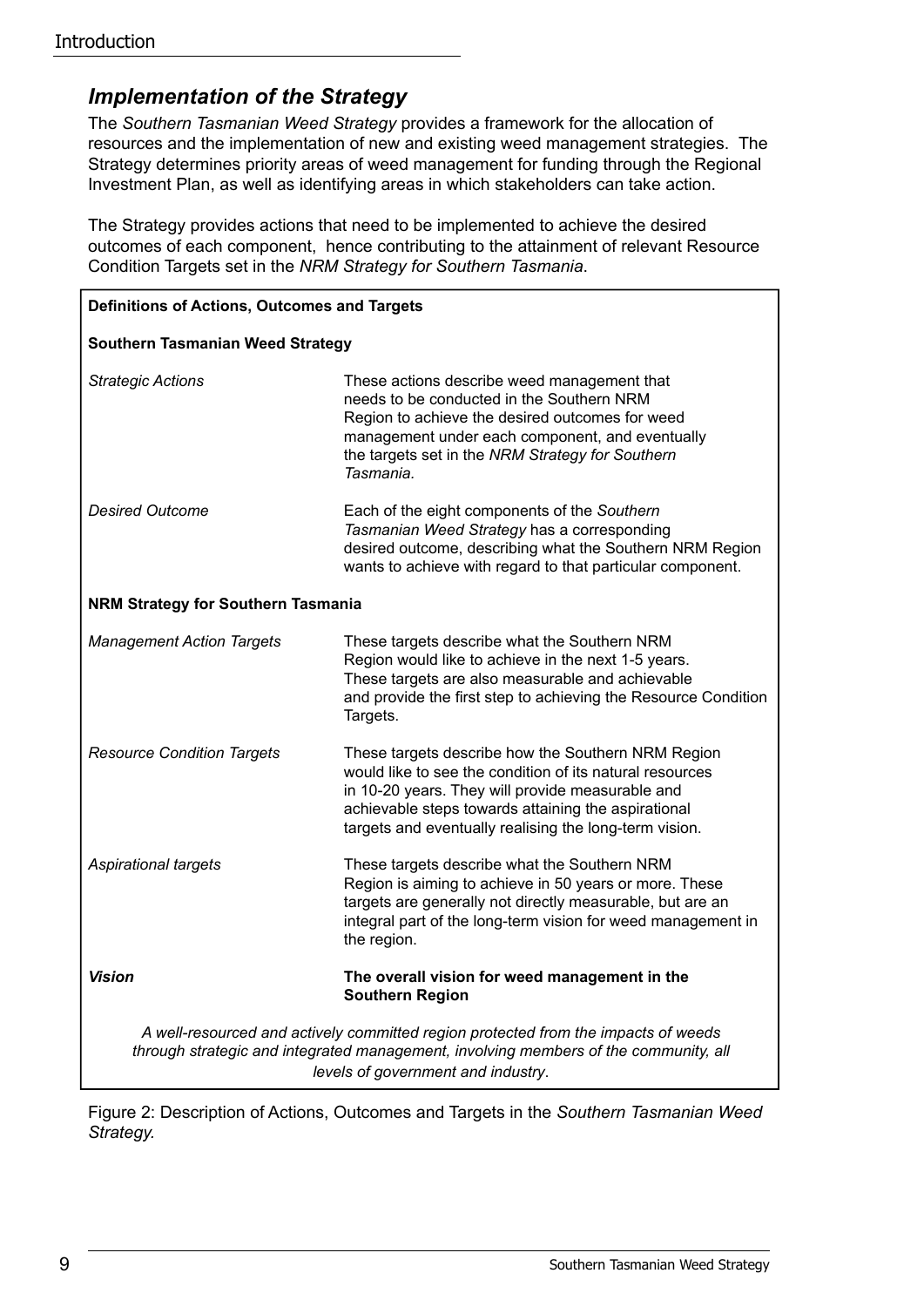### **Targets**

The targets for weed management described in the *NRM Strategy for Southern Tasmania*  can be found in the Managing Native Flora and Fauna Chapter, in the Weeds, Pests and Diseases section. The most relevant targets are listed below:

#### *Aspirational Target*

Existing weeds controlled to the stage they no longer impact significantly on ecosystem function or production and the translocation of existing species and new introductions to the region are prevented.

#### *Resource Condition Targets (RCTs)*

- **RCT WPD4** By 2020, eradication or effective control of high priority weeds as determined by the *Southern Tasmanian Weed Strategy*.
- **RCT WPD5** Reduction in current extent of identified weeds (as listed in the *Southern Tasmanian Weed Strategy*), pests and diseases.
- **RCT WPD6** No new establishments of high priority terrestrial and marine weeds, pests and diseases.

Implementation of the *Southern Tasmanian Weed Strategy* will also contribute to several other Resource Condition Targets. The following example is taken from the Managing Native Flora and Fauna chapter:

**RCT F7** Maintain or improve the status of existing species and ecological communities listed on the schedules of the *Threatened Species Protection Act* 1995 or *Environment Protection and Biodiversity Conservation Act* 1999.

*Management Action Targets (MATs)*

- **MAT WPD1** By 2010 priority actions in the *Southern Tasmanian Weed Strategy*  implemented.
- **MAT WPD3** By 2006 likely weed threats for conservation and production areas identified.
- **MAT WPD4** By 2008 risk assessment for threatening weeds completed.
- **MAT WPD5** By 2006 biosecurity protocols in place to manage and prevent new incursions and manage further spread of weeds.
- **MAT WPD6** By 2010 complete eradication of rice grass in the Derwent River [Tasmania *Together*].

The *Southern Tasmanian Weed Strategy* (STWS) provides a framework for weed management that will help to achieve these targets and contribute to many more. Some strategic actions identified in the STWS can be directly linked to one particular MAT. However usually a series or number of strategic actions need to be accomplished to achieve a MAT or RCT. All stakeholders need to contribute to the implementation of the STWS to ensure that these important targets are met.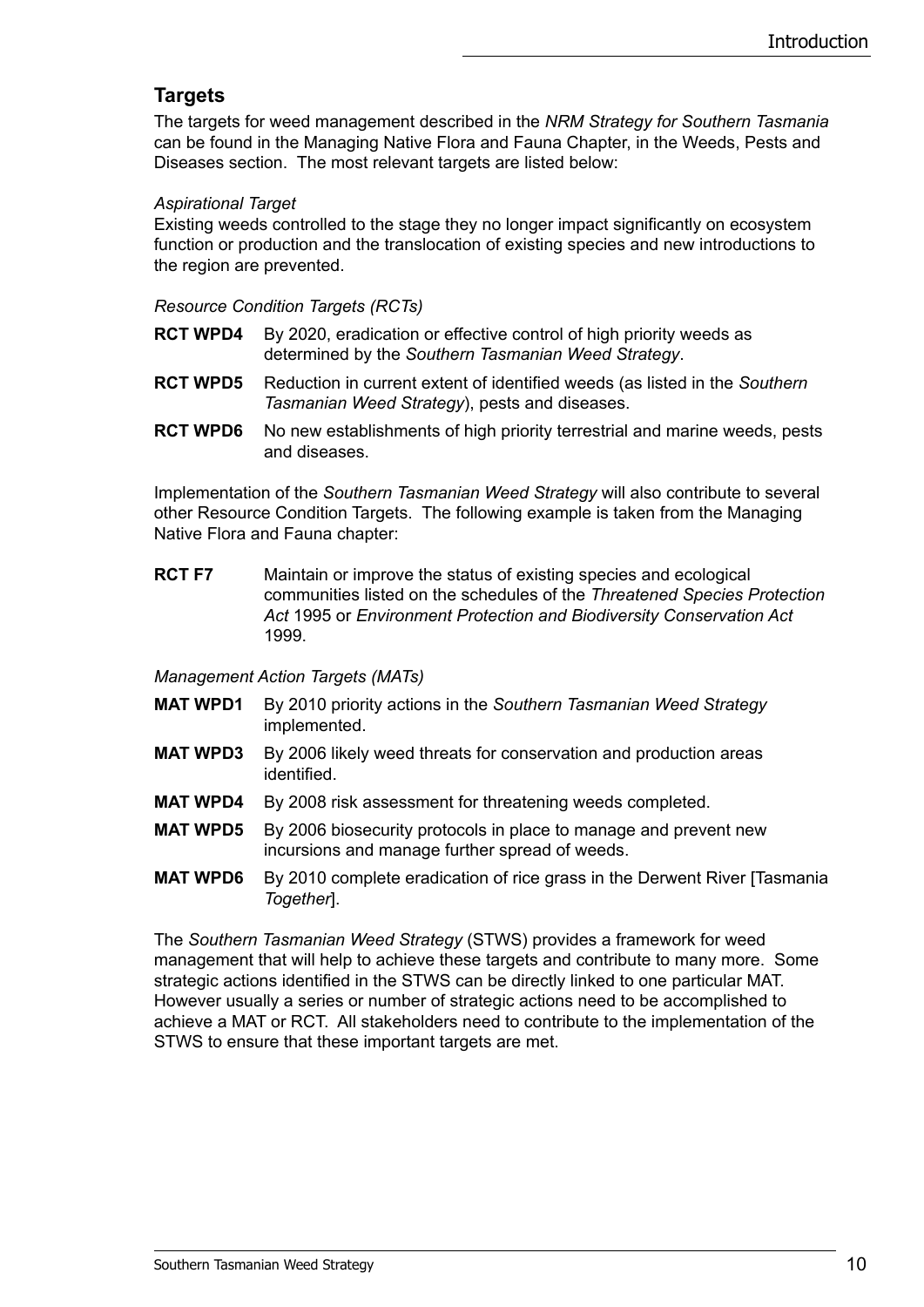### **Funding implementation**

Principle 4 of weed management states that *the primary responsibility for weed management rests with landholders/land managers, but collective action is necessary where the problem transcends the capacity of the individual landholder/land manager to address it adequately.*

Collective weed management action can be funded by combining resources of individual weed managers and local sponsoring bodies, as well as through funding support from local, state or federal governments, or the regional NRM body, NRM South.

The STWS will provide a guide to directing funds from all weed management stakeholders. Where there is limited ability for individual stakeholders to fund their own weed management, money may be allocated through a Regional Investment Plan (RIP) for NRM in Southern Tasmania.

RIP funding for weed management will be limited because the total sum must be shared among many NRM issues. Funding for weed management will be prioritised according to priorities identified in the STWS or established through appropriate priority setting processes.

Funding will also be prioritised, where appropriate, for integrated NRM programs that include weed management and deliver on additional RCTs.

#### **Roles and responsibilities**

To cllarify roles and responsibilities in the implementation of this Strategy, lead and partner responsible parties are named for each Strategic Action. In many instances more than one lead and partner responsible parties have been listed. This is to emphasise the need for a coordinated effort to manage weeds and to encourage all stakeholders to commit to and fulfil their responsibilities.

Landowners and/or land managers need to take responsibility for weeds on the land they manage, as described by Principle 4. However, there are many situations when the problem is beyond the capacity of individual landowners or managers. When this is the case all levels of government, industry and community groups have important supportive roles to play. This is recognised in Principle 3: *Successful weed management requires a coordinated approach that involves all levels of government in establishing appropriate legislative, educational and coordination frameworks in partnership with industry, landholders and the community.*

The Tasmanian Weed Management Committee and Regional Weed Management Committees (in this case the Southern Tasmanian Weed Strategy (STWS) Committee) also have responsibilities to facilitate strategic and effective weed management.

The roles and responsibilities of these stakeholders vary, and are listed in the table below, which has been adapted from those listed in *WeedPlan* Revised Edition. These prescriptions provide not only a guide for implementation of this Strategy, but also for weed management in general.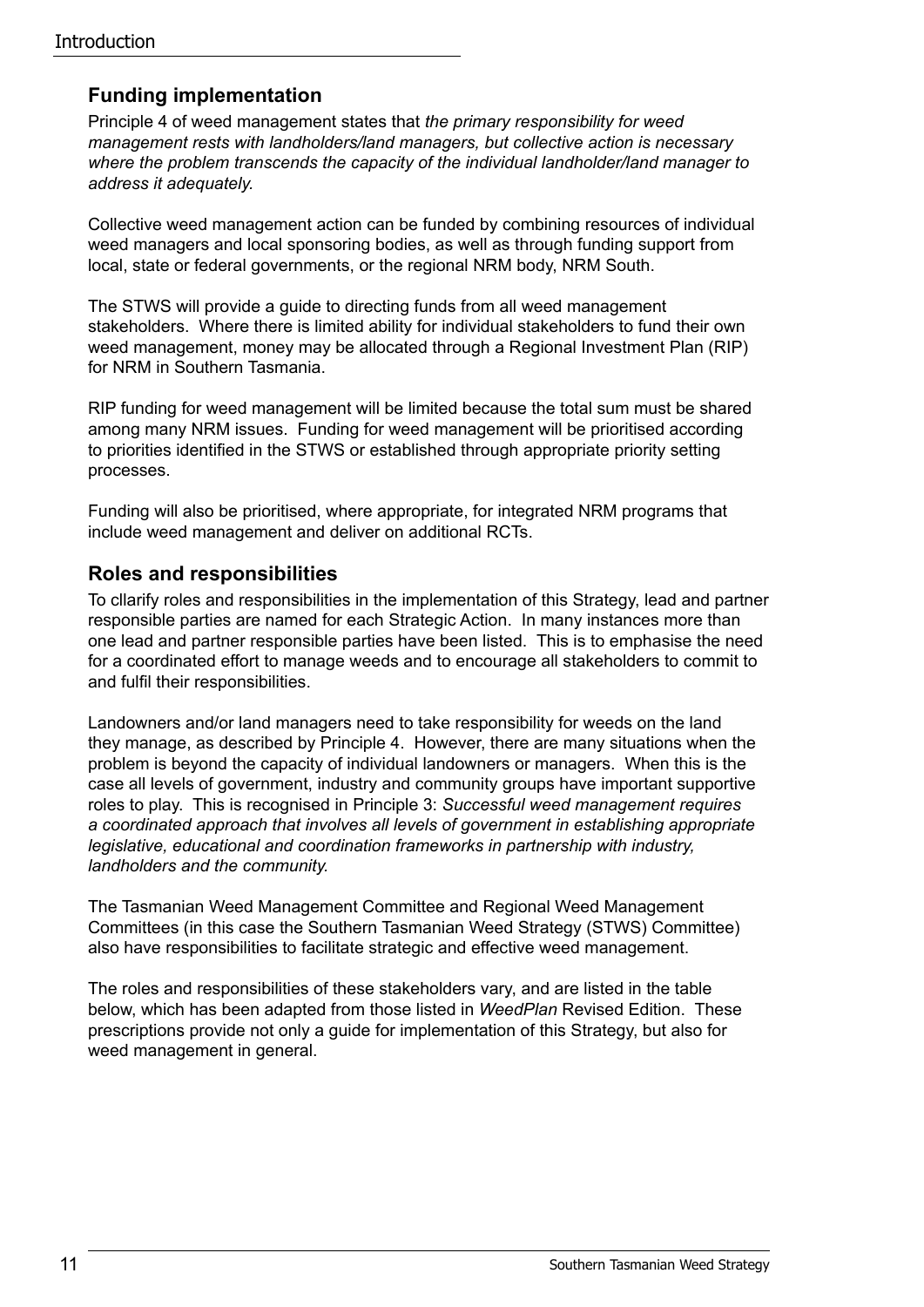| <b>Individual</b><br>landowners<br>and land<br>users | Improve their weed knowledge and skills and apply their skills to<br>improve weed management.<br>Detect and report new weed occurrences.<br>$\qquad \qquad \blacksquare$<br>Integrate economic and environmental values in the management of<br>weed problems on their land.<br>Plan and cooperate with neighbours to manage weeds.<br>Support and promote sustainable production practices to minimise the<br>development of weed problems.<br>Manage weed problems on the land they own or manage                                                                                                                                                                                                                                                                                                                                                                                                                                                                                              |
|------------------------------------------------------|--------------------------------------------------------------------------------------------------------------------------------------------------------------------------------------------------------------------------------------------------------------------------------------------------------------------------------------------------------------------------------------------------------------------------------------------------------------------------------------------------------------------------------------------------------------------------------------------------------------------------------------------------------------------------------------------------------------------------------------------------------------------------------------------------------------------------------------------------------------------------------------------------------------------------------------------------------------------------------------------------|
| <b>Communities</b>                                   | Coordinate group action and links to plans at a regional level.<br>Raise awareness and improve education on weed issues.<br>Encourage participation in local and regional weed management<br>issues.                                                                                                                                                                                                                                                                                                                                                                                                                                                                                                                                                                                                                                                                                                                                                                                             |
| <b>Community</b><br>and industry<br>organisations    | - Represent members' interests on weed issues.<br>- Contribute to coordination and/or delivery of weed management<br>initiatives<br>- Encourage participation in local and regional weed management issues<br>Provide members with information on weed management issues.<br>Participate in the development of codes and policies that will reduce the<br>impact of weeds.                                                                                                                                                                                                                                                                                                                                                                                                                                                                                                                                                                                                                       |
| Local<br><b>Governments</b>                          | Provide information, coordination and support for community groups.<br>$\overline{\phantom{a}}$<br>Encourage responsible weed management.<br>Manage weed problems on their own land.<br>Develop and apply local weed management strategies.<br>Exercise statutory and planning responsibilities to encourage<br>responsible weed management.                                                                                                                                                                                                                                                                                                                                                                                                                                                                                                                                                                                                                                                     |
| <b>The State</b><br>Government                       | Encourage the development of weed management strategies and other<br>$\qquad \qquad \blacksquare$<br>mechanisms for cooperation and coordination of weed management at<br>local, regional, State and national levels.<br>Provide leadership, coordination and resources for research,<br>assessment, education and public awareness programs on weeds.<br>Liaise and cooperate with other states and territories and the Australian<br>Government to provide mechanisms and procedures to minimise the<br>risk of new weeds being introduced into Tasmania.<br>Manage weed problems on its own land responsibly in cooperation with<br>other landowners.<br>Provide a suitable institutional and legislative framework.<br>Exercise statutory responsibilities to encourage responsible weed<br>management.<br>Develop and implement effective policies and programs.<br>Provide positive support through financial incentives, assistance<br>schemes and appropriate standards and regulations. |

Figure 3: Roles and responsibilities of stakeholders in weed management.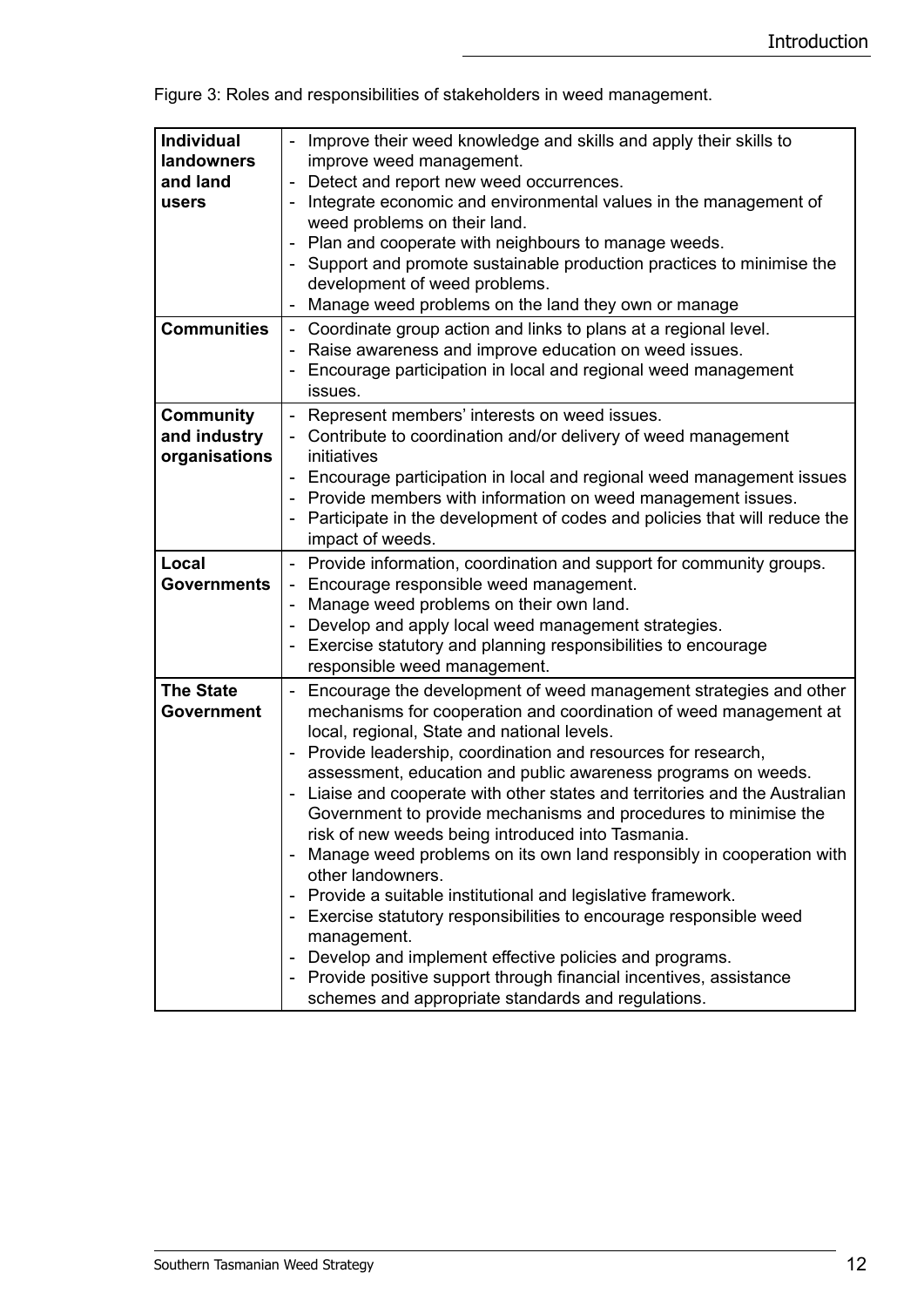| <b>The</b>                            | Manage weed problems on their own land responsibly in cooperation                                                                                                                                                                                                                                                                                                                                                                                                                                                                                                  |
|---------------------------------------|--------------------------------------------------------------------------------------------------------------------------------------------------------------------------------------------------------------------------------------------------------------------------------------------------------------------------------------------------------------------------------------------------------------------------------------------------------------------------------------------------------------------------------------------------------------------|
| <b>Australian</b>                     | with other landowners.                                                                                                                                                                                                                                                                                                                                                                                                                                                                                                                                             |
| <b>Government</b>                     | - Provide research funding in partnership with industry and other<br>stakeholders.                                                                                                                                                                                                                                                                                                                                                                                                                                                                                 |
|                                       | In cooperation with the State Government, facilitate the development<br>of an economic, social and cultural framework that encourages weed<br>management as an integral part of sustainable land management.<br>Provide positive financial, structural and education support through<br>programs including, but not limited to, the Natural Heritage Trust and<br>the National Landcare Program<br>In cooperation with the State Government, provide the appropriate<br>legislative framework necessary to reduce the introduction of new<br>weeds into Australia. |
| <b>Tasmanian</b>                      | - Provide a forum to identify, discuss and resolve weed matters of State                                                                                                                                                                                                                                                                                                                                                                                                                                                                                           |
| Weed                                  | significance                                                                                                                                                                                                                                                                                                                                                                                                                                                                                                                                                       |
| <b>Management</b><br><b>Committee</b> | - Provide advice and make recommendations to government on matters<br>relating to WeedPlan (2005)                                                                                                                                                                                                                                                                                                                                                                                                                                                                  |
|                                       | - Oversee the implementation of WeedPlan (2005) and undertake                                                                                                                                                                                                                                                                                                                                                                                                                                                                                                      |
|                                       | relevant actions'<br>Inform member organisations about developments and issues                                                                                                                                                                                                                                                                                                                                                                                                                                                                                     |
|                                       | concerning weed management                                                                                                                                                                                                                                                                                                                                                                                                                                                                                                                                         |
|                                       | - Provide advice and support to regional weed management committees                                                                                                                                                                                                                                                                                                                                                                                                                                                                                                |
|                                       | Provide advice and reports to Tasmania Together progress board,                                                                                                                                                                                                                                                                                                                                                                                                                                                                                                    |
|                                       | DPIWE Biosecurity Committee and Australian Weeds Committee where                                                                                                                                                                                                                                                                                                                                                                                                                                                                                                   |
|                                       | appropriate                                                                                                                                                                                                                                                                                                                                                                                                                                                                                                                                                        |
| <b>Southern</b><br><b>Tasmanian</b>   | - Promote regional weed management coordination with stakeholders<br>Advise the Tasmanian Weed Management Committee (via                                                                                                                                                                                                                                                                                                                                                                                                                                           |
| Weed                                  | membership) on regional matters requiring inter-regional or higher level                                                                                                                                                                                                                                                                                                                                                                                                                                                                                           |
| <b>Strategy</b>                       | management and other issues relevant to the region                                                                                                                                                                                                                                                                                                                                                                                                                                                                                                                 |
| (STWS)                                | Provide a forum for the interchange of weed management information                                                                                                                                                                                                                                                                                                                                                                                                                                                                                                 |
| <b>Committee</b>                      | Implement the regional actions within WeedPlan (2005)                                                                                                                                                                                                                                                                                                                                                                                                                                                                                                              |
| (or relevant                          | Oversee implementation and maintain STWS<br>$\overline{\phantom{a}}$                                                                                                                                                                                                                                                                                                                                                                                                                                                                                               |
| organisation)                         | - Develop and implement action plans for weeds of major regional<br>significance                                                                                                                                                                                                                                                                                                                                                                                                                                                                                   |
|                                       | Coordinate and report on regional funding applications for weed                                                                                                                                                                                                                                                                                                                                                                                                                                                                                                    |
|                                       | projects                                                                                                                                                                                                                                                                                                                                                                                                                                                                                                                                                           |
|                                       | Support the development of community weed management groups                                                                                                                                                                                                                                                                                                                                                                                                                                                                                                        |
|                                       | Monitor, evaluate and report on the status of weeds in the region                                                                                                                                                                                                                                                                                                                                                                                                                                                                                                  |
| <b>Southern</b>                       | Facilitate and coordinate the implementation of the STWS<br>$\overline{\phantom{a}}$                                                                                                                                                                                                                                                                                                                                                                                                                                                                               |
| <b>Tasmanian</b><br><b>Weed</b>       | Coordinate the establishment of STWS Committee or relevant<br>organisation                                                                                                                                                                                                                                                                                                                                                                                                                                                                                         |
| <b>Strategy</b>                       | Promote funding and investment opportunities available through NRM                                                                                                                                                                                                                                                                                                                                                                                                                                                                                                 |
| (STWS)                                | process                                                                                                                                                                                                                                                                                                                                                                                                                                                                                                                                                            |
| Coordinator                           | Promote involvement of stakeholders, encourage their investment in                                                                                                                                                                                                                                                                                                                                                                                                                                                                                                 |
|                                       | weed management                                                                                                                                                                                                                                                                                                                                                                                                                                                                                                                                                    |
|                                       | Promote and encourage the region's involvement in weed management                                                                                                                                                                                                                                                                                                                                                                                                                                                                                                  |
|                                       | developments beyond the Southern NRM Region<br>Encourage improoved communication and coordination amongst weed                                                                                                                                                                                                                                                                                                                                                                                                                                                     |
|                                       | managers in the Southern NRM Region                                                                                                                                                                                                                                                                                                                                                                                                                                                                                                                                |
|                                       | Develop and promote weed management projects that integrate NRM<br>$\qquad \qquad \blacksquare$                                                                                                                                                                                                                                                                                                                                                                                                                                                                    |
|                                       | outcomes and reflect high priority strategic actions in STWS                                                                                                                                                                                                                                                                                                                                                                                                                                                                                                       |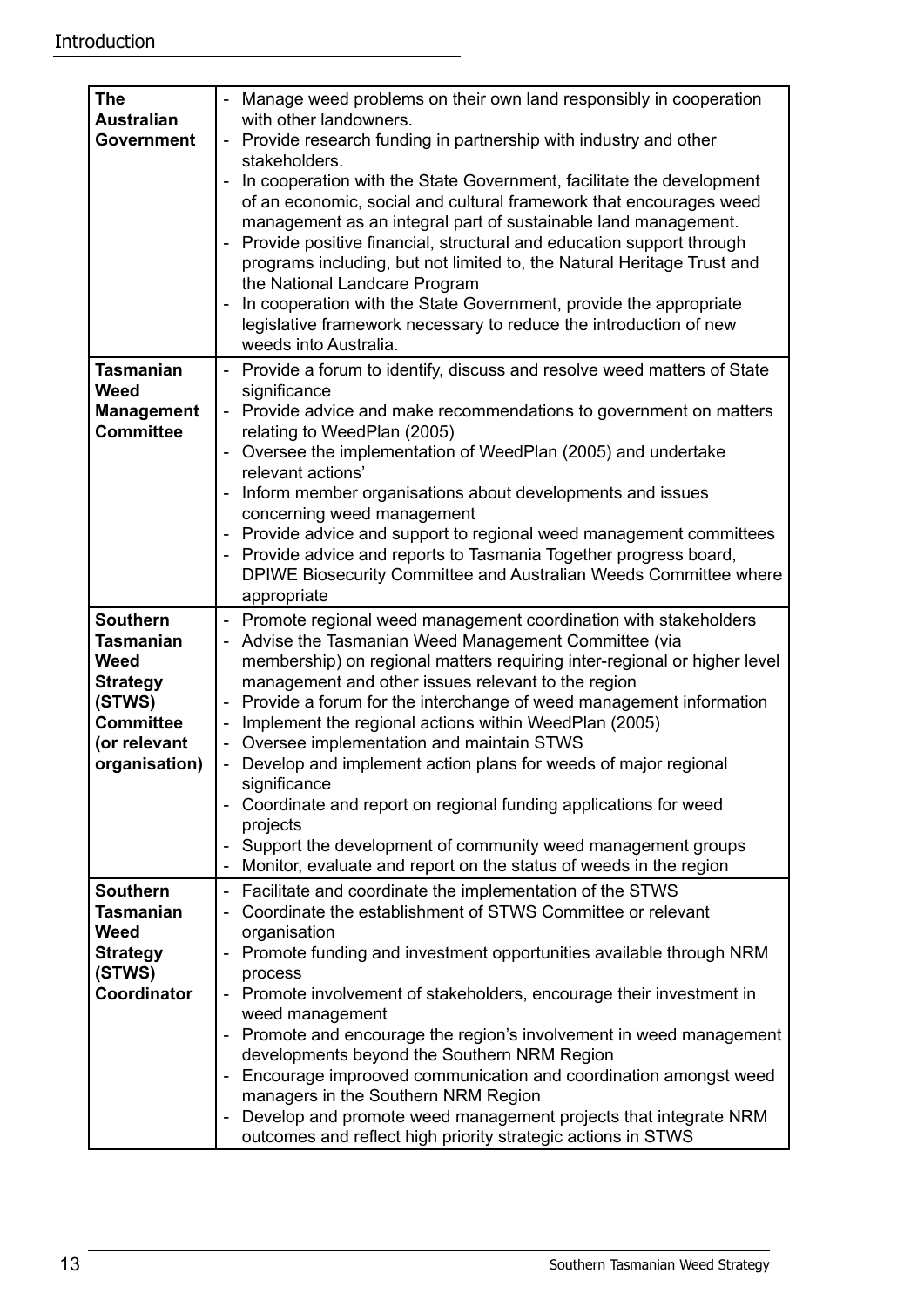### *Key Components of the Strategy*

The *Southern Tasmanian Weed Strategy* follows a similar structure to *WeedPlan* Revised Edition. The components and the desired outcomes that define them are as follows:

#### **Resources**

*Desired Outcome*: Government, community and industry resources identified, shared, managed and used efficiently throughout the region.

#### **Biosecurity**

*Desired Outcome*: No new weeds established and the spread of current and sleeper weeds prevented.

#### **Prioritisation and integration**

*Desired Outcome*: Regional weed management priorities are defined and addressed in an integrated manner.

#### **Coordination and cooperation**

*Desired Outcome*: All weed management conducted in the region is coordinated and cooperative.

#### **Education, training and awareness**

*Desired Outcome*: A well-informed and actively committed wide network of people incorporating effective weed management into all land and water management activities in the region.

#### **Policy support and regulation**

*Desired Outcome*: Compliance with the *Weed Management Act* 1999 and all government, community and industry bodies supporting the Act with adequate weed management procedures and actions.

#### **Research and development**

*Desired Outcome*: A region involved in and encouraging development of excellent weed management knowledge, technology, skills, capacity and ability.

#### **Monitoring and evaluation**

*Desired Outcome*: A region that monitors and fully understands the extent and scope of its weed problem and has a Strategy that is regularly reviewed, and therefore relevant and achievable.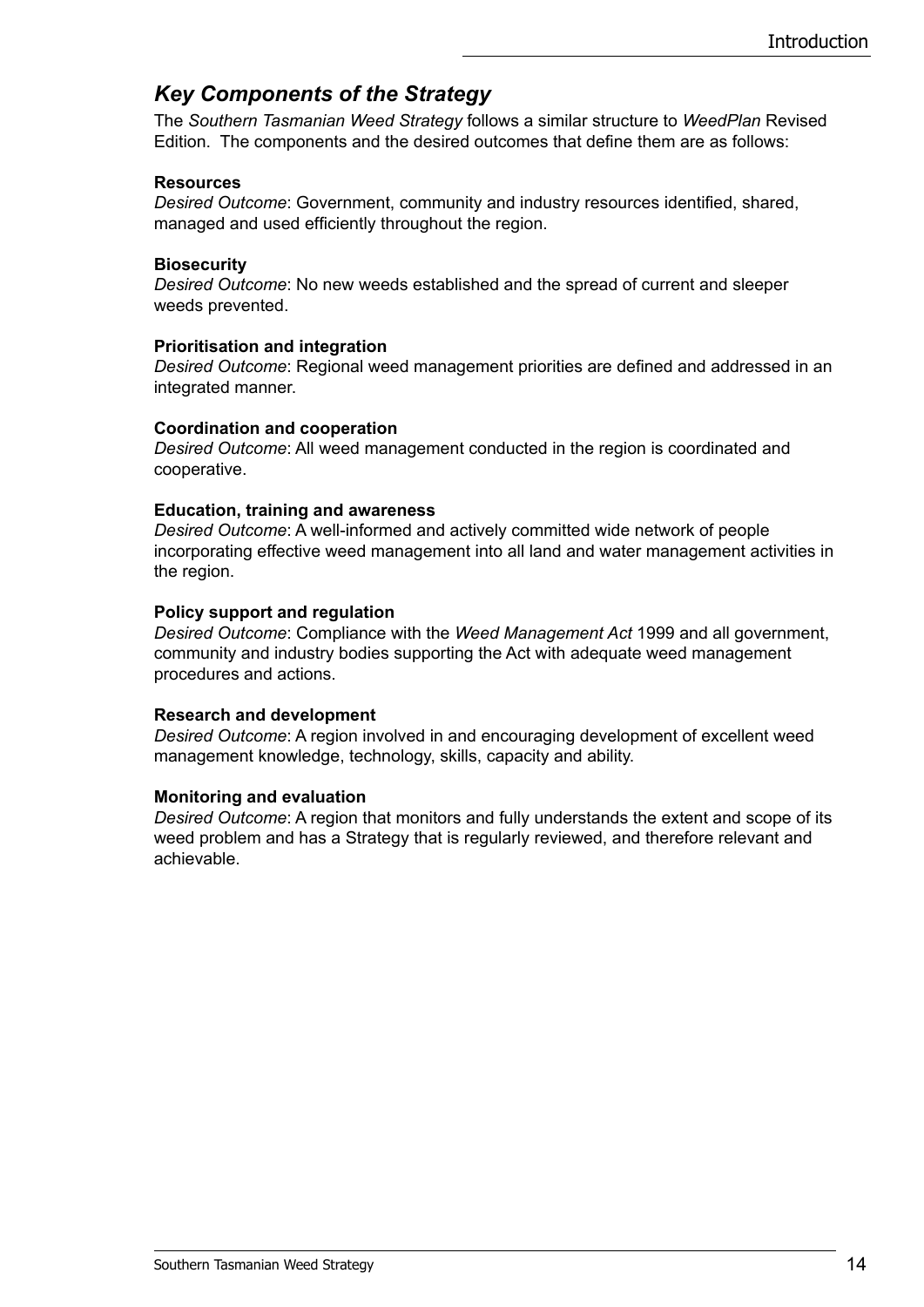

## **Component 1: Resources**

Managing weeds requires many different kinds of resources. These can include:

- people to undertake on-ground work and to make strategic decisions and provide support
- information such as weed maps and management options that will enable the correct decisions to be made
- equipment, which can range from something as simple as a pair of gloves, to a mattock, a chainsaw or a helicopter
- money to purchase further resources and to coordinate successful weed management projects.

It is important that adequate and timely resources are available for weed management. Land and water managers need to invest in their own resources where appropriate. However it is recommended that where possible, resources such as equipment and information are shared to minimise costs to individuals and to maximise efficiency of weed management.

#### **Strategic Actions**

**Desired Outcome:** Government, community and industry resources identified, shared, managed and used efficiently throughout the region.

Effective weed management requires appropriate support and information for weed managers and involvement from the community.

| <b>Matters for</b><br>consideration |                                        | <b>Strategic Actions</b>                                                                                                                                    | Lead<br><b>Responsibility</b>                   | <b>Partner</b><br><b>Responsibility</b>                                           |
|-------------------------------------|----------------------------------------|-------------------------------------------------------------------------------------------------------------------------------------------------------------|-------------------------------------------------|-----------------------------------------------------------------------------------|
| Support<br>network                  | R1                                     | <b>Appoint a STWS</b><br>Coordinator to coordinate<br>the implementation of<br>strategic actions at regional<br>and subregional levels.                     | <b>NRM South</b>                                | Local and State<br>government                                                     |
|                                     | R <sub>2</sub>                         | All key land managers<br>to appoint and support<br>officers with dedicated weed<br>management responsibilities.                                             | Local and State<br>government                   | All large<br>institutional<br>land managers                                       |
|                                     | R <sub>3</sub><br>R4<br>R <sub>5</sub> | Provide ongoing support to:<br>Promote funding<br>opportunities.<br>Coordinate and distribute<br>weed information and data.<br>Coordinate resource-sharing. | <b>STWS Coordi-</b><br>nator; STWS<br>Committee | NRM South:<br><b>NRM</b><br>Facilitators;<br>local<br>government;<br><b>DPIWE</b> |

Photo above: Gorse mulcher, by Karen Stewart. Gorse (*Ulex europaeus*) is a Weed of National Significance and is difficult to control. The gorse mulcher, being used here on the West Coast, is a valuable resource used to manage large infestations.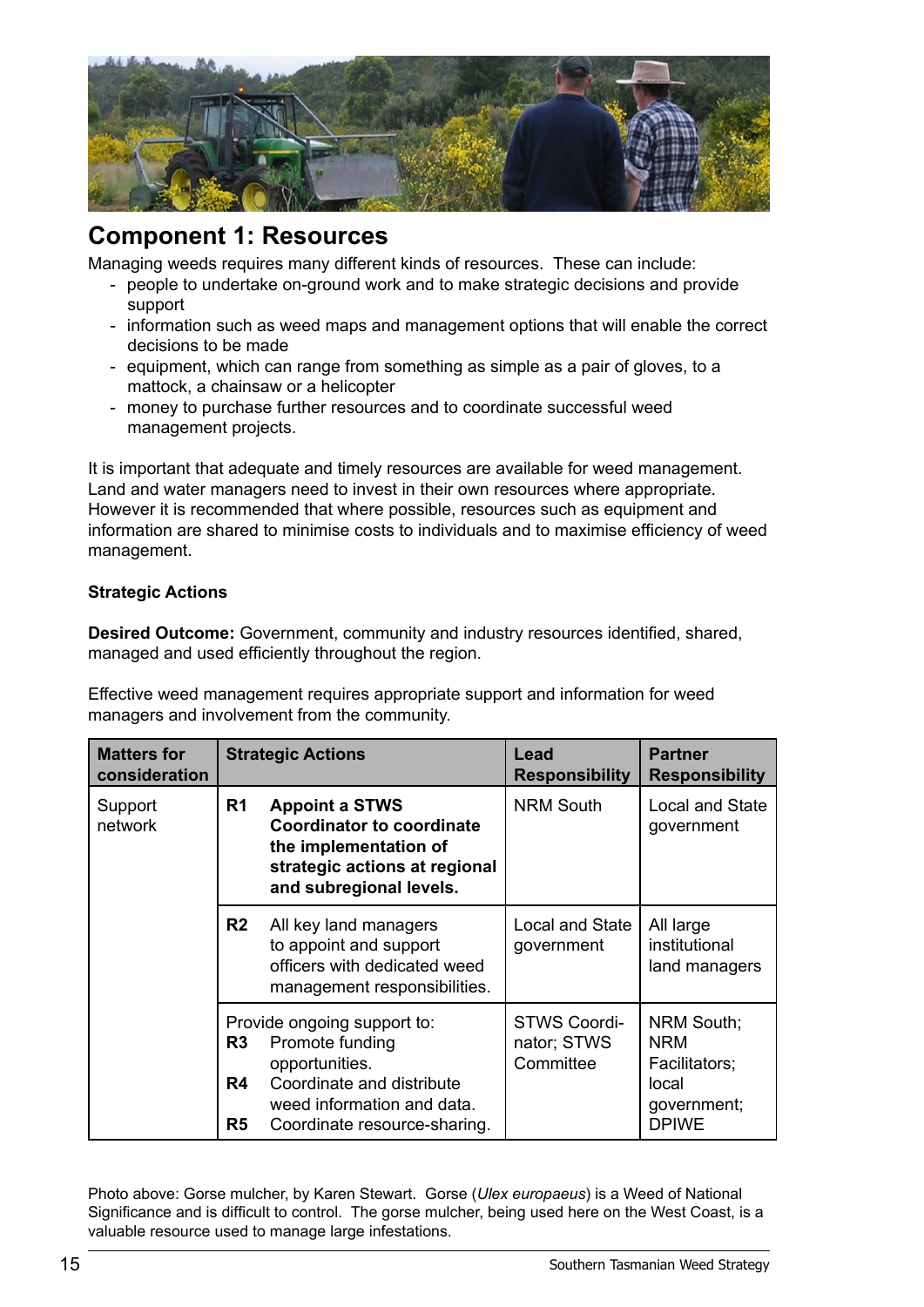| <b>Matter for</b><br>consideration                     |                                    | <b>Strategic Actions</b>                                                                                                                                                                                               | <b>Lead</b><br><b>Responsibility</b>                                                   | <b>Partner</b><br><b>Responsibility</b>                                                        |
|--------------------------------------------------------|------------------------------------|------------------------------------------------------------------------------------------------------------------------------------------------------------------------------------------------------------------------|----------------------------------------------------------------------------------------|------------------------------------------------------------------------------------------------|
| Promote<br>and support<br>benefits of<br>participation | R <sub>6</sub><br>R7               | Provide support for<br>community groups<br>Support the development<br>and promotion of a simplified<br>insurance process for<br>community groups to enable<br>increased involvement.                                   | <b>STWS Coordi-</b><br>nator; STWS<br>Committee;<br>community<br>organisations         | <b>NRM</b><br>Facilitators;<br>local<br>government;<br>DPIWE; Parks<br>and Wildlife<br>Service |
| Weed<br>management<br>information                      | R8<br>R <sub>9</sub><br><b>R10</b> | Collect weed management<br>data consistently.<br>Provide easily accessible<br>information on standardised<br>mapping methods and tools.<br>Encourage weed managers<br>to contribute to weed<br>management databases.   | STWS Co-<br>ordinator;<br>DPIWE; Parks<br>and Wildlife<br>Service; local<br>government | NRM South;<br>all land<br>and water<br>managers;<br>community<br>groups                        |
|                                                        | <b>R11</b><br><b>R12</b>           | Encourage weed managers<br>to share information on their<br>activities.<br>Map priority weeds in the<br><b>Southern NRM Region to</b><br>facilitate the monitoring<br>and evaluation of weed<br>management activities. |                                                                                        |                                                                                                |

To efficiently manage weeds it is essential that resources are identified, available and shared where appropriate.

| <b>Matter for</b><br>consideration |            | <b>Strategic Actions</b>                                                                                      | Lead<br><b>Responsibility</b>                                               | <b>Partner</b><br><b>Responsibility</b>                             |
|------------------------------------|------------|---------------------------------------------------------------------------------------------------------------|-----------------------------------------------------------------------------|---------------------------------------------------------------------|
| Identification of<br>resources     | <b>R14</b> | R13 Catalogue weed<br>management resources.<br>Identify gaps where<br>investment in resources is<br>required. | <b>STWS</b><br>Coordinator                                                  | All levels of<br>government;<br>contractors;<br>community<br>groups |
|                                    | <b>R15</b> | Regularly update an<br>inventory of resources<br>available for sharing.                                       | STWS Coordi-<br>nator                                                       | NRM South;<br><b>DPIWE</b>                                          |
| Sharing<br>resources               | <b>R16</b> | Include the source of<br>resources in any new weed<br>management plans.                                       | Private and<br>public land<br>and water<br>managers;<br>community<br>groups |                                                                     |
|                                    | R17        | <b>Promote resources</b><br>available for sharing<br>amongst weed managers<br>and community.                  | <b>STWS</b><br>Coordinator;<br><b>NRM</b><br><b>Facilitators</b>            | Resource<br>owners/<br>managers                                     |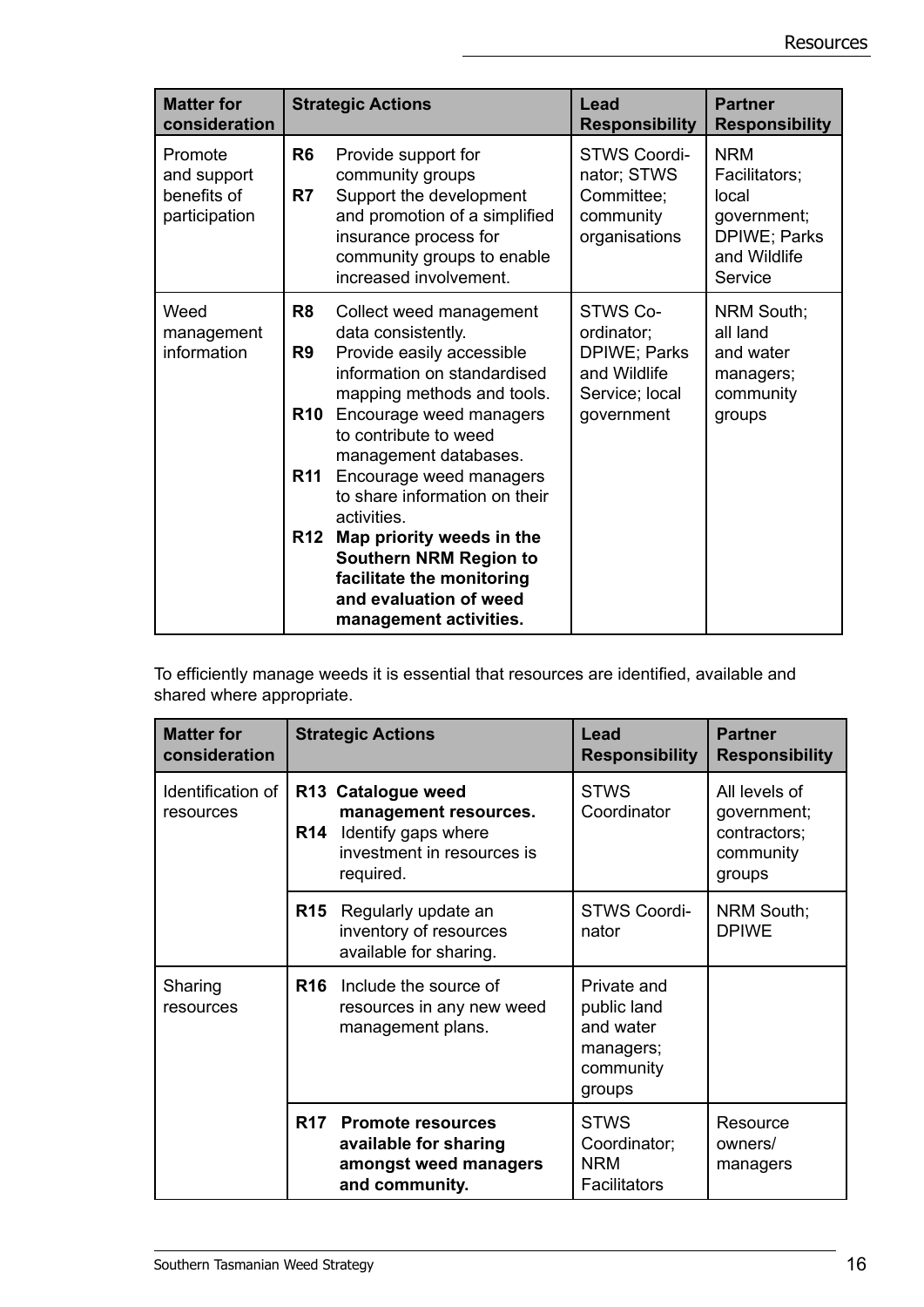| at all levels.                                                              |            |                                                                                                                                                                                             |                                                        |                                         |  |
|-----------------------------------------------------------------------------|------------|---------------------------------------------------------------------------------------------------------------------------------------------------------------------------------------------|--------------------------------------------------------|-----------------------------------------|--|
| <b>Matter for</b><br>consideration                                          |            | <b>Strategic Actions</b>                                                                                                                                                                    | Lead<br><b>Responsibility</b>                          | <b>Partner</b><br><b>Responsibility</b> |  |
| Land manager<br>resourcing<br>of and<br>investment<br>in weed<br>management | <b>R19</b> | <b>R18</b> Provide an adequate and<br>coordinated budget allocation<br>for weed prevention and<br>management.<br>Include weed management<br>costs in asset management<br>and risk analysis. | All land<br>and water<br>managers                      |                                         |  |
| Funding<br>support                                                          | <b>R20</b> | <b>Support and promote</b><br>long-term consistency<br>in planning, investment<br>and funding of NRM                                                                                        | NRM South;<br>All levels of<br>government;<br>relevant |                                         |  |

industry

ment

STWS Coordinator; DPIWE; local governNRM South;

NRM **Facilitators** 

**activities, including weed** 

**management.**

**R21** Promote available funding sources amongst weed managers and community, including Weeds of National

Significance (WONS).

Effective weed management requires long-term planning, action, investment and funding at all levels.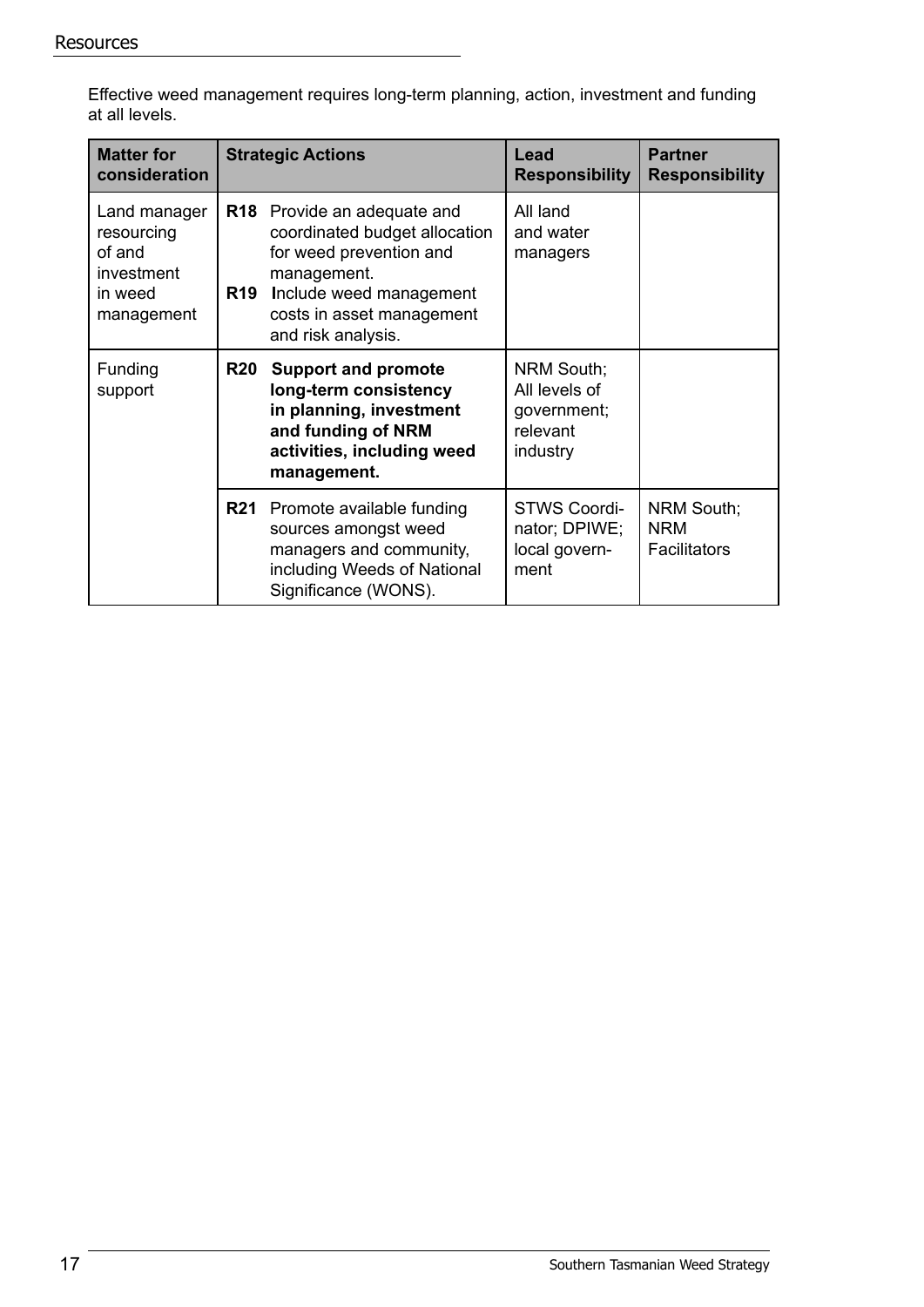

# **Component 2: Biosecurity**

Effective hygiene is an essential part of successful weed management. Preventing weeds from establishing is cheaper than reactive weed control after establishment and subsequent spread. Biosecurity includes not only preventing weeds from entering the state, but also preventing the movement of weeds from an infested area to a non-infested area and rapid eradication of any new incursions.

There are many different potential vectors for weed spread. Industries that have land, water or asset managers moving between properties or infestations need to adopt weed hygiene measures to minimise the risk of weed spread. The standard for these hygiene measures needs to be state-wide to ensure consistency between regions: However, the measures need to be regionally applicable and the regions need to encourage industries operating within the region to adopt them.

Managers of conservation areas need to ensure that weed hygiene measures are implemented to prevent the introduction of weeds. Areas with high numbers of visitors may find this difficult, but a vehicle washdown station at the entry points may be one solution.

A state-wide Weed Alert Network was established following *WeedPlan* (1996). Involvement of the Southern NRM Region in such a network is important and increased involvement from all relevant stakeholders needs to be encouraged.

With an appropriate Weed Alert Network, a regionally relevant rapid response system needs to be established and promoted. A state-wide response system is in place: The Southern NRM Region needs to ensure it is regionally relevant and promote its use in the region.

#### **Case Study: Forestry, DPIWE and agricultural contractors implement washdown to stop the spread of weeds**

Forestry Tasmania has developed washdown guidelines for weed and disease control in conjunction with DPIWE and Agricultural Contractors of Tasmania, additional input was sought from councils, industry and State Government. The guidelines were brought into effect in April 2004.

The guidelines establish a standard for washdown and provide a guide to prescribing its application where codes of practice or other environmental management plans are not in place.

The guidelines prescribe the equipment necessary for washdown, detail standards and establish very practical procedures and checklists for performing the washdown operation.

Foresters and contractors have been successfully using the guidelines since they were introduced in April 2004. They will be reviewed in 2005 to improve even further practicality for use in the field.

The guidelines can be found on DPIWE's website at www.dpiwe.tas.gov.au

Box 1. Case study: Washdown guidelines.

Photo above: Serrated tussock (*Nassella trichotoma*) washdown station at Lauderdale. Serrated tussock is a Weed of National Significance and only a small area of Tasmania is infested. It is important to prevent its further spread.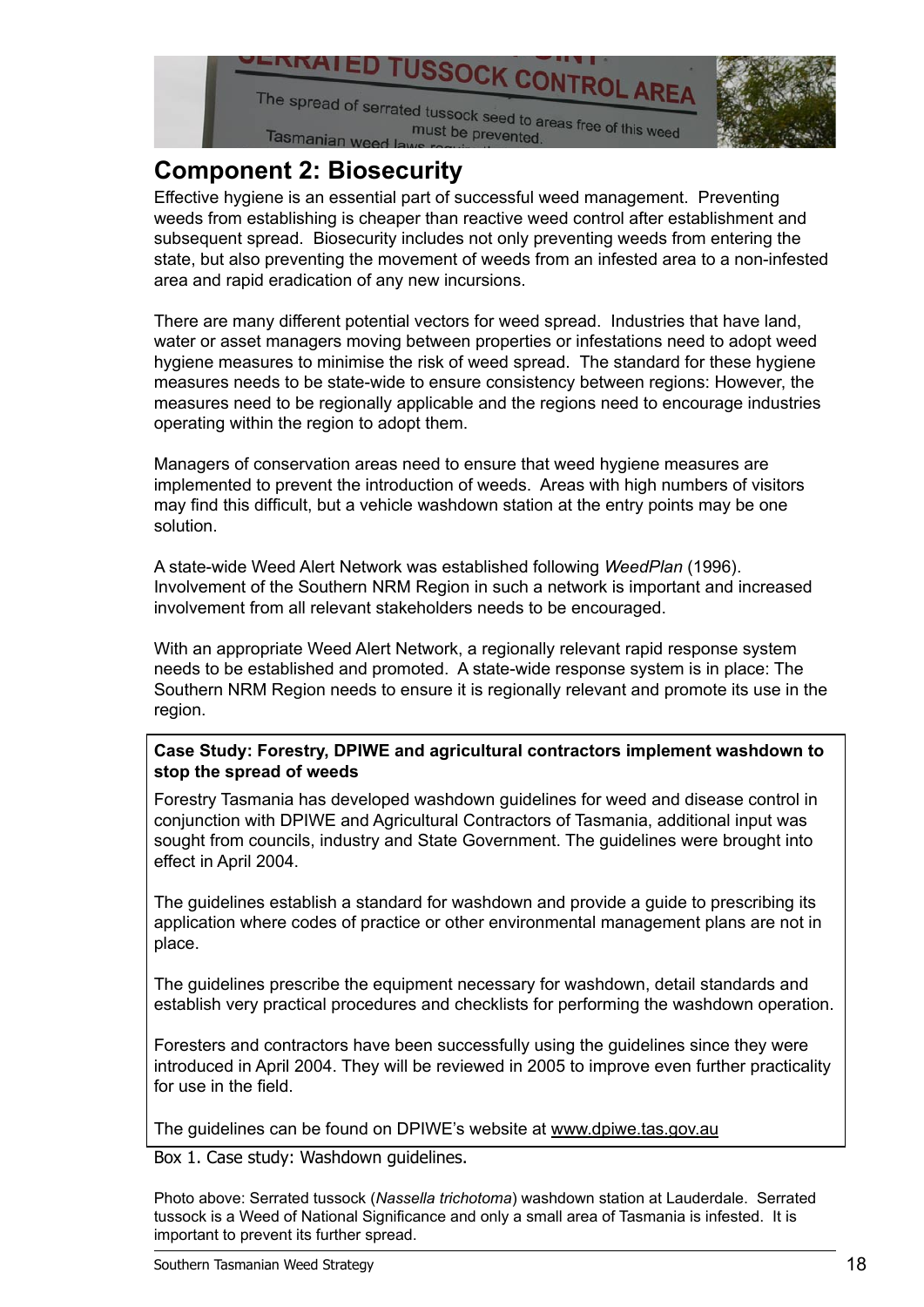#### **Strategic Actions**

**Desired Outcome:** No new weeds established and the spread of current and sleeper weeds prevented.

To minimise the risk of weed incursion and establishment, appropriate Weed Risk Assessment, a Weed Alert Network and appropriate response mechanisms are essential.

| <b>Matter for</b><br>consideration              |                        | <b>Strategic Actions</b>                                                                                                                                                                                                                                                                                                  | Lead<br><b>Responsibility</b>                          | <b>Partner</b><br><b>Responsibility</b>                                           |
|-------------------------------------------------|------------------------|---------------------------------------------------------------------------------------------------------------------------------------------------------------------------------------------------------------------------------------------------------------------------------------------------------------------------|--------------------------------------------------------|-----------------------------------------------------------------------------------|
| <b>Weed Risk</b><br>Assessment                  | <b>B1</b><br><b>B2</b> | <b>Southern NRM Region to</b><br>support the undertaking of<br><b>Weed Risk Assessment at</b><br>state level.<br><b>Southern NRM Region to</b><br>support dissemination of<br>results of State Weed Risk<br><b>Assessment to individuals</b><br>and industry importing<br>plant products into the<br>Southern NRM Region. | <b>STWS</b><br>Committee:<br><b>DPIWE</b>              | NRM South;<br>research<br>institutions;<br>nursery and<br>landscaping<br>industry |
| Regional<br><b>Weed Alert</b><br><b>Network</b> | <b>B3</b><br><b>B4</b> | Promote involvement of<br>all key stakeholders in the<br><b>Weed Alert Network.</b><br>Conduct regular information<br>and identification sessions for<br>weeds at risk of entering the<br>state for Weed Alert Network<br>members.                                                                                        | <b>STWS</b><br>Coordinator;<br><b>DPIWE</b>            | <b>NRM</b><br>Facilitators;<br><b>NRM South:</b>                                  |
| Rapid<br>response                               | <b>B5</b>              | <b>Establish and promote a</b><br>regionally relevant rapid<br>response system to weed<br>incursions to ensure<br>integration with the State<br>approach.                                                                                                                                                                 | <b>NRM South:</b><br><b>DPIWE; STWS</b><br>Coordinator | local<br>government;<br>DIER; relevant<br>industry                                |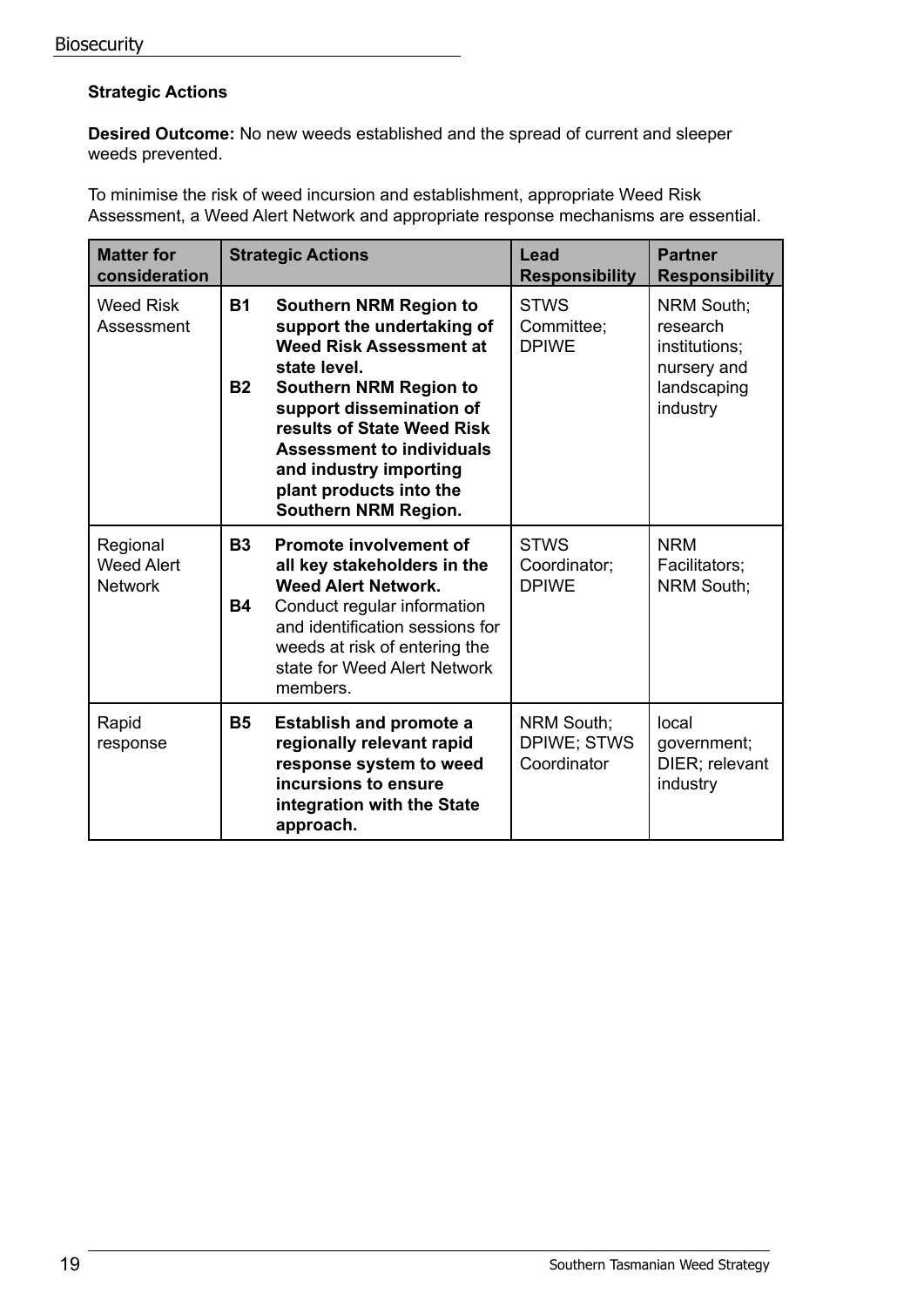To effectively minimise the introduction and spread of weeds in the Southern NRM Region, all stakeholders with the potential to move weed propagules need to establish appropriate weed hygiene methods.

| <b>Matter for</b><br>consideration | <b>Strategic Actions</b>                                                                                                                                                                                                                                       | Lead<br><b>Responsibility</b>                                                                               | <b>Partner</b><br><b>Responsibility</b>                                                 |
|------------------------------------|----------------------------------------------------------------------------------------------------------------------------------------------------------------------------------------------------------------------------------------------------------------|-------------------------------------------------------------------------------------------------------------|-----------------------------------------------------------------------------------------|
| <b>Biosecurity</b><br>support      | Provide ongoing support to:<br>Implement effective weed<br><b>B6</b><br>hygiene measures that<br>prevent weed spread<br>throughout the region.<br><b>Coordinate implementation</b><br><b>B7</b><br>of biosecurity measures<br>within and beyond the<br>region. | <b>STWS Coor-</b><br>dinator; local<br>government                                                           | DPIWE; Parks<br>and Wildlife<br>Service; DIER;<br><b>NRM South</b>                      |
| Community                          | <b>B8</b><br>Provide community groups<br>with information on preventing<br>weed spread.                                                                                                                                                                        | Parks and<br><b>Wildlife Ser-</b><br>vice; DPIWE;<br>local govern-<br>ment                                  | <b>STWS</b><br>Coordinator;<br>community<br>and industry<br>organisations               |
|                                    | <b>B9</b><br>Establish 'good neighbour'<br>programs to minimise weed<br>spread between properties.                                                                                                                                                             | Local govern-<br>ment; SWTS<br>Coordinator;<br>DIER; Parks<br>and Wildlife<br>Service                       | All land<br>and water<br>managers                                                       |
|                                    | Develop and implement<br><b>B10</b><br>hygiene guidelines to reduce<br>risk of weed spread from<br>weed seed.                                                                                                                                                  | Industry or-<br>ganisations                                                                                 | Weed seed<br>importers;<br><b>State</b><br>Government                                   |
| Conservation<br>areas              | <b>B11</b> Investigate opportunities for<br>improving weed hygiene of<br>visitors to parks and reserves.                                                                                                                                                       | Parks and<br><b>Wildlife Service</b>                                                                        | Any land<br>or water<br>managers<br>working in<br>or affecting<br>conservation<br>areas |
| Waste<br>disposal                  | <b>B12</b><br>Develop and promote<br>appropriate disposal<br>measures for weed and<br>garden waste that minimises<br>risk of weed spread.<br>Identify and promote weed<br><b>B13</b><br>disposal sites.                                                        | Waste<br>departments in<br>local and State<br>government;<br>Southern<br><b>Waste Strategy</b><br>Authority | <b>STWS</b><br>Coordinator;<br><b>STWS</b><br>Committee                                 |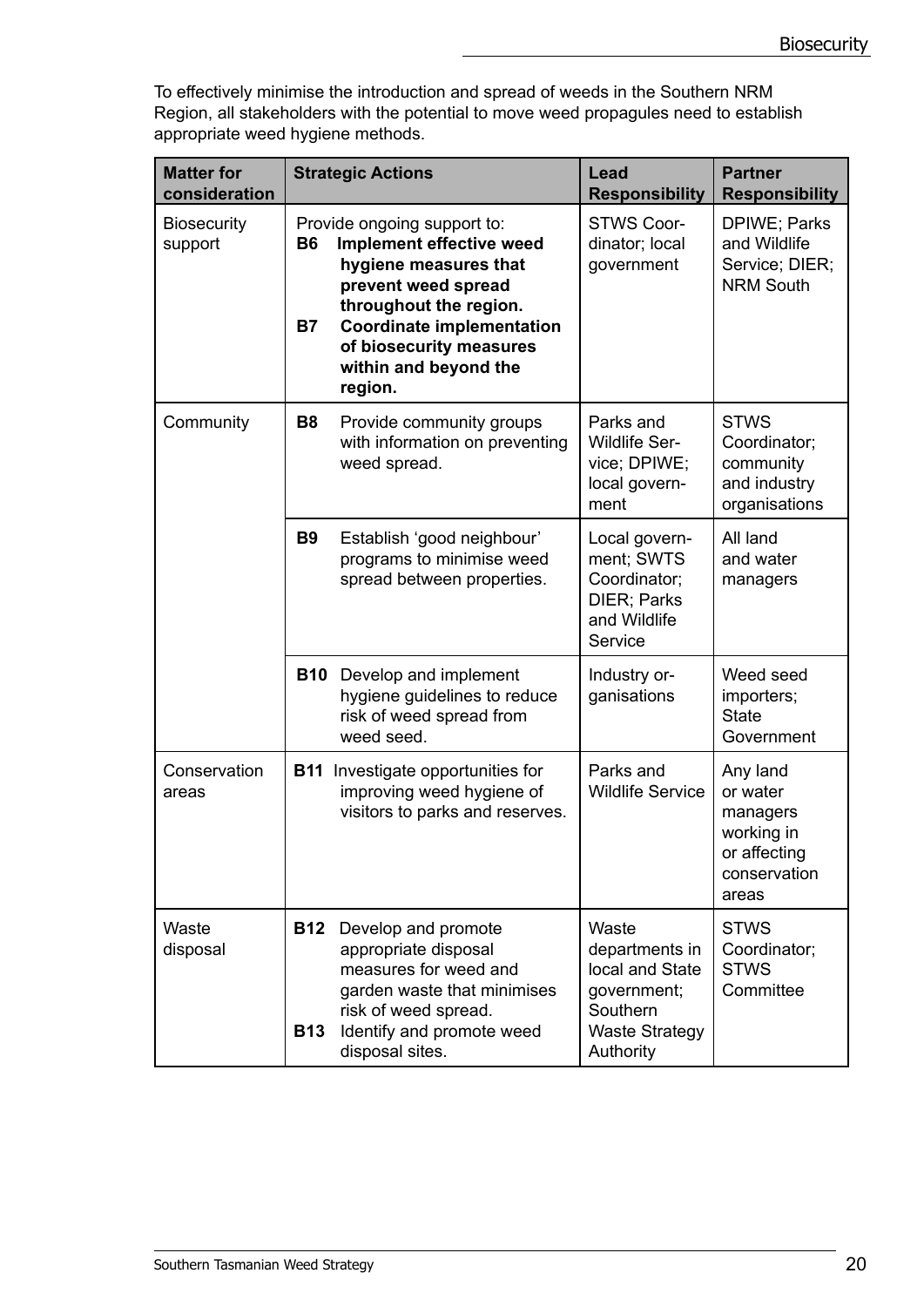

# **Component 3: Prioritisation and integration**

Prioritisation and integration are two essential elements of weed management in the Southern NRM Region.

Establishment of a priority-setting process is a strategic action in *WeedPlan*, and it is important that the Southern NRM Region is involved in the development of this process, and encourages its utilisation at all levels of planning once established.

Notwithstanding the development of a process for priority-setting, there are already several lists that prioritise weed species. These include the Weeds of National Significance (WONS), species declared under the *Weed Management Act* 1999, and those in the Tasmania *Together* benchmark 24.9.1. Many municipal strategies also identify local priority weed species. Rather than develop yet another list, these lists have been incorporated in Appendix 2 to help guide weed management decisions.

Apart from individual species, the prioritisation of weed problems must also take into account the sites or assets they threaten. There are many lists and categories of species and vegetation that are potentially under threat from weed invasion. Priority will be determined by the legal status of the weed, and its potential impact on natural resources.

Consistency and integration with other plans must not be overlooked. Weed management policy should be consistent throughout the region. This can be achieved by ensuring that all action plans link into weed legislation, priority weed lists and overarching weed strategies and plans.

#### **Case Study: National Protocol for Post-Border Weed Risk Management.**

Which weeds or weed infested affected areas do I address first and how? Answering these questions is a complex but crucial task for all weed managers. A recently drafted risk management protocol establishes a simple process for identifying weed priorities. Based on Australian/New Zealand Standards for risk management, it is applicable to regional, state and national levels.

The protocol has six-steps:

- **1. Establish the Weed Management Context.** Identify goals, land use, stakeholders, policies and legislation, resources, existing weed management.
- **2. Identify Weed Risk Candidates.** Review lists of actual and potential weeds and undertake strategic surveillance.
- **3. Assess Weed Risks.** Evaluate on the basis of invasive ability, impacts and potential distribution.
- 4. Assess Feasibility of Coordinated Control. Evaluate on the basis of current distribution, control costs and duration.
- **5. Determine Weed Management Actions.** Refer to a simple matrix that presents actions (eg. preventing entry, eradication, containment) for various combinations of weed risk/ management feasibility. The matrix is used to help determine weed priorities.
- **6. Implement Weed Management Actions.** Translate the prioritisation results into strategic onground action.

Anyone interested in using the protocol should contact the DPIWE Weed Section.

Box 2. Case study: Development of a national protocol for prioritisation.

Photo above: African boxthorn (*Lycium ferosissimum*) threatens valuable pastureland as well as a variety of natural areas. It has been identified as a priority weed in several muncipal strategies.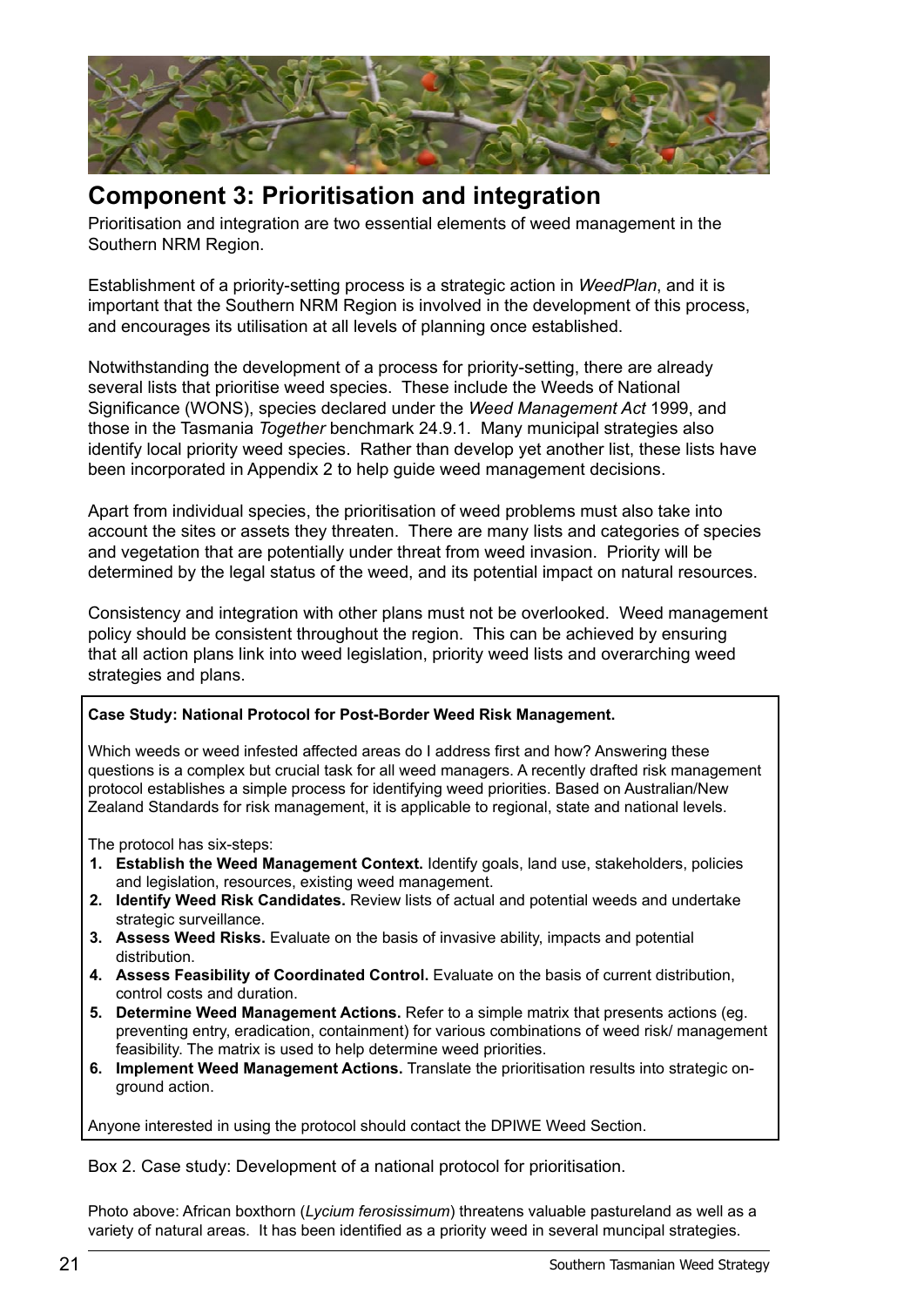#### **Strategic Actions**

**Desired Outcome**: Regional weed management priorities are defined and addressed in an integrated manner.

To effectively manage weeds with limited resources it is essential that activities be conducted according to identified priorities.

| <b>Matter for</b><br>consideration           | <b>Strategic Actions</b>                                                                                                                                                                                                                                                                                                                                                   | Lead<br><b>Responsibility</b>                                                                           | <b>Partner</b><br><b>Responsibility</b>   |
|----------------------------------------------|----------------------------------------------------------------------------------------------------------------------------------------------------------------------------------------------------------------------------------------------------------------------------------------------------------------------------------------------------------------------------|---------------------------------------------------------------------------------------------------------|-------------------------------------------|
| Prioritisation<br>and integration<br>support | Support:<br>PI <sub>1</sub><br><b>Regional involvement</b><br>in the development and<br>implementation of a<br>prioritisation process for<br>weed species.<br>Use of agreed processes to<br>PI2<br>determine localised weed<br>management priorities.<br>The integration of action<br>PI3<br>plans with other strategies.                                                  | NRM South;<br><b>STWS Commit-</b><br>tee                                                                | <b>State</b><br>Government                |
| Current weed<br>management<br>priorities     | PI4<br>Map priority weeds in<br><b>Southern NRM Region.</b><br>P <sub>15</sub><br><b>Ensure priority is given</b><br>to nationally significant<br>weeds, declared weeds<br>and weeds listed in<br>strategies relevant to the<br>Southern NRM Region.<br><b>Protect natural assets</b><br>P <sub>16</sub><br>of regional significance<br>from the threat posed by<br>weeds. | <b>STWS Coordi-</b><br>nator; DPIWE;<br><b>WONS Coordi-</b><br>nators; Parks<br>and Wildlife<br>Service | All weed<br>managers;<br><b>NRM South</b> |

To effectively manage weeds it is important that all weed management activities are integrated.

| <b>Matter for</b><br>consideration                           |                 | <b>Strategic Actions</b>                                                                               | Lead<br><b>Responsibility</b>                                           | <b>Partner</b><br><b>Responsibility</b>                      |
|--------------------------------------------------------------|-----------------|--------------------------------------------------------------------------------------------------------|-------------------------------------------------------------------------|--------------------------------------------------------------|
| Integrating<br>weed<br>management<br>within<br>organisations | PI <sub>7</sub> | Ensure all weed<br>management plans<br>developed by organisations<br>are consistent and<br>integrated. | <b>STWS Coordi-</b><br>nator; all weed<br>managers                      | All<br>stakeholders                                          |
| Integrating<br>weed<br>management<br>with other NRM          | P <sub>18</sub> | Promote weed management<br>as an important part of<br>NRM and not as an isolated<br>issue.             | <b>NRM</b><br>South; NRM<br>Facilitators;<br><b>STWS</b><br>Coordinator | All weed<br>managers;<br>all natural<br>resource<br>managers |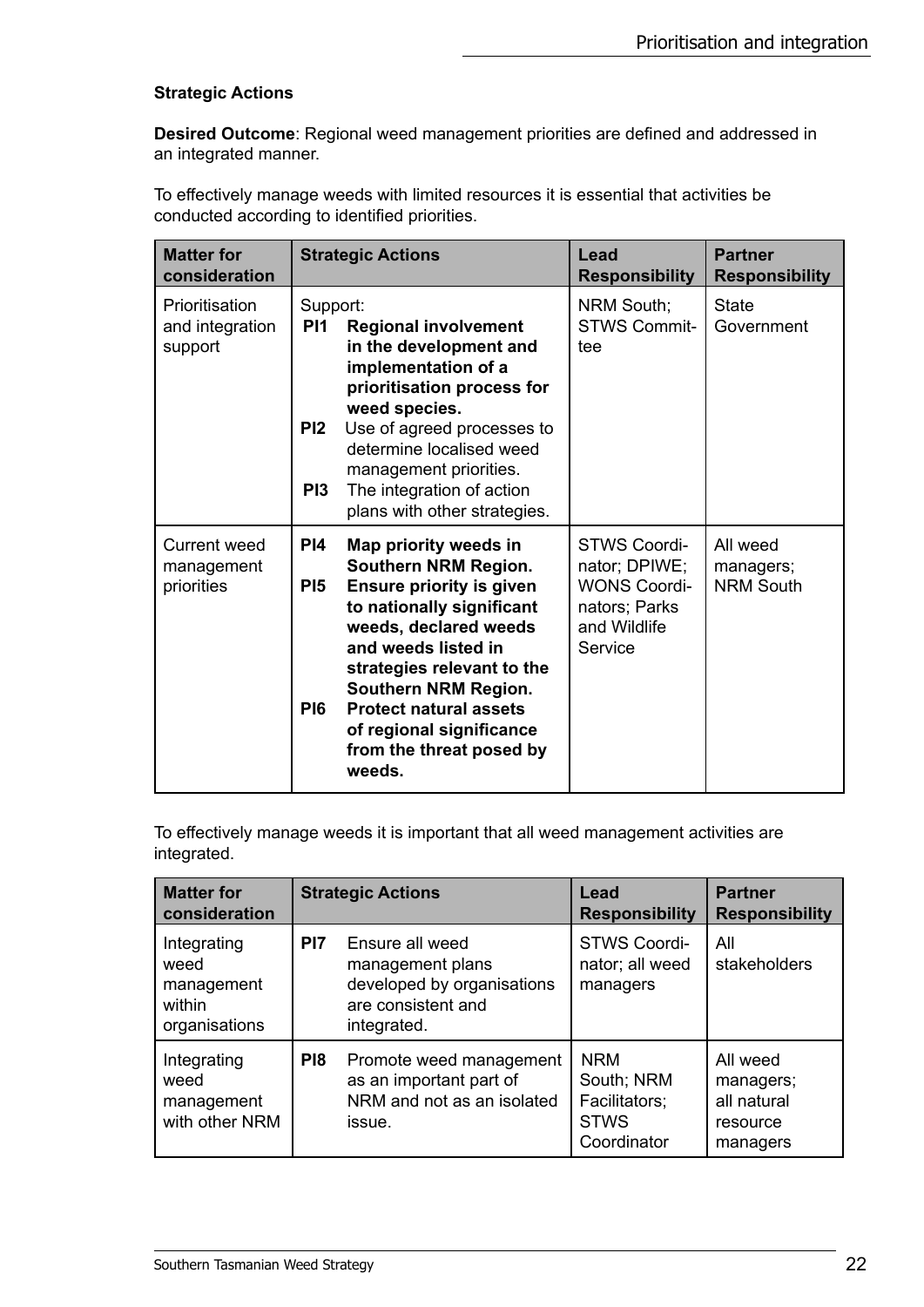

# **Component 4: Coordination and cooperation**

Weeds are not constrained by the borders and fences humans have created.

Cooperation and coordination are especially important to ensure nobody's efforts, time or money are wasted. Plans incorporating weed management need to include the eight components of weed management outlined in this strategy and ensure that actions are coordinated with neighbouring or related activities.

Weed hygiene needs to be addressed in all land and water management or NRM plans, because preventing the spread of weeds between properties is an important aspect of cooperation.

#### **Case Study: Cooperation in Wellington Park**

Peter Franklin is an inspirational individual. While surveying tracks near Collins Cap, part of the iconic Wellington Park that overlooks Hobart, he noticed about 40 isolated gorse plants. Knowing he couldn't remove them by himself, he enlisted the help of the Bushland Preservation Society, which is affiliated with the Australian Plants Society. This keen group of volunteers was able to rapidly eradicate this outlying infestation.

Over the next few years, Peter discovered a number of weed infestations that threaten the unique environment in Wellington Park. The main problems are gorse, Spanish heath and broom around the foothills, particularly in disturbed areas. Bringing together a group of volunteers to handle the weed threat and other issues, Peter was a founding member of the Wellington Park Bushcare Group.

This group cooperatively works with the Wellington Park Management Trust, Parks and Wildlife, Glenorchy City Council and Hobart Council to control weeds in the Park. While the Bushcare group supplies keen and willing volunteers, the other organisations supply planning and administration support, insurance, tools, herbicides and professional crews to work alongside the volunteers. In addition the Australian Government has recently contributed funds for equipment and weed removal contractors to work in the areas where the weeds are too thick and extensive for volunteers to handle on their own.

Box 3. Case study: How cooperation can help combat weeds.

Photo above: Mirror bush (*Coprosma repens*) is a garden plant that invades a variety of bush types. To prevent this plant from spreading garden owners must cooperate by removing it from their gardens.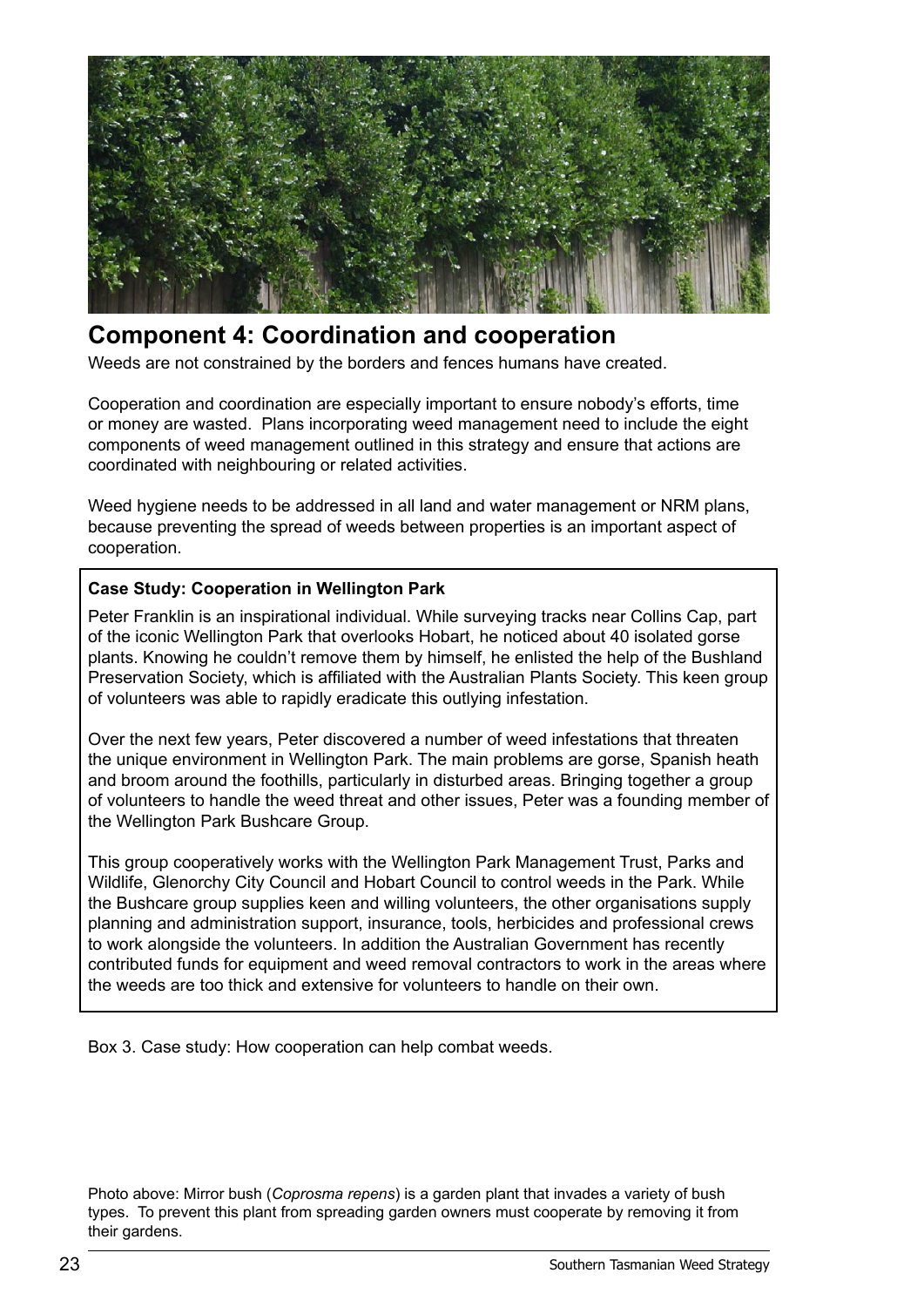#### **Strategic Actions**

**Desired Outcome**: All weed management conducted in the region is coordinated and cooperative.

Effective weed management requires the cooperation of land and water managers and coordination of weed management activities

| <b>Matter for</b><br>consideration |                                    | <b>Strategic Actions</b>                                                                                                                                                       | Lead<br><b>Responsibility</b>                                          | <b>Partner</b><br><b>Responsibility</b> |
|------------------------------------|------------------------------------|--------------------------------------------------------------------------------------------------------------------------------------------------------------------------------|------------------------------------------------------------------------|-----------------------------------------|
| Coordination<br>support            | CC <sub>1</sub><br>CC <sub>2</sub> | Establish a<br>representative body to<br>facilitate and oversee<br>implementation of the<br>strategy.<br>Promote the<br>establishment of local<br>weed management<br>groups.   | NRM South;<br><b>STWS</b><br>Coordinator                               | Regionally<br>relevant<br>stakeholders  |
|                                    | CC <sub>3</sub>                    | Provide ongoing support to:<br>Encourage land and water<br>managers to develop and<br>implement weed action<br>plans.                                                          | <b>STWS Coor-</b><br>dinator; NRM<br>Facilitators;<br><b>NRM South</b> | <b>Local and State</b><br>government;   |
|                                    | CC4                                | Encourage preparation<br>of simple and clear site<br>specific rehabilitation<br>action plans prior to<br>weed removal, especially<br>in areas where weeds<br>provide benefits. |                                                                        |                                         |
|                                    | CC <sub>5</sub>                    | Encourage and facilitate<br>communication between<br>all regional stakeholders.                                                                                                |                                                                        |                                         |
|                                    | CC <sub>6</sub><br>CC7             | Encourage all<br>stakeholders to recognise<br>weed management as<br>an important part of their<br>business and address it<br>strategically.<br>Facilitate communication        |                                                                        |                                         |
|                                    |                                    | with other NRM regions<br>to ensure inter-regional<br>coordination of weed<br>management.                                                                                      |                                                                        |                                         |
| Improved<br>communication          | CC <sub>8</sub>                    | Promote the<br>establishment of email<br>groups or electronic<br>discussion boards among<br>southern weed managers<br>as a forum to exchange<br>information and ideas.         | <b>STWS Coordi-</b><br>nator; STWS<br>Committee                        | All stakeholders                        |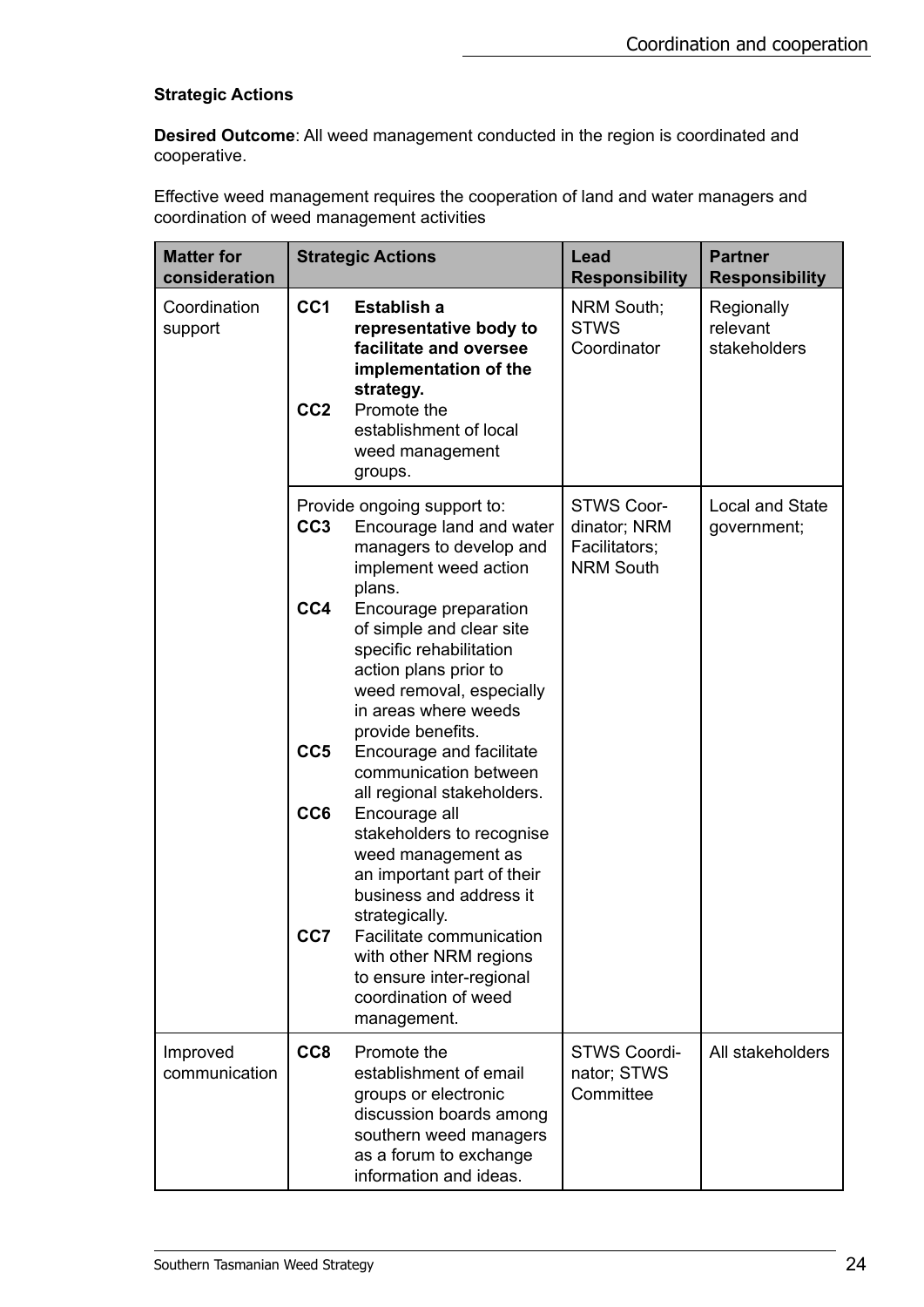| <b>Matter for</b><br>consideration |                 | <b>Strategic Actions</b>                                                                                                                                                                                                                                                                     | Lead<br><b>Responsibility</b>                                                                      | <b>Partner</b><br><b>Responsibility</b> |
|------------------------------------|-----------------|----------------------------------------------------------------------------------------------------------------------------------------------------------------------------------------------------------------------------------------------------------------------------------------------|----------------------------------------------------------------------------------------------------|-----------------------------------------|
| Improved<br>coordination           | CC <sub>9</sub> | <b>Encourage the</b><br>development of<br>roadside management<br>plans that incorporate<br>communication and<br>coordination.                                                                                                                                                                | DIER; local<br>government                                                                          | <b>STWS</b><br>Coordinator              |
|                                    |                 | CC10 Encourage improved<br>communication and<br>coordination of weed<br>management activities in<br>parks and reserves.                                                                                                                                                                      | Parks and<br><b>Wildlife Service;</b><br>managers of<br>land and water<br>in parks and<br>reserves | Community<br>groups                     |
|                                    | <b>CC11</b>     | Encourage local<br>government to develop<br>planning guidelines<br>that require developers<br>and owners to manage<br>and eradicate weeds<br>on private land as part<br>of their development<br>approval.                                                                                    | Local govern-<br>ment                                                                              |                                         |
|                                    | <b>CC13</b>     | CC12 Encourage landowners<br>to coordinate weed<br>management activities<br>with neighbours and<br>adjoining land managers,<br>regardless of tenure.<br>Organisations managing<br>assets on private<br>property to coordinate<br>weed management<br>activities with landowners/<br>managers. | Individual<br>landowners;<br>all levels of<br>government;<br>Relevant<br>industry                  | <b>STWS</b><br>Coordinator              |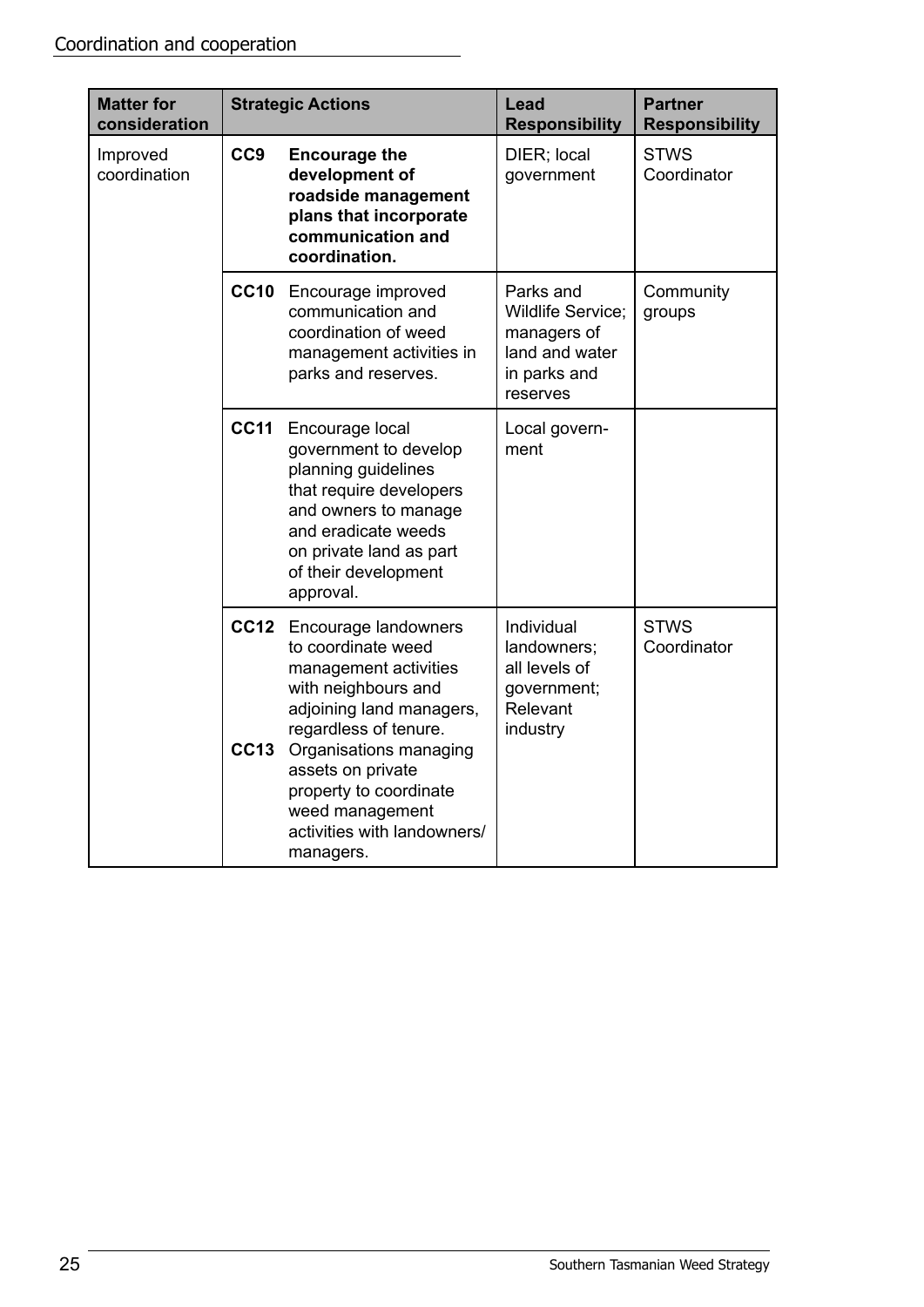| <b>Matter for</b><br>consideration               |                            | <b>Strategic Actions</b>                                                                                                                                                                                                                                                                                                                                                                                                  | Lead<br><b>Responsibility</b>                            | <b>Partner</b><br><b>Responsibility</b>                          |
|--------------------------------------------------|----------------------------|---------------------------------------------------------------------------------------------------------------------------------------------------------------------------------------------------------------------------------------------------------------------------------------------------------------------------------------------------------------------------------------------------------------------------|----------------------------------------------------------|------------------------------------------------------------------|
| Coordination<br>of weed<br>management            | <b>CC14</b>                | Integrate weed<br>management with all other<br>NRM activities and plans.                                                                                                                                                                                                                                                                                                                                                  | All natural re-<br>source manag-<br>ers                  | NRM South;<br><b>NRM</b><br>Facilitators                         |
| with all NRM                                     |                            | CC15 Promote the recognition<br>of weed invasion as a<br>major threatening process<br>to the region's natural<br>resources.                                                                                                                                                                                                                                                                                               | NRM South;<br><b>STWS Coordi-</b><br>nator; TWMC         | <b>NRM</b><br>Facilitators;<br>weed<br>managers;<br><b>DPIWE</b> |
| Distributing<br>weedy species                    | <b>CC16</b><br><b>CC17</b> | Provide information to<br>industries involved in the<br>distribution of potential<br>weeds.<br>Establish a working group<br>of key stakeholders to:<br>- cooperate in<br>developing a state-<br>wide list of potential<br>weeds for removal<br>from sale<br>- cooperate in providing<br>community awareness<br>of weed risk of certain<br>plants<br>- cooperate in Weed<br><b>Risk Assessment of</b><br>imported species. | Relevant<br>industry;<br>TWMC; industry<br>organisations | <b>STWS</b><br>Coordinator;<br><b>DPIWE</b>                      |
| Coordination<br>between<br>community<br>programs | <b>CC18</b>                | Provide support for<br>community groups that<br>demonstrate a strategic<br>and coordinated approach<br>to weed management.                                                                                                                                                                                                                                                                                                | Local<br>government;<br><b>DPIWE</b>                     | Community<br>groups; NRM<br>South                                |
|                                                  | <b>CC19</b>                | Encourage the<br>involvement of community<br>groups and weed<br>managers in establishing<br>and dispersing biological<br>control agents.                                                                                                                                                                                                                                                                                  | TIAR;<br>community<br>and industry<br>organisations      | <b>STWS</b><br>Coordinator;<br><b>NRM</b><br>Facilitators        |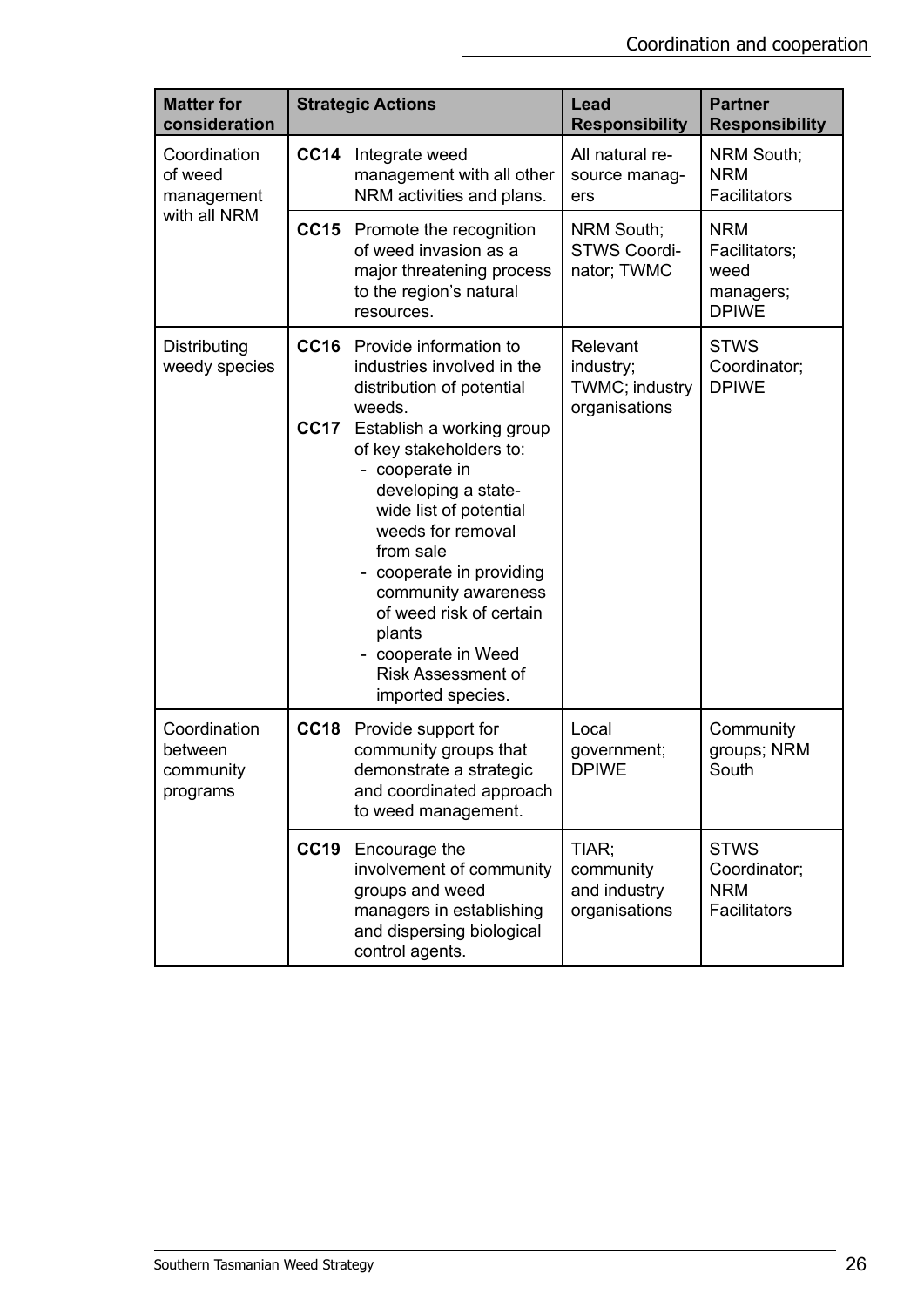

# **Component 5: Education, training and awareness**

Weed managers need to be able to identify weeds, minimise the risk of spread of weeds and integrate weed management with other land and water management activities. Many stakeholders may be unaware of the role they have to play in weed management. All weed managers, whether they manage weeds simply by adopting weed hygiene methods or actually go out and kill weeds, need to have appropriate training.

The greater community also has a role in weed management and it is important that people are aware of the immense cost of weed management and the threats weeds pose to all our resources. There are many opportunities to increase public awareness and these need to be built upon in order to bring our weed problems to the forefront of community concern.

To be successful in the long-term, weed management needs to be understood by the next generation. Weeds will become a greater problem in the future unless the children and students of today learn how to manage the problem. Therefore weed education should become part of education at all school levels.

#### **Case Study: Training meets a need in the Derwent Valley**

The Derwent Catchment Weeds Working Group comprises important weed managers in the Derwent Valley including representatives from DIER, Forestry Tasmania, Central Highlands Council, Shackowners Association, Transend, Upper Derwent Valley Landcare Group, Greening Australia, NRM South, Derwent Catchment NRM Committee, Derwent Valley Council, Parks and Wildlife Service, farmers and DPIWE. They meet every year to discuss various issues of weed management in the valley. Meetings usually occur at the start of spring to coincide with the major period of weed growth.

The group met in late August 2004 at the Hamilton Community Resource Centre. One of the major topics of discussion was prevention of weed spread using hygiene measures. Many of those at the meeting expressed a desire to update their knowledge of these issues. As a result, the DPIWE Regional Weed Management Officer DPIWE, Andrew Crane, prepared a training package to deliver to interested parties.

On 12 November 2004, Andrew presented the training to a number of council staff and elected members, farmers and Landcare members at Hamilton. The training has three sections:

- 1. Broad issues concerning hygiene
- 2. Specific issues for weeds present in the Derwent Valley; for example, issues relating to white weed (*Cardaria draba*), a weed that propagates by seed and root fragments and is invisible for at least half of each year
- 3. Technical issues concerning the cleaning of vehicles and equipment.

Participants worked through a hypothetical case study during the day, using a system adapted from the Victorian Government Weed Section. This allowed them to practice their skills and reinforce what they had learnt.

This is a good example of training being tailored to meet a specific need of on-ground practitioners, delivered in a timely manner. This group will follow up on the training as the need arises. Other councils and land managers – such as rural fire brigades – intend to undertake the training.

Box 4. Case study: Training tailored to meet a specific need.

Photo above: Holly (*Ilex aquifolium*) is a garden plant that spreads easily into natural areas with the help of birds. Garden owners need to be made aware of the risk this plant poses.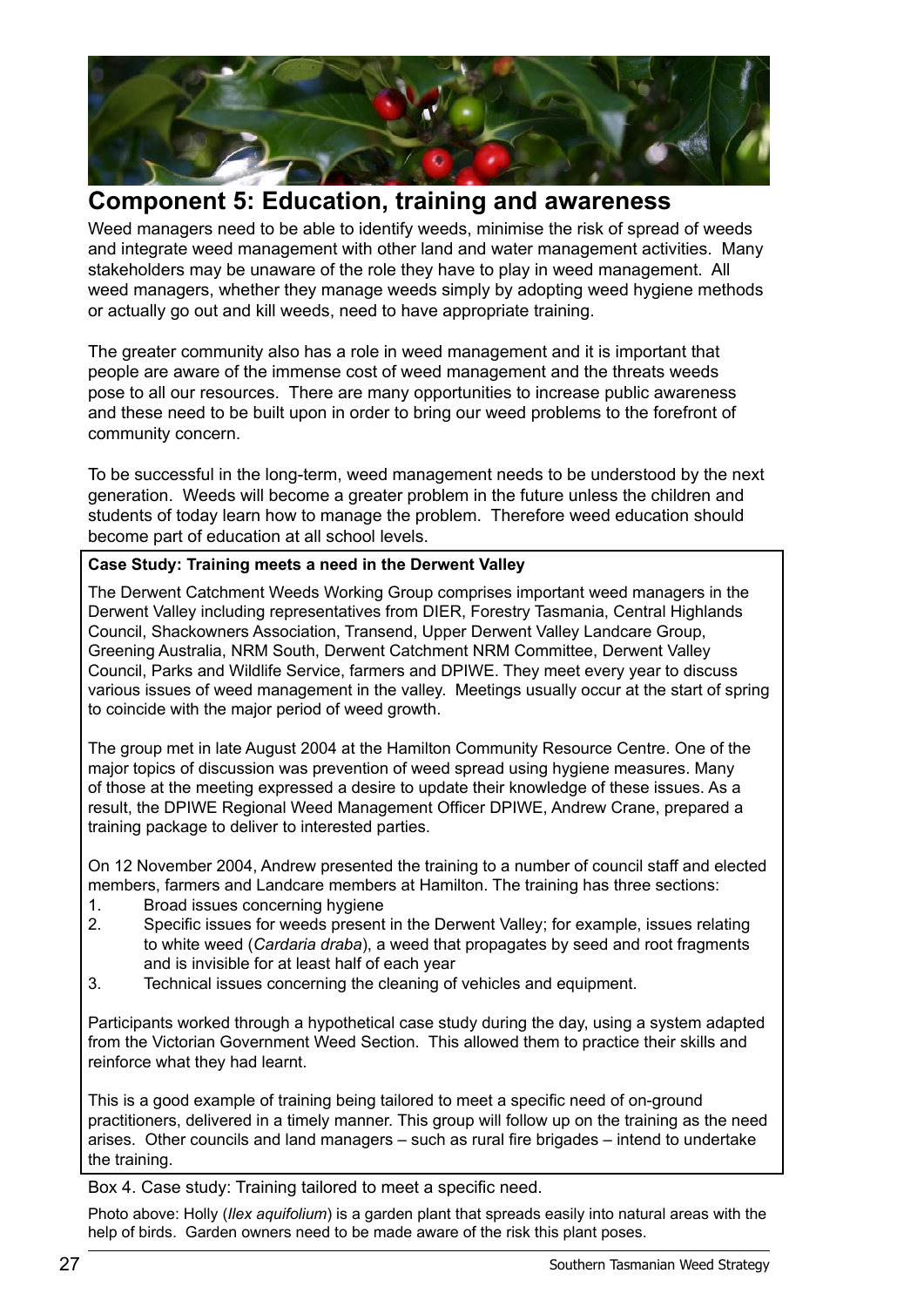#### **Strategic Actions**

**Desired Outcome:** A well-informed and actively committed wide network of people incorporating effective weed management into all land and water management activities in the region.

Effective weed management requires planners, land managers and other participants to be well informed of weed management issues and best practice.

| <b>Matter for</b><br>consideration                 |                          | <b>Strategic Actions</b>                                                                                                                                                                                                                                                                          | Lead<br><b>Responsibility</b>                                 | <b>Partner</b><br><b>Responsibility</b>                                                                                  |
|----------------------------------------------------|--------------------------|---------------------------------------------------------------------------------------------------------------------------------------------------------------------------------------------------------------------------------------------------------------------------------------------------|---------------------------------------------------------------|--------------------------------------------------------------------------------------------------------------------------|
| Education,<br>training and<br>awareness<br>support | ETA1<br>ETA <sub>2</sub> | Provide ongoing support to:<br>Develop, promote and<br>deliver educational,<br>training and awareness<br>material for planners and<br>managers at a regional<br>and subregional level.<br>Update education, training<br>and awareness packages<br>every five years or as new<br>issues arise.     | <b>STWS Coordi-</b><br>nator; DPIWE;<br>local govern-<br>ment | <b>NRM South;</b><br><b>NRM</b><br>facilitators;<br>training<br>providers;<br>industry and<br>community<br>organisations |
|                                                    | ETA <sub>3</sub>         | Establish and maintain a<br>library of available support<br>material for trainers and<br>educators.                                                                                                                                                                                               | <b>STWS Coordi-</b><br>nator                                  | <b>NRM South;</b><br><b>NRM</b><br>facilitators                                                                          |
|                                                    | ETA4                     | Develop and deliver<br>educational packages for<br>schools and community<br>groups. To include:<br>- identification of<br>important weeds in<br>subregions<br>- impact of those weeds<br>basic weed<br>management<br>techniques.<br>Distribute to schools and<br>appropriate community<br>groups. | <b>STWS</b><br>Coordinator;<br>community<br>organisations     | <b>NRM</b><br>South; local<br>government;<br>training<br>providers;<br><b>DPIWE</b>                                      |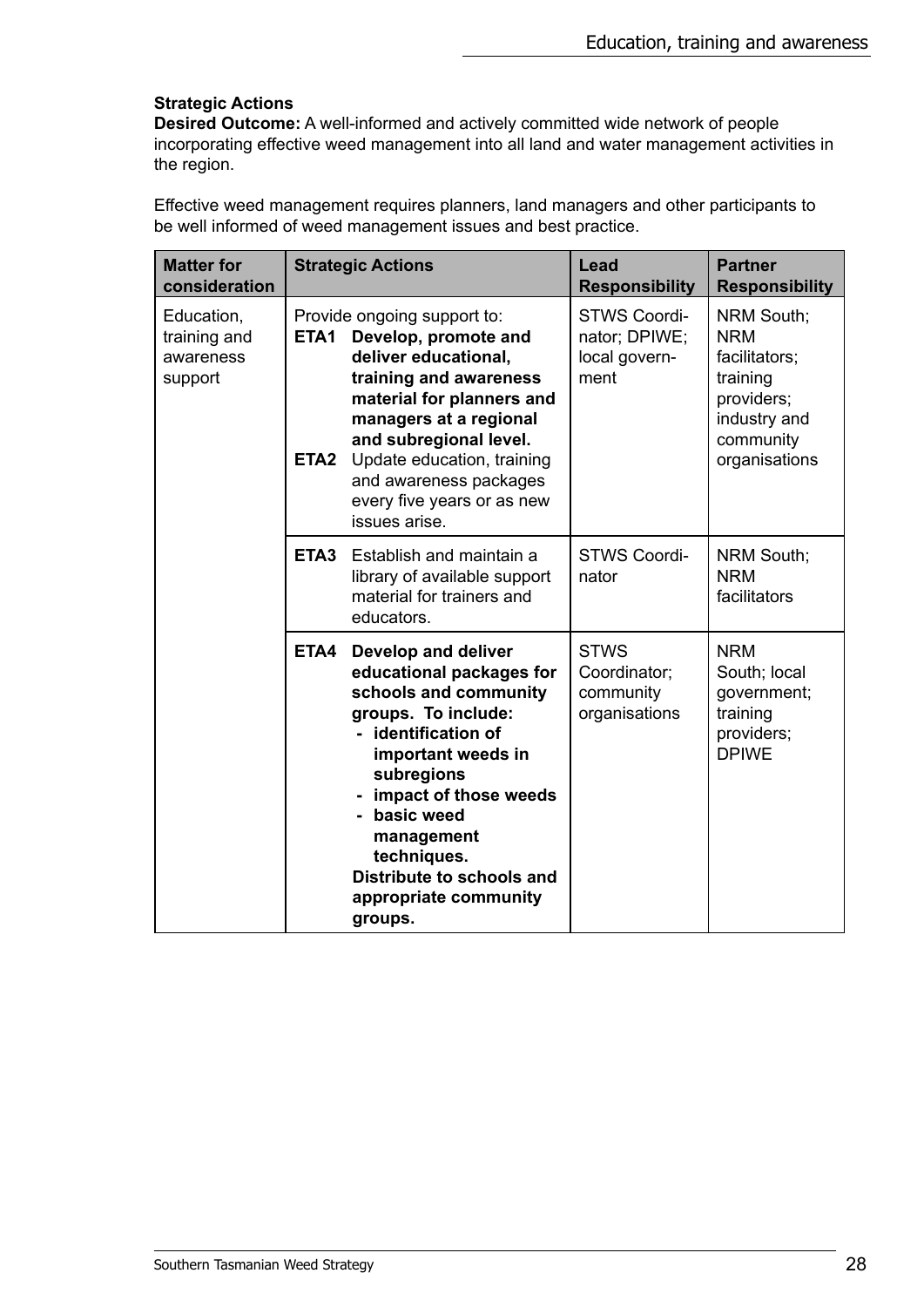| <b>Matter for</b><br>consideration |                      | <b>Strategic Actions</b>                                                                                                                                                                                                                                                                                                    | Lead<br><b>Responsibility</b>                                   | <b>Partner</b><br><b>Responsibility</b>                          |
|------------------------------------|----------------------|-----------------------------------------------------------------------------------------------------------------------------------------------------------------------------------------------------------------------------------------------------------------------------------------------------------------------------|-----------------------------------------------------------------|------------------------------------------------------------------|
| Training<br>requirements           | ETA5<br>ETA6<br>ETA7 | Conduct training needs<br>analysis with local weed<br>management groups, and<br>within larger organisations in<br>the Southern NRM Region.<br>Create new training<br>opportunities where gaps<br>exist.<br>Train weed managers in<br>standardised data collection<br>and mapping and distribute<br>weed mapping guidelines. | <b>STWS Coordi-</b><br>nator; DPIWE;<br>training provi-<br>dors | All levels of<br>government;<br>industry;<br>community<br>groups |
|                                    | ETA8                 | Staff and contractors of<br>industry and government<br>organisations managing land<br>and water assets to have<br>relevant weed management<br>training for their positions.                                                                                                                                                 | Industry; all<br>levels of gov-<br>ernment                      | Training<br>providers                                            |

Effective weed management requires appropriately trained weed managers.

An aware community is better able to become involved in and implement effective weed management.

| <b>Matter for</b>               | <b>Strategic Actions</b>                                                                                                                                                                                                                                                                                                                                                                                                                                                     | Lead                                                      | <b>Partner</b>                                                                    |
|---------------------------------|------------------------------------------------------------------------------------------------------------------------------------------------------------------------------------------------------------------------------------------------------------------------------------------------------------------------------------------------------------------------------------------------------------------------------------------------------------------------------|-----------------------------------------------------------|-----------------------------------------------------------------------------------|
| consideration                   |                                                                                                                                                                                                                                                                                                                                                                                                                                                                              | <b>Responsibility</b>                                     | <b>Responsibility</b>                                                             |
| Awareness<br>support<br>package | ETA9<br>Develop an awareness<br>package for the<br>community. To include:<br>- impact of weeds<br>- identification<br>hygiene<br><b>Distribution to include:</b><br>community groups<br>and organisations;<br>libraries; information<br>centres; nursery<br>industry; appropriate<br>organisations.<br><b>ETA10</b> Develop an awareness<br>program for managers<br>of key stakeholder<br>organisations that highlights<br>the benefits of best practice<br>weed management. | <b>STWS</b><br>Coordinator;<br>Community<br>organisations | NRM South;<br><b>NRM</b><br>facilitators;<br>local<br>government;<br><b>DPIWE</b> |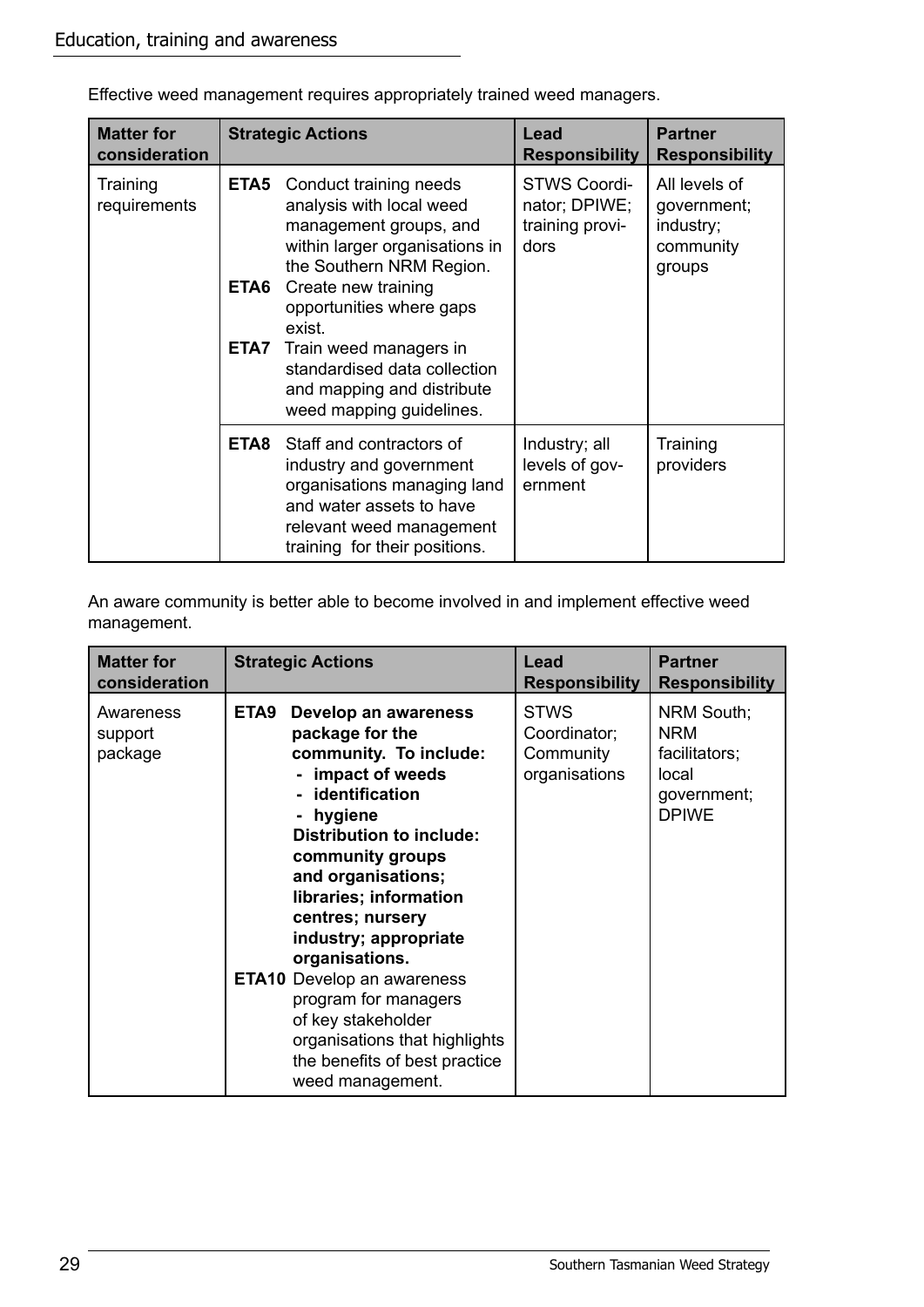| <b>Matter for</b><br>consideration          | <b>Strategic Actions</b>                                                                                                                                                                                                                                                                                                                                                                                                                                                                                                                               | Lead<br><b>Responsibility</b>                                                                      | <b>Partner</b><br><b>Responsibility</b>                                                           |
|---------------------------------------------|--------------------------------------------------------------------------------------------------------------------------------------------------------------------------------------------------------------------------------------------------------------------------------------------------------------------------------------------------------------------------------------------------------------------------------------------------------------------------------------------------------------------------------------------------------|----------------------------------------------------------------------------------------------------|---------------------------------------------------------------------------------------------------|
| Public<br>awareness<br>opportunities        | <b>ETA11 Conduct Weedbuster</b><br>Program activities,<br>especially during<br>Weedbuster Week.<br><b>ETA12</b> The Weedbuster Program<br>to be effectively promoted,<br>including through radio,<br>television, newspapers,<br>newsletters and magazines.                                                                                                                                                                                                                                                                                             | <b>STWS</b><br>Coordinator;<br>DPIWE; local<br>government;<br>Parks and<br><b>Wildlife Service</b> | All levels of<br>government;<br>community<br>organisations<br>and groups;<br>relevant<br>industry |
|                                             | <b>ETA13</b> Increase the number of<br>public awareness activities.<br><b>ETA14</b> Include weed awareness<br>in gardening and home<br>improvement television,<br>radio and popular magazine<br>media articles, as well<br>as The NRM Networker,<br>highlighting the weed impact<br>of popular garden plants<br>Coordinate with other<br>regions in the state and<br>nationwide.<br><b>ETA15</b> Ensure weed awareness is<br>included as a component<br>of awareness activities<br>for other NRM, including<br>nature conservation and<br>agriculture. | <b>STWS Coor-</b><br>dinator; NRM<br>South; NRM<br>Facilitators                                    | All levels of<br>government;<br>community<br>organisations<br>and groups;<br>media                |
|                                             | <b>ETA16</b> Set up weed awareness<br>displays at field days,<br>garden and country shows<br>that highlight the impact<br>of garden plants, and the<br>impact of weeds on primary<br>production.                                                                                                                                                                                                                                                                                                                                                       | <b>STWS Coor-</b><br>dinator; com<br>munity organi-<br>sations and<br>groups                       | All levels of<br>government                                                                       |
| Support best<br>practice weed<br>management | <b>ETA17 Encourage nomination</b><br>of weed managers in the<br><b>Southern NRM Region</b><br>for state and national<br>environmental and weed<br>management awards.<br><b>ETA18 Encourage local</b><br>government to support<br>landowners to undertake<br>best practice weed<br>management.                                                                                                                                                                                                                                                          | <b>STWS</b><br>Coordinator;<br><b>STWS</b><br>Committee;<br>local<br>government                    | All levels of<br>government;<br>NRM South;<br><b>NRM</b><br>Facilitators                          |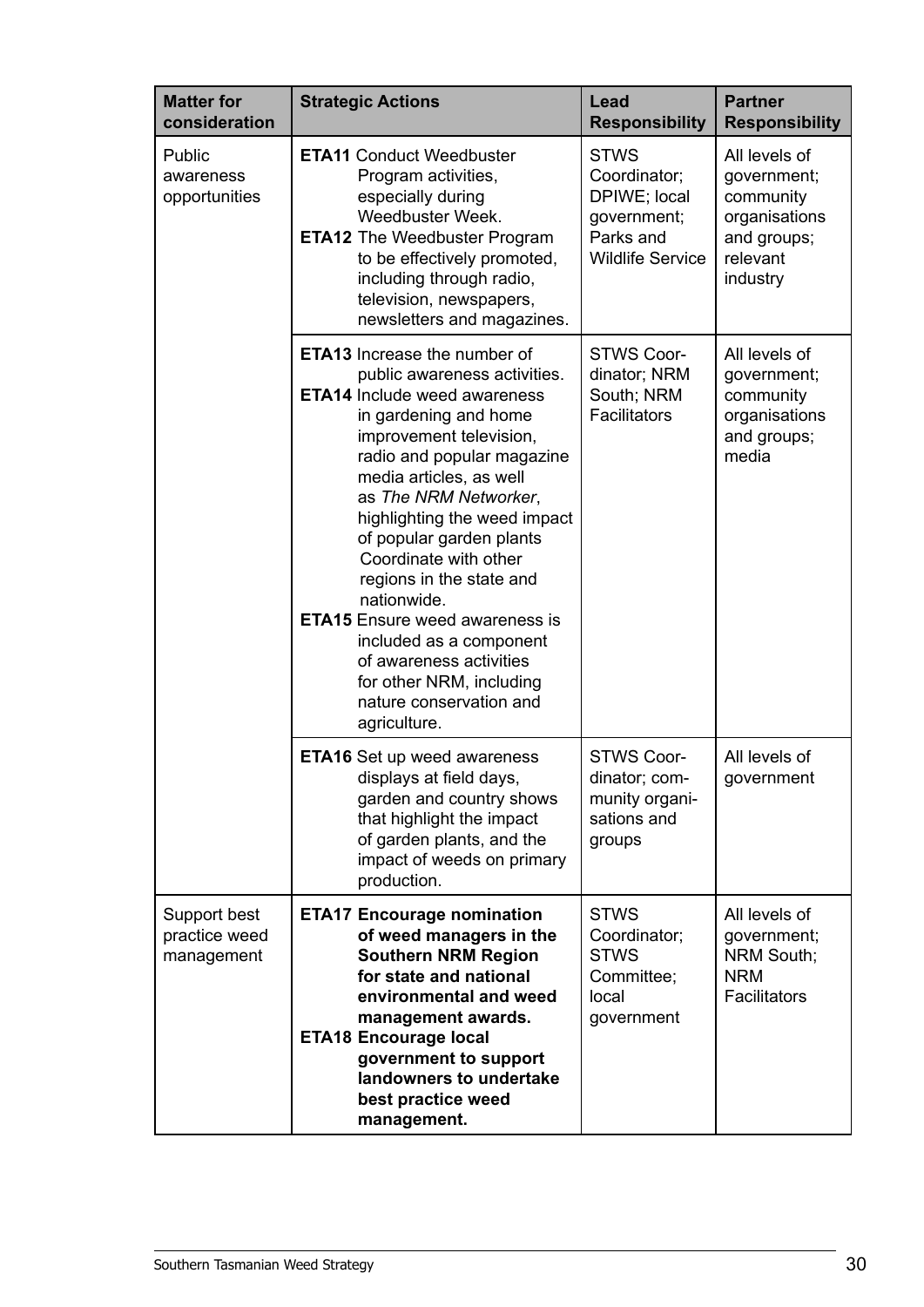

# **Component 6: Policy support and regulation**

The *Weed Management Act* 1999 is the principal legislation overseeing weed management in Tasmania. Stakeholders need to understand their obligations under the Act and develop appropriate weed plans/policy and codes of practice to help them meet these obligations.

All organisations with a legal responsibility under the Act should recognise weed management as an important part of their business and develop weed plans, policy and codes of practice for staff and contractors to ensure compliance. Organisations need to ensure they have sufficient resources and capacity to implement their policies.

The Southern NRM Region needs to be involved in the development of an enforcement program to ensure it is regionally relevant. A broader network of gazetted weed inspectors is envisaged and those inspectors need to have access to sufficient resources and support to enable them to carry out regulatory action as needed.

#### **Case Study: Aurora's environmental management system for weeds**

After the release of *WeedPlan* in 1996, and the *Weed Management Act* 1999, Aurora completed an impact assessment to highlight the organisation's exposure to compliance risks. The result of the assessment led to the development of mitigation measures as required by Aurora's environmental management system (EMS) and legislation. Aurora has an obligation to manage weeds that affect its large electricity distribution network and to work with landowners and local councils to control or eradicate weed infestations.

The EMS not only covers Aurora's weed control activities but also details a hygiene system to prevent maintenance and installation crews or meter readers from spreading weeds. Field staff also identify weed problems and raise their concerns with land owners or users.

The EMS directly supports compliance with the *Weed Management Act* 1999 and other state, regional and other lower-level strategies and plans, which includes the *Southern Tasmanian Weed Strategy*.

The EMS is backed up by a comprehensive educational system developed by Aurora in conjunction with DPIWE. The weed management course has several objectives but the main ones are to make staff aware of Aurora's policy and EMS for declared weeds, explain the operation of the *Weed Management Act* 1999, and assist identification of weeds and management of weed spread.

This is a fine example of strategic-level weed planning directly affecting the policies of a major stakeholder in weed management, which in turn leads to positive weed management on the ground.

Box 5. Case study: Aurora Energy's weed management policy.

Photo above: Cape Wattle (*Paraserianthes lophantha*) is a native of Western Australia, is readily available for purchase and is a serious weed of roadsides and natural areas in Southern Tasmania. It is important that the risk it poses is recognised and reflected in weed management policy.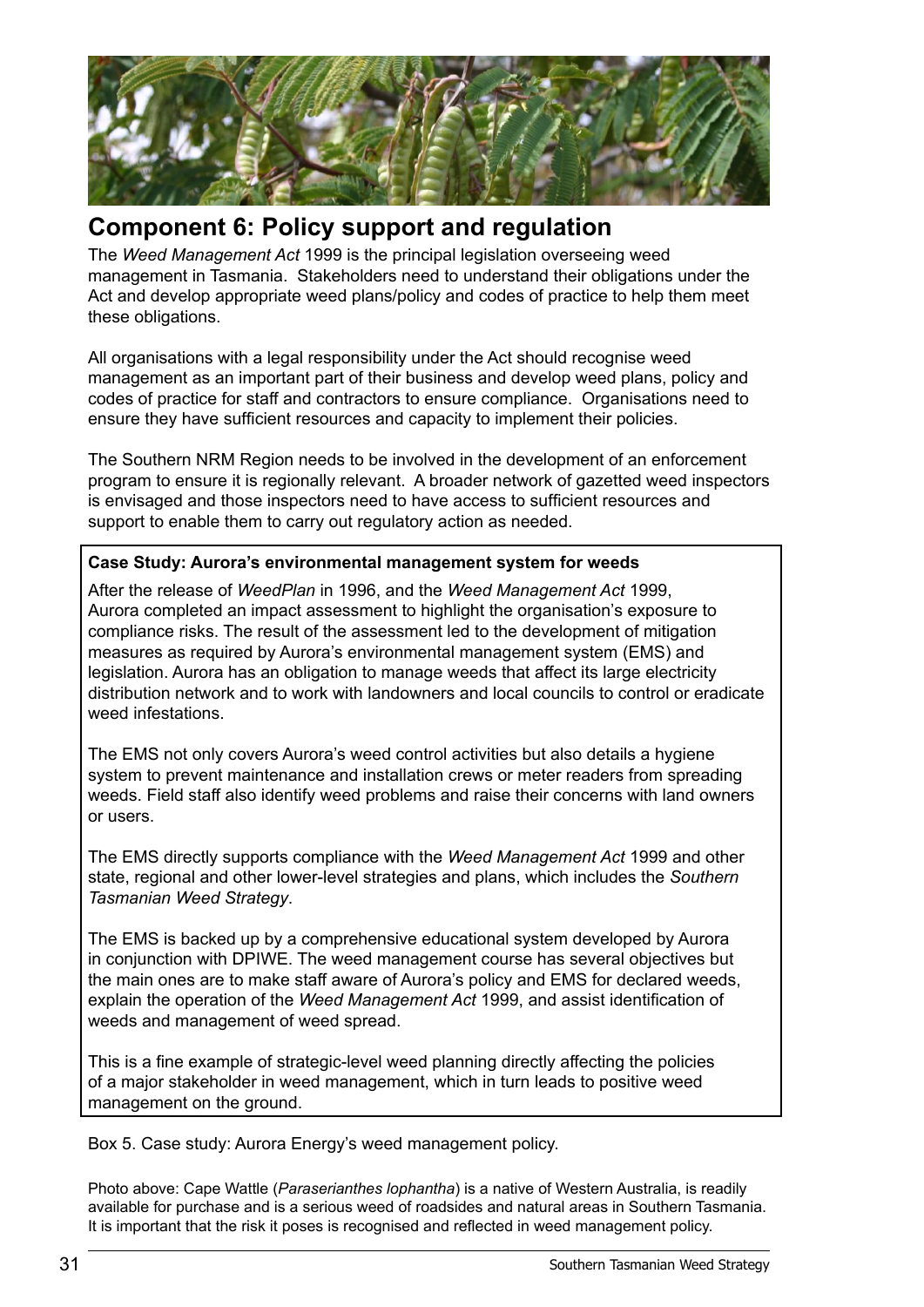#### **Strategic Actions**

**Desired Outcome:** Compliance with the *Weed Management Act* 1999 and all government, community and industry bodies supporting the Act with adequate weed management procedures and actions.

The effective management of weeds and the prevention of new weed incursions requires consistent application of legislation supported by sound policies and local regulation.

| <b>Matter for</b><br>consideration     |                                      | <b>Strategic Actions</b>                                                                                                                                                                                                                                                                                                                 | Lead<br><b>Responsibility</b> | <b>Partner</b><br><b>Responsibility</b>                  |
|----------------------------------------|--------------------------------------|------------------------------------------------------------------------------------------------------------------------------------------------------------------------------------------------------------------------------------------------------------------------------------------------------------------------------------------|-------------------------------|----------------------------------------------------------|
| Policy<br>support and<br>regulations   | PSR <sub>1</sub><br>PSR <sub>2</sub> | <b>Develop and implement</b><br>an awareness program to<br>inform all stakeholders<br>of their rights and<br>responsibilities under the<br><b>Weed Management Act</b><br>1999 and related policies.<br>Ensure internal weed policy<br>and codes of practice are<br>consistent with national and<br>State weed legislation and<br>policy. | DPIWE; local<br>government    | <b>STWS</b><br>Coordinator;<br>relevant<br>organisations |
| Guidelines<br>and codes of<br>practice | PSR <sub>3</sub>                     | Organisations with weed<br>management responsibilities<br>to regulate and ensure all<br>applicable codes of practice<br>are followed.                                                                                                                                                                                                    | All relevant<br>organisations | <b>STWS</b><br>Committee                                 |
| Enforcement                            | PSR4<br>PSR <sub>5</sub>             | Develop and implement<br>a regionally relevant<br>enforcement program in<br>coordination with other<br>regions.<br>Develop a network of<br>gazetted weed officers<br>that can enforce the Weed<br>Management Act 1999.                                                                                                                   | DPIWE; local<br>government    | <b>STWS</b><br>Committee                                 |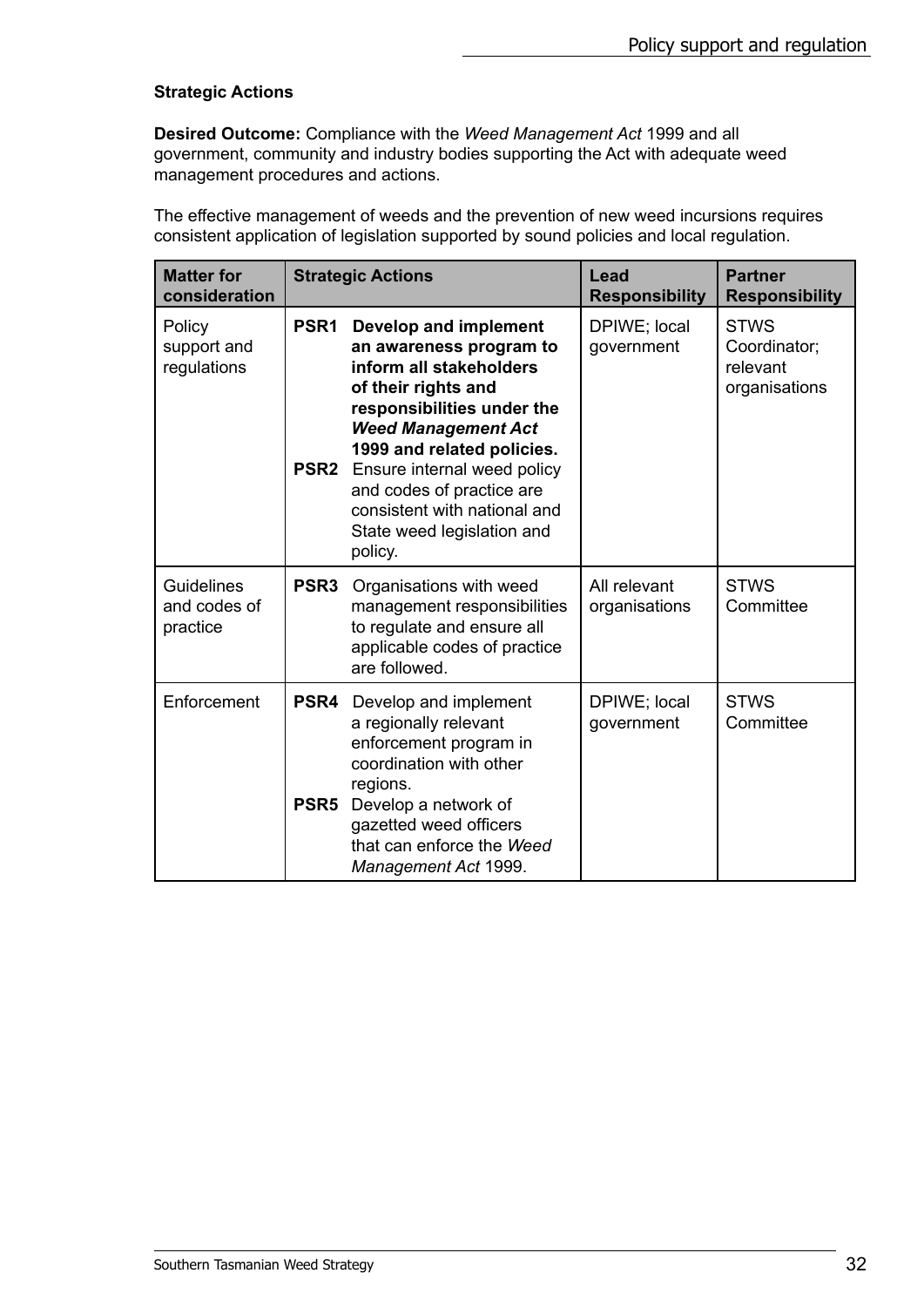

# **Component 7: Research and development**

Weed management issues are always changing. Research and development enables our weed control methods to keep up with the weeds present in the Southern NRM Region.

Research is often a national or state-wide issue. However Southern Tasmania has made significant contributions to national and international research, especially in the area of biological control of weeds. The Southern NRM Region needs to ensure it continues to be involved in national and state-wide research and development initiatives and instigates research into regional priorities.

#### **Case Study: Tasmanian Herbarium provides a vital research link**

The Tasmanian Herbarium provides an invaluable research service for weeds in Tasmania. Its job is to keep a record of all native and introduced species of plant in the state, and to identify new or existing plants.

With five full-time and many other part-time and project staff, the Herbarium is well equipped with expertise to complete its task. Its collection of pressed plant samples includes all known species in Tasmania, and a number acquired from other temperate parts of the world through an exchange program.

When a new weed is found - for example, an unidentified daisy north of Oatlands during a routine botanical survey for proposed road works in 2001 - the research capabilities of the herbarium spring into action. Since most weed species are introduced from other continents such as Europe, Asia, the Americas and Africa, there is usually published information that needs to be assessed. This is generally in the form of identification keys, of which the herbarium has a comprehensive library.

After researching a number of possibilities by using the identification keys, confirmation is usually via comparison with a pressed sample. In the case of the daisy north of Oatlands, the herbarium had a sample collected from New Zealand. Using the sample, the daisy was positively identified as mouse ear hawkweed (*Hieracium pilosella* L. ssp. *nigrescens*). This weed is known to degrade unimproved tussock grasslands in New Zealand and as such, could threaten similar grasslands in Tasmania.

Identification of the weed allowed the Tasmanian Weed Incursion Response Plan to be implemented, resulting in eradication from the Oatlands site. The expertise and resources of the Tasmanian Herbarium provided the vital research link in this process, and therefore helped to protect the valuable grazing lands of the Midlands.

Box 6. Case study: How research helps to rapidly identify weeds.

Photo above: Blackberry (*Rubus fruticosus*) is a serious weed of production and natural areas. Blackberry is the subject of much research into management options throughout Australia.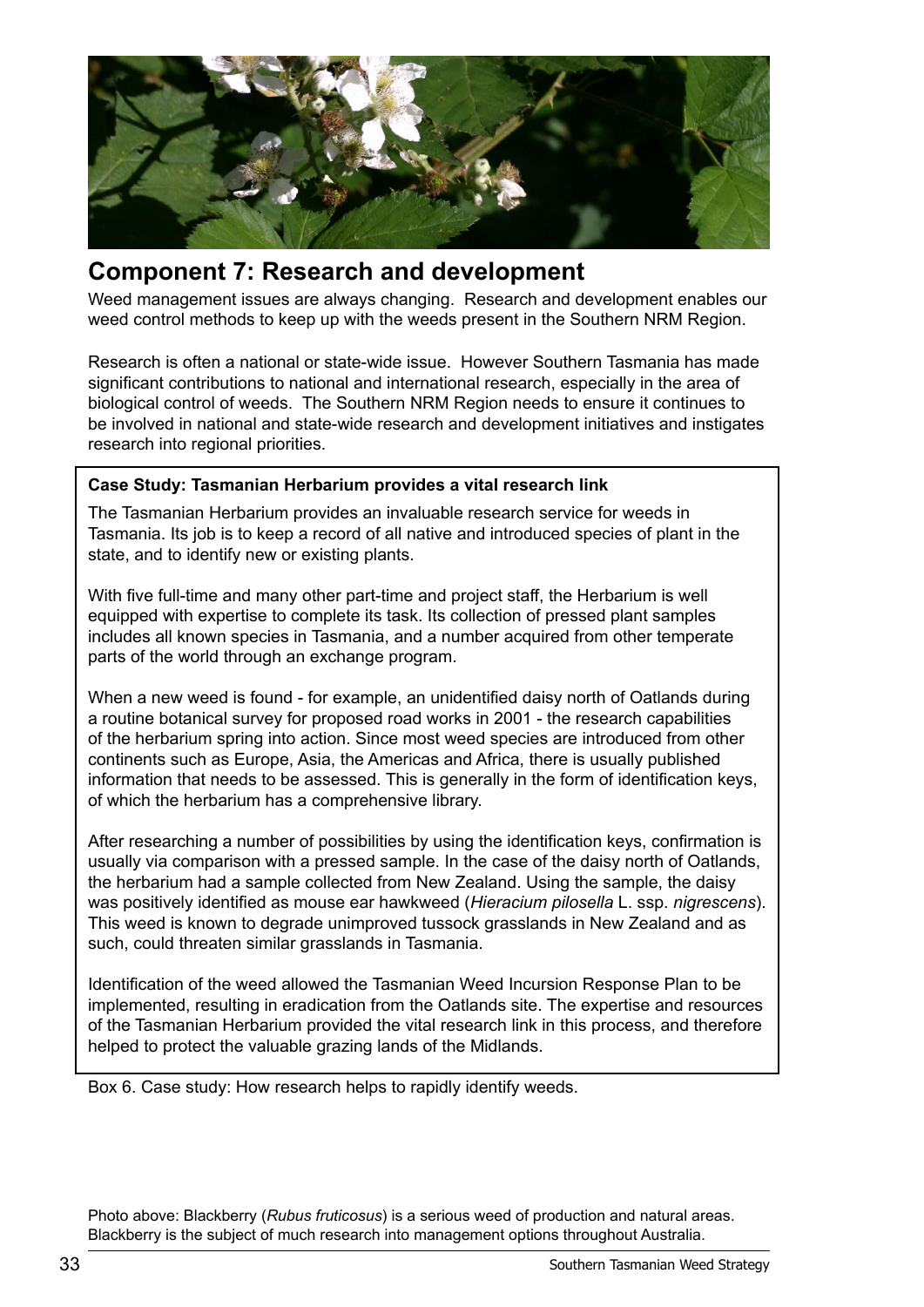#### **Strategic Actions**

**Desired Outcome:** A region involved in and encouraging excellence in weed management knowledge, technology, skills, capacity and ability.

Efficient weed management requires an improved understanding of the impacts of weed invasion, the threat of new invasions and the best ways of dealing with these challenges.

| <b>Matter for</b><br>consideration |                                    | <b>Strategic Actions</b>                                                                                                                                                                                                                                                                     | Lead<br><b>Responsibility</b>                             | <b>Partner</b><br><b>Responsibility</b>                                      |
|------------------------------------|------------------------------------|----------------------------------------------------------------------------------------------------------------------------------------------------------------------------------------------------------------------------------------------------------------------------------------------|-----------------------------------------------------------|------------------------------------------------------------------------------|
| Research<br>support                | RD <sub>1</sub><br>RD <sub>2</sub> | Provide ongoing support to:<br>Coordinate identification of<br>regional research priorities.<br>Identify and promote<br>available funding for                                                                                                                                                | STWS Com-<br>mittee; DPIWE;<br>research institu-<br>tions | <b>NRM South</b>                                                             |
|                                    | RD <sub>3</sub><br>RD4             | research.<br>Promote research being<br>conducted in the Southern<br>NRM Region and distribute<br>the findings from research<br>conducted throughout<br>the state, Australia and<br>internationally.<br>Facilitate communication<br>between researchers,<br>regions, states and<br>countries. |                                                           |                                                                              |
|                                    | RD <sub>5</sub>                    | Regularly update an<br>inventory of research<br>undertaken in Southern<br>NRM Region.                                                                                                                                                                                                        | <b>STWS Coordi-</b><br>nator                              | <b>NRM South;</b><br><b>NRM</b><br>Facilitators;<br>research<br>institutions |
| Cost and<br>benefit analysis       | RD <sub>6</sub>                    | <b>Support research into</b><br>the costs of weeds in the<br>Southern NRM Region.                                                                                                                                                                                                            | <b>NRM South</b>                                          | <b>STWS</b><br>Committee;<br>all land and<br>water managers                  |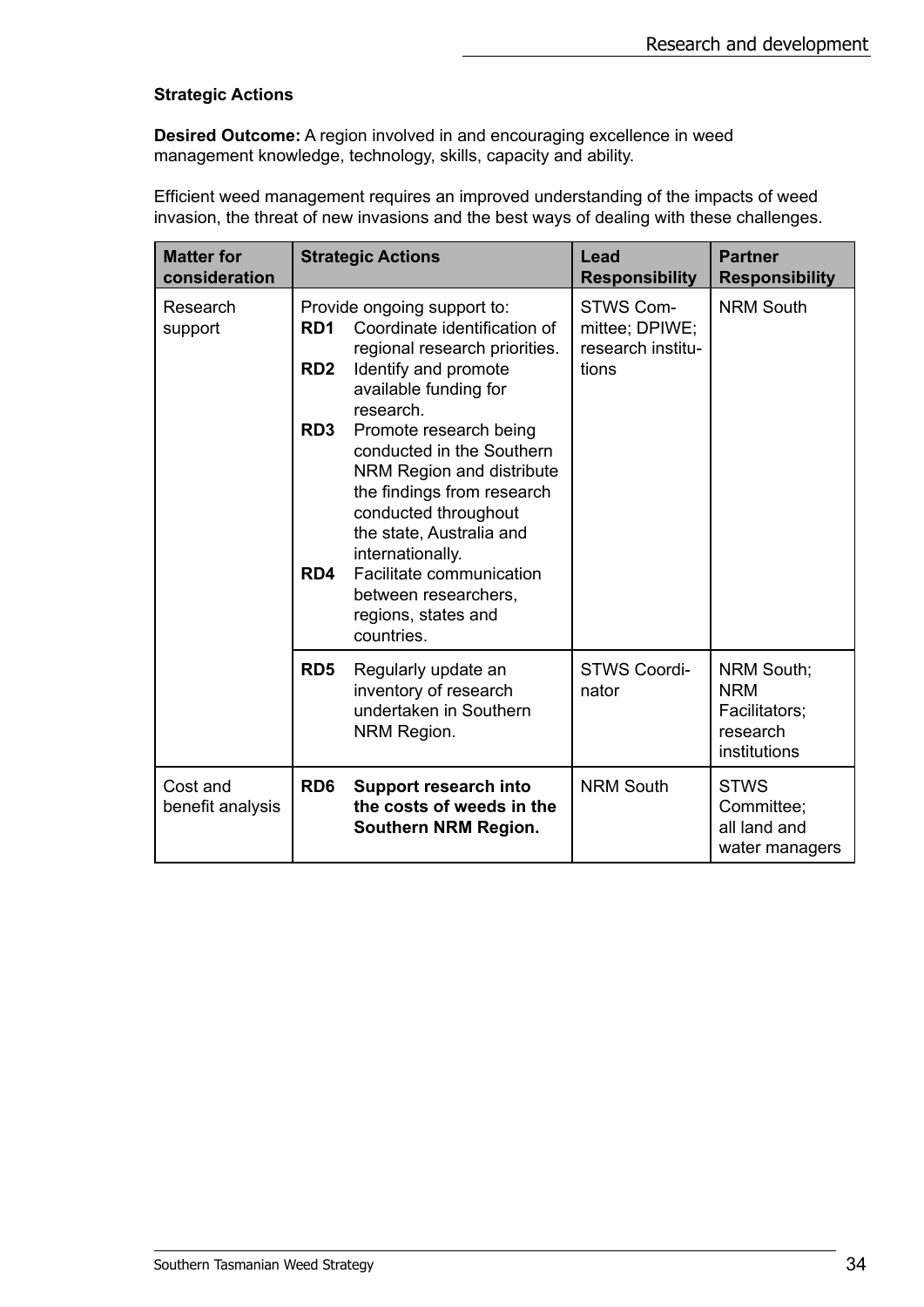Effective management requires knowledge of appropriate and efficient means to prevent the spread of weeds and to manage weed infestations.

| <b>Matter for</b><br>consideration   |                        | <b>Strategic Actions</b>                                                                                                                                                                                                                                                                                                                                                                                                                                                                                                                                                                                                                                                                                                                                           | Lead<br><b>Responsibility</b>                                               | <b>Partner</b><br><b>Responsibility</b>              |
|--------------------------------------|------------------------|--------------------------------------------------------------------------------------------------------------------------------------------------------------------------------------------------------------------------------------------------------------------------------------------------------------------------------------------------------------------------------------------------------------------------------------------------------------------------------------------------------------------------------------------------------------------------------------------------------------------------------------------------------------------------------------------------------------------------------------------------------------------|-----------------------------------------------------------------------------|------------------------------------------------------|
| Control and<br>prevention<br>methods | RD7<br>RD <sub>8</sub> | <b>Support biological</b><br>control methods,<br>including:<br><b>Research into new</b><br>biological control<br>agents.<br>The rearing, release<br>and establishment<br>of biological control<br>agents.<br>Promote research into:<br>Effective control<br>methods for weeds,<br>including methods safe<br>to use in drinking water<br>catchments or parks<br>and reserves.<br>Integrated weed<br>management methods,<br>including integrated<br>use of biocontrol<br>agents.<br>Integrating weed<br>management<br>with other nature<br>conservation or asset<br>protection methods to<br>maximise efficiency.<br>Effective weed spread<br>prevention methods,<br>including most effective<br>and economically<br>viable washdown<br>equipment and<br>techniques. | TIAR; research<br>institutions;<br>NRM South;<br><b>STWS Commit-</b><br>tee | All natural<br>resource<br>managers;<br><b>DPIWE</b> |
| Cooperative<br>research              | RD <sub>9</sub>        | Organisations involved in<br>weed research to conduct<br>collaborative research<br>projects where appropriate<br>at local, regional, state,<br>national and international<br>levels.<br><b>RD10</b> Stakeholders that would<br>benefit from research<br>and development to be<br>encouraged to participate<br>in collaborative research.                                                                                                                                                                                                                                                                                                                                                                                                                           |                                                                             | Research<br>institutions;<br>weed managers           |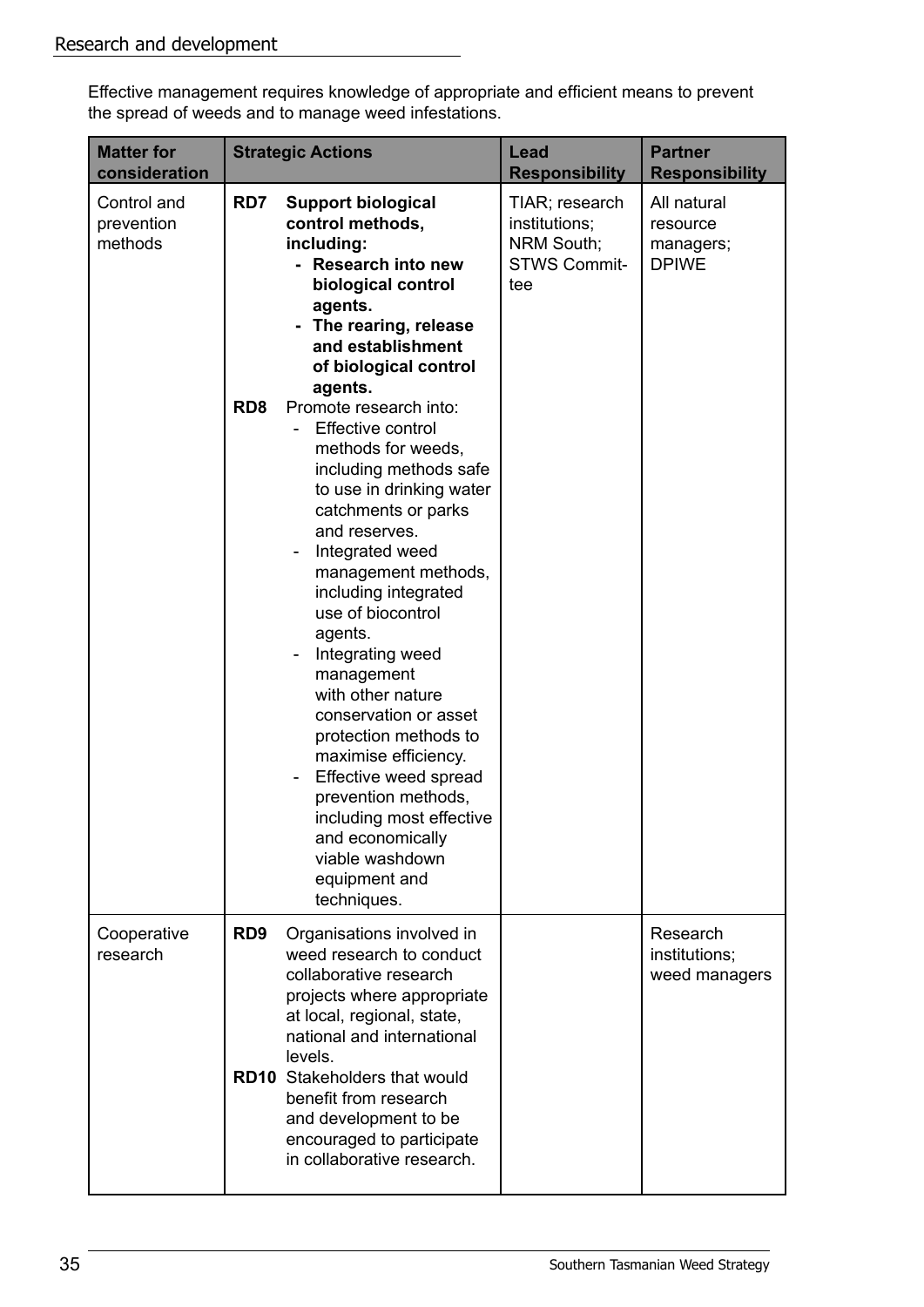

## **Component 8: Monitoring and evaluation**

Monitoring and evaluating the success of weed management activities is essential to ensure efficiency and to justify the allocation of resources.

In order to be effective, all on-ground weed management needs to include monitoring and evaluation of activities to determine their success, and follow-up work if needed. This is essential to ensure that the resources and other inputs into weed management are not wasted.

The *Southern Tasmanian Weed Strategy* needs to be reviewed every five years to monitor the implementation of the Strategy to ensure that it remains relevant and can be updated as weed management techniques, knowledge and ability advance in the region.

#### **Case study: A community group monitoring control of gorse**

The Huon Road and Ridgeway Bushcare groups have been undertaking weed control in native bushland in Ridgeway Park Reserve since 2002 with money received through the Australian Government's Natural Heritage Trust. The reserve has a diverse range of plant communities, including one of the few areas of shrubby wet forest remaining close to Hobart, where thirty m-high eucalypts towering over a dense, shrubby understorey utilised by grey goshawks and wedge-tailed eagles.

Weeds are spreading through the reserve and a major component of the project is the removal of invasive species such as Spanish heath, gorse, broom and sweet pittosporum.

Monitoring and evaluation of the weed control works and their cost is considered to be very important to the group, both as a way to learn and receive feedback and encouragement and as a tool to determine the most efficient management techniques.

In 2005 the group decided to evaluate the cost of removing gorse. The gorse to be removed formed a patch of old plants up to 3m high following a watercourse surrounded by white peppermint bush in excellent condition. As there were a number of native species growing amongst the gorse plants the group chose to use the 'cut and paste' method.

The site was mapped using a GPS so that the area covered and the cost could be monitored. Upon evaluating the data gathered it was determined that the area covered was  $1,121m^2$ , and it cost \$9,000 to clear in only primary work, with no follow up control. This gave the group a cost of \$80,285 per hectare to control gorse using the 'cut and paste' method.

As a result the group has determined that it can make better financial decisions about the methods they use. For example, in the future they may choose to only use the 'cut and paste' method where there are special plants that are difficult to rehabilitate. In other areas they may use a cheaper slash and spray method and be prepared to lose some native species that are naturally more abundant.

Box 7. Case study: Monitoring conducted by a community group.

Photo above: Cotoneaster (*Cotoneaster* species) is a garden plant that spreads prolifically into native vegetation and is a problem weed for many community groups rehabilitating bushland.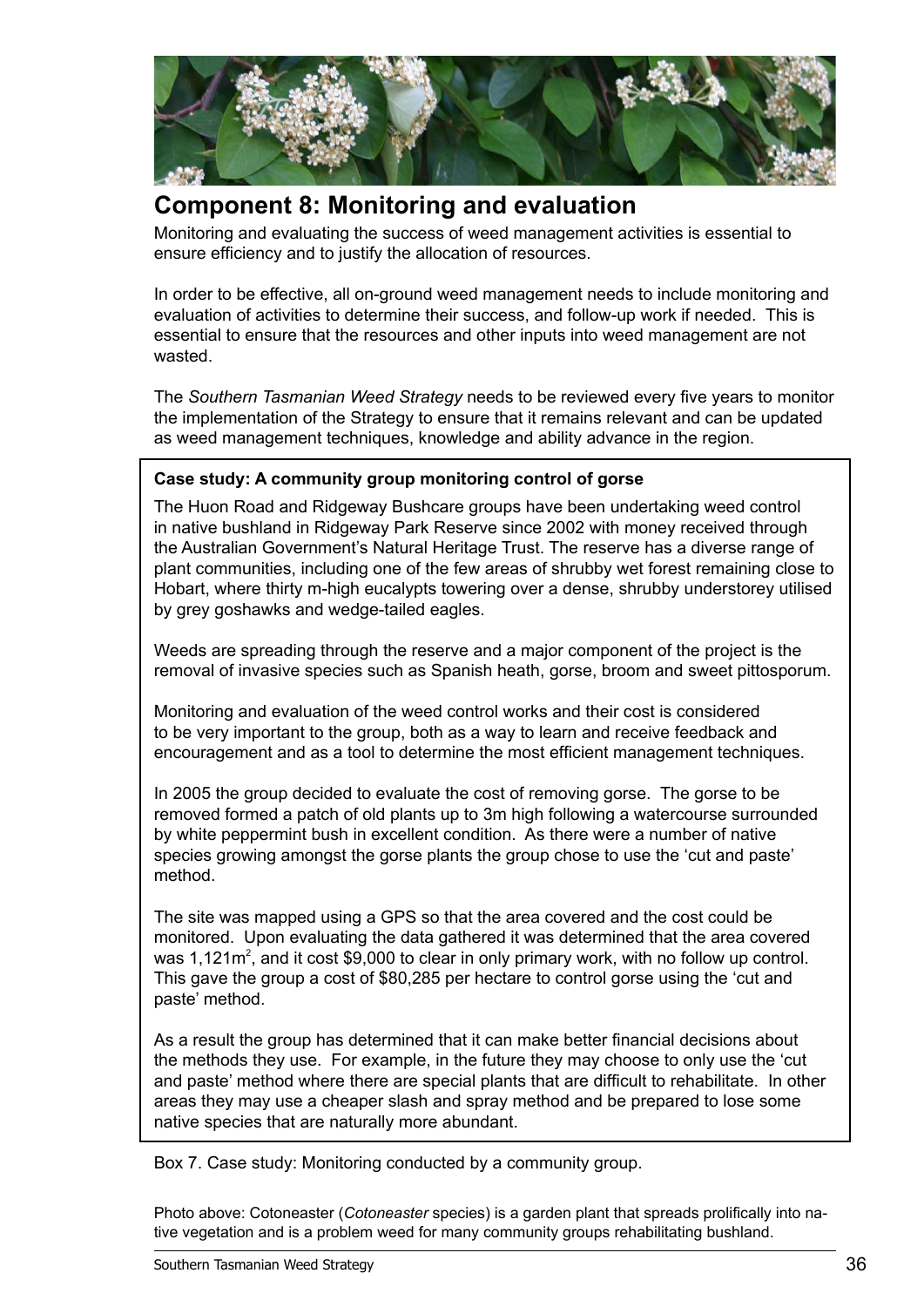#### **Strategic Actions**

**Desired Outcome:** A region that monitors and fully understands the extent and scope of its weed problem and has a Strategy that is regularly reviewed, and therefore relevant and achievable.

Regular and effective monitoring, evaluation and follow-up of weed management activities, including strategic planning, is essential to ensure that weed management is effective and that resources are not wasted.

| <b>Matter for</b>       | <b>Strategic Actions</b>                                                                                                                                                                                                                                                                                                                                                                                   | Lead                                                             | <b>Partner</b>        |
|-------------------------|------------------------------------------------------------------------------------------------------------------------------------------------------------------------------------------------------------------------------------------------------------------------------------------------------------------------------------------------------------------------------------------------------------|------------------------------------------------------------------|-----------------------|
| consideration           |                                                                                                                                                                                                                                                                                                                                                                                                            | <b>Responsibility</b>                                            | <b>Responsibility</b> |
| On-ground<br>monitoring | <b>ME1</b> Establish a monitoring<br>program addressing<br><b>Resource Condition</b><br>Targets to map, monitor<br>and report on high priority<br>weeds to State and<br><b>Australian Government</b><br>Standards.<br><b>ME2</b> Ensure adequate resources<br>for data collection, monitoring<br>and evaluation of weed<br>management actions.<br><b>ME3</b> Evaluate the status of weeds<br>in the region | <b>STWS</b><br>Coordinator;<br><b>NRM South;</b><br><b>DPIWE</b> | All weed<br>managers  |

To ensure that the *Southern Tasmanian Weed Strategy* remains relevant it is essential that it is regularly reviewed and updated.

| <b>Matter for</b>  | <b>Strategic Actions</b>                                                                                          | Lead                  | <b>Partner</b>        |
|--------------------|-------------------------------------------------------------------------------------------------------------------|-----------------------|-----------------------|
| consideration      |                                                                                                                   | <b>Responsibility</b> | <b>Responsibility</b> |
| Strategy<br>review | <b>ME4</b> Review of Strategy every<br>five years by the Southern<br><b>Tasmanian Weed Strategy</b><br>Committee. | <b>NRM South</b>      |                       |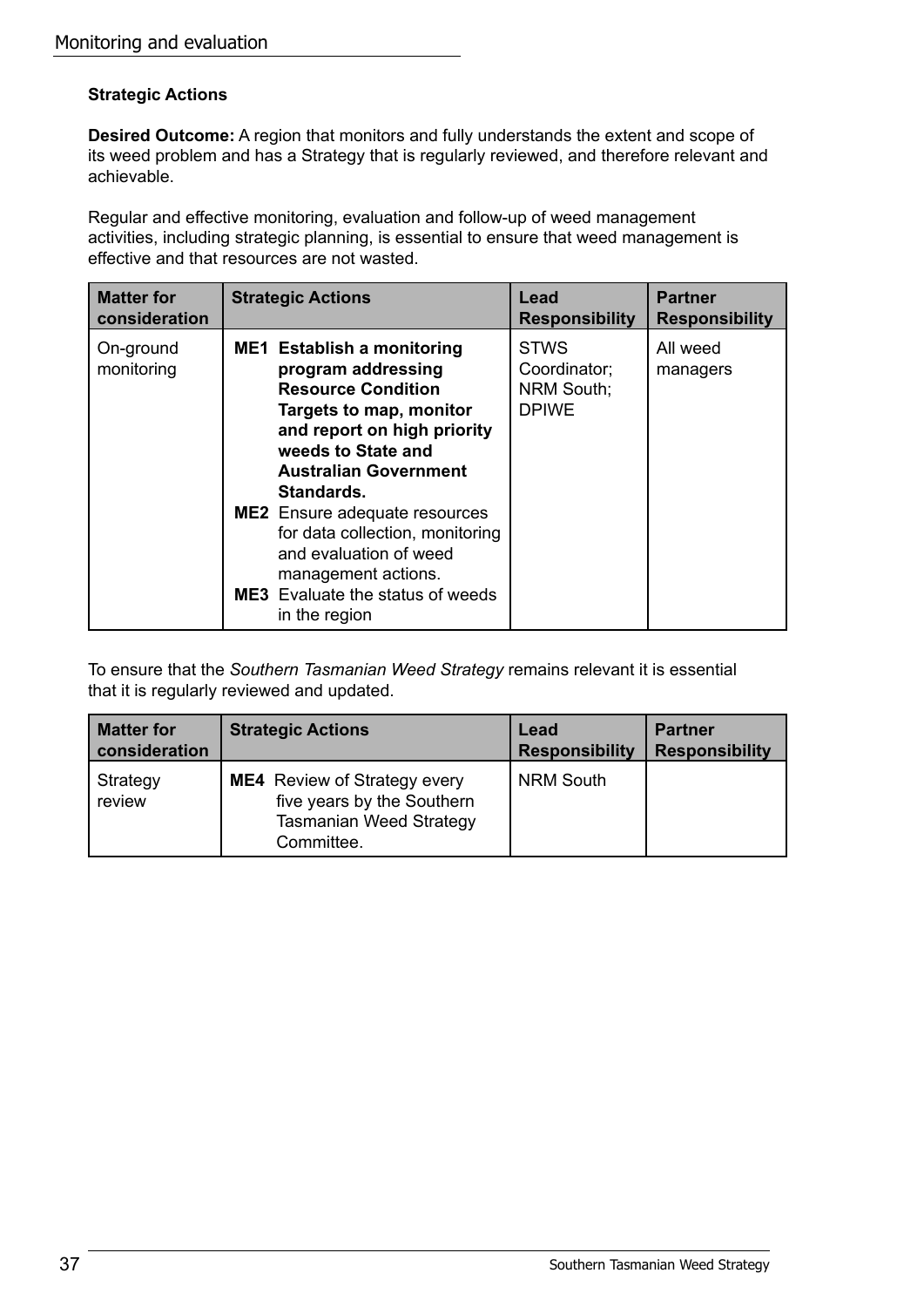# **Conclusion**

Weed invasion is a frightening and growing threat to the condition of our natural resources in Southern Tasmania. This threat can often appear to be overwhelming and even a 'lost cause'. However, since the first edition of *WeedPlan* in 1996 weed management has moved forward.

The change to regional management of natural resources allows the Southern NRM Region to develop a strategic and integrated framework for weed management in coordination with the other regions and in line with the actions described in *WeedPlan*  (2005).

The *Southern Tasmanian Weed Strategy* provides a framework that encourages proactive weed management, with the region's community working together it can move forward to become:

*A well-resourced and actively committed region protected from the impacts of weeds through strategic and integrated management, involving members of the community, all levels of Government and industry.*

# **Further Reading**

*Publications*

Tasmanian Weed Management Committee, 2005, *WeedPlan: The Tasmanian Weed Management Strategy (Revised Edition, )*TWMC, Hobart

NRM South, 2004, *Natural Resource Management Strategy for Southern Tasmania*, NRM South, Hobart

Agriculture and Resource Management Council of Australia and New Zealand, Australian and New Zealand Environment and Conservation Council and Forestry Ministers, 1999, *The National Weeds Strategy: A Strategic Approach to Weed Problems of National Significance,* revised edition, Commonwealth of Australia, Canberra

Community Leaders Group (Tas.), 2001, Tasmania *Together,* Tasmania Together, Hobart

French, D., Rudman, T., and Tucker, D., 2004, *Tasmanian Washdown Guidelines for Weed and Disease Control* (Edition 1), DPIWE, Forestry Tasmania, Agricultural Contractors Association of Tasmania, Hobart

Martin, P., 2004, *Killing us softly – Australia's green stalkers. A 2020 Vision Statement*, CRC for Australian Weed Management, Adelaide

Sinden, J., Jones,R., Hester, S., Odom, D., Kalisch, C., James, R. & Cacho, O., 2003, *The economic impact of weeds in Australia*, Technical Series No. 8, CRC for Australian Weed **Management** 

#### *Websites*

- NRM South: www.nrmtas.com.au (click on Southern Region)
- Department of Primary Industries, Water and Environment: www.dpiwe.tas.gov.au
- Cooperative Research Centre (CRC) for Australian Weed Management:

www.weeds.crc.org.au (has an extensive range of weed management guides)

Weeds Australia: www.weeds.org.au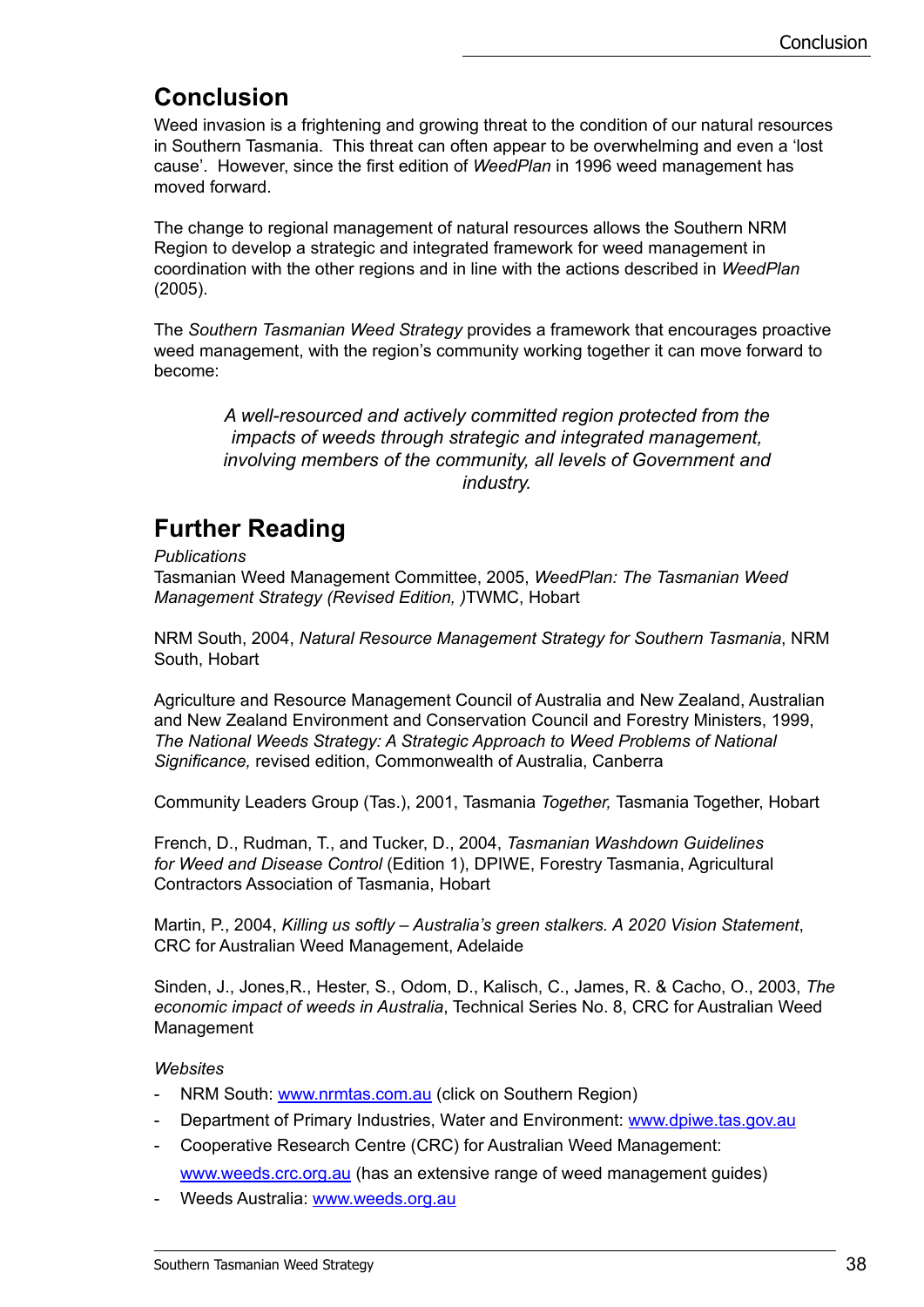# **Appendices**

#### **Appendix 1: Strategies relevant to weed management as at January 2005**

#### **National**

- *National Objectives and Targets for Biodiversity Conservation 2001-2005.* Commonwealth of Australia - Environment Australia, 2001
- *National Weeds Strategy: A strategic approach to weed problems of national significance 1999.* Commonwealth of Australia
- Weeds of National Significance Strategic Plans
- Weeds of National Significance Weed Management Guides

#### **State**

- *Draft WeedPlan: Tasmania's weed management Strategy (Revised Edition)* TWMC
- *Tasmania's Nature Conservation Strategy.* DPIWE Nature Conservation Branch (2002)
- *Threatened Species Strategy.* DPIWE Nature Conservation Branch, 2000
- *Tasmanian Beach Weed Strategy for marram grass, sea spurge, sea wheatgrass, pyp grass and beach daisy.* DPIWE – Nature Conservation Branch, 2003

#### *Guidelines*

- *Washdown Guidelines for Weed and Disease Control.* DPIWE, Forestry Tasmania and Agricultural Contractors of Tasmania
- *Community Weed Management in Tasmania: A guide to developing and implementing a community weed management strategy.*
- *Weeding Roadsides: A guide to effective weed management on roadsides.*

#### *Reserved Land*

- *Tasmanian Wilderness World Heritage Area Weed Management Plan, 2000-2003.*
- **Tasmanian Reserve Management Code of Practice.**
- *Introduced Plants Policy.* DELM Parks and Wildlife Service, 1997

#### *Private organisation*

- Aurora Energy: Environmental Awareness Course
- Aurora Energy: Environmental Management System: Work Instruction Weed Management

#### **Inter-regional**

- *Draft Weed Management Strategy Northern NRM Region.*
- *Draft Cradle Coast Regional Weed Strategy.*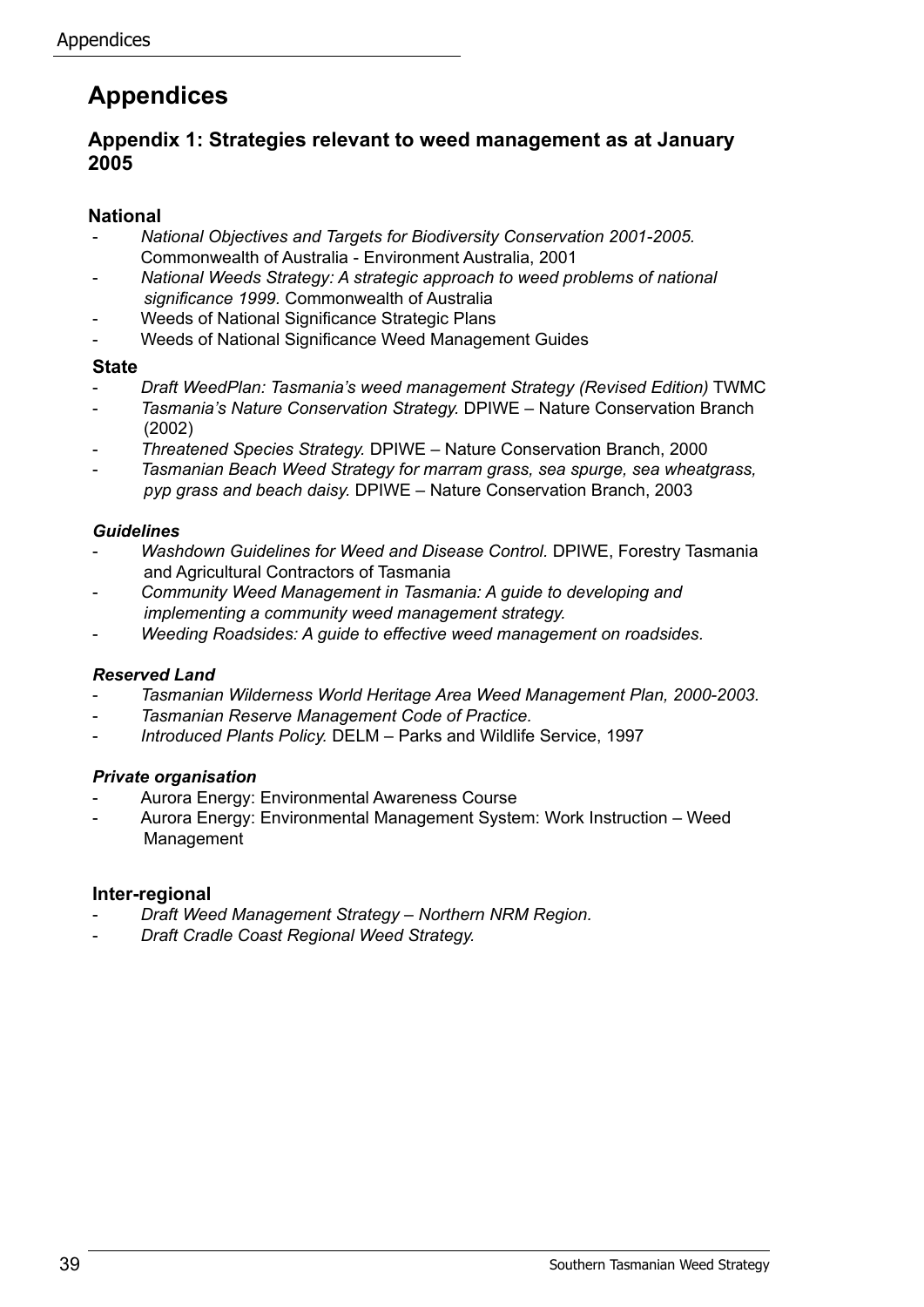#### **Southern NRM Region**

- *NRM Strategy for Southern Tasmania NRM South.*
- *Coastal Weeds in the South Eastern Region of Tasmania 2002.*

#### *Catchment Plans*

- *Mountain River Catchment Rivercare Action Plan: A report on the future management needs of Mountain River, Crabtree Rivulet and Bakers Creek.*  Mountain River Catchment Landcare Group
- *North West Bay River Catchment Management Plan.* North West Bay Catchment Care Committee
- *Little Swanport Catchment Management Plan.* Little Swanport Catchment **Committee**
- *Derwent Catchment Natural Resource Management Plan.* Derwent Catchment NRM Steering Committee

#### *Reserved Land*

- *Parks and Wildlife Service Southern District Weed Management Plan (WHA excluded) 2003 - 2006.* DPIWE – Nature Conservation Branch
- *Parks and Wildlife Service South East District Weed Management Plan 2000 2003.* DPIWE – Nature Conservation Branch
- *Derwent District Weed Management Strategy.* Forestry Tasmania

#### **Municipal**

- *Derwent Valley Council Weed Management Strategy 2004 2009.* Derwent Valley Council. Adopted by Council 15th July 2004
- *South East Weed Strategy 2001.* Clarence City Council, Sorell Council and Tasman Council
- *Southern Midlands Weed Management Strategy.* Southern Midlands Council
- *Glamorgan Spring Bay Weed Management Plan 2000.* Glamorgan Spring Bay Council
- *Central Highlands Weed Management Strategy 2003.* Central Highlands Council
- *Glenorchy City Council Weed Action Plan.*

#### **Community**

- *Snug Creek-Oyster Cove-Lower Snug-Nichols Rivulet Road Weed Management Strategy.* Friends of Coningham, Oyster Cove and Lower Snug (FOCOCLS)
- *Meehan Range Weed Management Strategy.* Flagstaff Gully Landcare Group
- North, A. (2001) *Kocklofty Reserve Vegetation Management Plan (2001)* Unpublished report for the Friends of Knocklofty Bushcare Group and Hobart City **Council**
- Sinclair Knight Merz (2000) *Upper Hobart Rivulet Natural Area Action Plan*  Unpublished report for the Cascades Landcare Group and Hobart City Council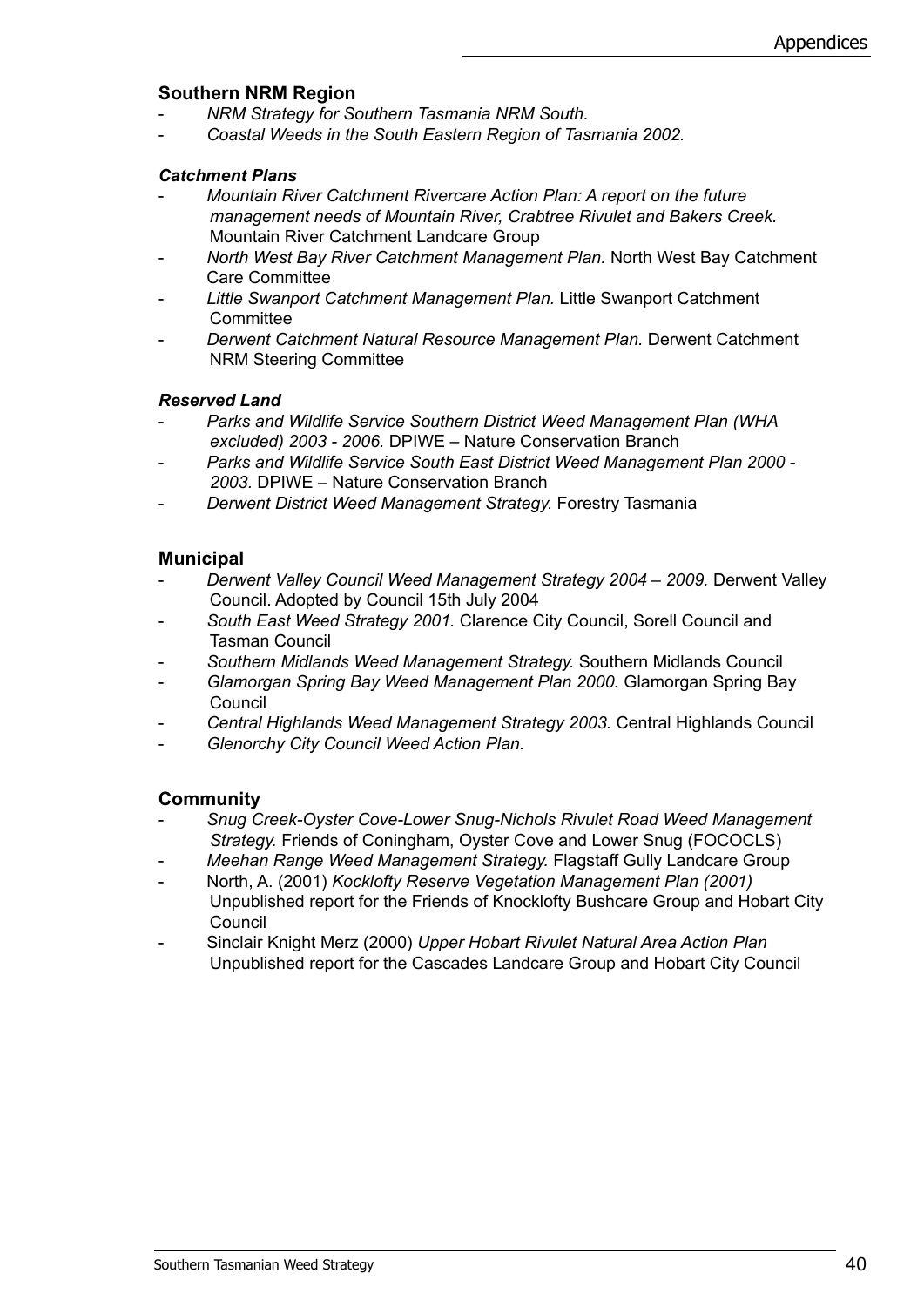| Appendix 2: Weed Lists<br>Appendix 2a: Species | declared under the Weed Management    |          |                    |                                                              |                                      | Act 1999 (by municipality)                 |                           |                             |                               |                                     |                               |                                                            |                                          |
|------------------------------------------------|---------------------------------------|----------|--------------------|--------------------------------------------------------------|--------------------------------------|--------------------------------------------|---------------------------|-----------------------------|-------------------------------|-------------------------------------|-------------------------------|------------------------------------------------------------|------------------------------------------|
|                                                |                                       |          |                    |                                                              |                                      |                                            |                           |                             |                               |                                     |                               |                                                            |                                          |
| $N =$ none known                               |                                       |          | Weeds listed a     | a Weed<br>o                                                  | National<br>Ⴆ                        | Significance                               | <b>CMOWS</b>              |                             |                               |                                     |                               |                                                            |                                          |
| = previously known<br>$\Omega$                 |                                       |          | Weeds listed for   | eradication                                                  |                                      | in Attachment                              | Together<br>of Tasmania   |                             | $\overline{2}$<br>Benchmark   | $\overline{O}$                      |                               |                                                            |                                          |
| = isolated occurrences                         |                                       |          | Weeds listed a     | WONS<br>S)                                                   | ₫<br>and                             | eradication                                | ৳<br>↽<br>in Attachment   | Tasmania                    | Together                      | $\overline{24}$<br><b>Benchmark</b> | თ                             |                                                            |                                          |
| = localised infestations                       |                                       |          | Weeds listed       | WONS<br>$\omega$<br>መ                                        | and                                  | for control under Attachment               | ⊒.<br>$\mathbf{\Omega}$   | Tasmania                    |                               | Together Benchmark 24.9.            |                               |                                                            |                                          |
| $W =$ widespread infestations                  |                                       |          | Central            |                                                              | Derwent                              |                                            |                           |                             | Huon                          |                                     |                               |                                                            |                                          |
| Botanical name                                 | Common name                           | Brighton | Highlands          | larence<br>$\overline{\circ}$                                | Nalley<br>>                          | Glamorgan<br>Spring Bay                    | Glenorchy                 | Hobart                      | Valley                        | Kingborough                         | Sorel                         |                                                            | Tasman                                   |
| Achnatherum caudatum                           | ₫<br>espartill                        | ₹        |                    |                                                              |                                      |                                            |                           |                             |                               |                                     | 22                            |                                                            |                                          |
| Alternanthera philoxeroides                    | alligator weed                        | z        | zz                 |                                                              | zzzz                                 |                                            |                           | <u> ZI</u> 기                |                               |                                     |                               |                                                            |                                          |
| Allium vineale                                 | crow garlic                           | z        |                    |                                                              |                                      |                                            |                           |                             |                               |                                     |                               |                                                            |                                          |
| Asparagus asparagoides<br>Anthemis cotula      | stinking mayweed<br>bridal creeper    | z<br>z   | z<br>z             |                                                              |                                      |                                            |                           |                             | ZZZZZZZZZZ <mark>Z</mark>     | <mark> Z Z Z Z Z Z Z Z _</mark> _ - | -1Z1.                         |                                                            |                                          |
| Asphodelus fistulosus                          | onion weed                            |          | ız                 |                                                              |                                      |                                            |                           |                             |                               |                                     |                               |                                                            |                                          |
| Bassia scoparia                                | kochia                                | z        | z                  |                                                              |                                      |                                            |                           |                             |                               |                                     |                               |                                                            |                                          |
| Berkheya rigida                                | African thistle                       | 222      | zz                 |                                                              |                                      |                                            |                           |                             |                               |                                     |                               |                                                            |                                          |
| Bifora testiculata                             | bifora                                |          |                    |                                                              |                                      |                                            |                           |                             |                               |                                     |                               |                                                            |                                          |
| ana<br>Cabomba carolini                        | cabomba                               |          | z                  |                                                              |                                      |                                            |                           |                             |                               |                                     |                               |                                                            |                                          |
| Cardaria draba                                 | white weed                            |          |                    |                                                              |                                      |                                            |                           |                             |                               |                                     |                               |                                                            |                                          |
| Carduus pycnocephalus<br>Carduus nutans        | nodding thistle<br>slender thistle    | z<br>і   | ≳                  | z z z = − z z z = z } } z                                    | − − z  <mark>z z z</mark>  → z } } z | <mark>ĝz z z z − z z z z −</mark>  z } } z | <mark>zzzz-zzzzzzz</mark> | −zzzzz <mark>z</mark> jzsse | z }}2                         | - } } z                             | – z z z z z } − } } z         |                                                            | Z Z Z Z Z Z Z Z  <del>Z</del>  — Z } } Z |
| Cardus tenuiflorus                             | slender thistle                       | ∣≳       | ∣≥                 |                                                              |                                      |                                            |                           |                             |                               |                                     |                               |                                                            |                                          |
| Carex buchanani                                | leather leaf sedge                    | z        | z                  |                                                              |                                      |                                            |                           |                             |                               |                                     |                               |                                                            |                                          |
| Carex comans                                   | New Zealand<br>sedge                  | z        | z                  | z                                                            | z                                    | z                                          | z                         | ௳                           | z                             | z                                   | z                             | z                                                          | z                                        |
| Carex flagellifera                             | New Zealand<br>sedge                  | z        | z                  | z                                                            | z                                    | z                                          | z                         | ᆜ                           | z                             | z                                   | z                             | z                                                          | z                                        |
| Carex testaceae                                | New Zealand<br>sedge                  | z        | z                  | z                                                            | z                                    | z                                          | z                         | ൨                           | z                             | z                                   | z                             | z                                                          | z                                        |
| Carthamus lanatus                              | saffron thistle                       |          |                    |                                                              |                                      |                                            |                           |                             |                               |                                     |                               |                                                            |                                          |
| Cenchrus incertus                              | spiny burr-grass                      | z        | z                  |                                                              |                                      |                                            |                           |                             |                               |                                     |                               |                                                            |                                          |
| Cenchrus longispinus                           | spiny burr-grass                      | Z Z      | zz                 |                                                              |                                      |                                            |                           |                             |                               |                                     |                               |                                                            |                                          |
| Ceratophyllum demersum<br>Chondrilla juncea    | skeleton weed<br>hornwort             | z        | z                  | 2222                                                         | <u> JZZZZ</u>                        | Z Z Z Z                                    | Z Z Z Z Z                 | Z Z Z Z Z                   | Z Z Z Z Z                     | Z Z Z Z Z                           | ZZZZ                          |                                                            | Z Z Z Z Z                                |
| Chrysanthemoides<br>monilitera                 | boneseed                              |          | z                  | $\geq$                                                       | <mark>-┙  </mark> ┛  <b>∠ ∠ </b> ┛ ━ | $\geq$                                     | ∣                         | ∣                           | المسا                         | $\geq$                              | ∣                             | <u> ᅴ</u> Z Z Z <mark>  —  </mark> ― Z <mark> Z</mark>  ᅬ― |                                          |
| Cortaderia spp.                                | pampas grasses                        |          |                    |                                                              |                                      |                                            |                           | ⊐∣z∣                        |                               |                                     |                               |                                                            |                                          |
| Cuscuta spp                                    | dodder                                | z        | z                  |                                                              |                                      | - z  <b>z</b>  → z                         | ᅴZZU-                     |                             | · Z Z – Z                     | ᅴZZU                                | Z Z - -                       |                                                            |                                          |
| Cynara cardunculus<br>Cytisus scoparius        | Φ<br>artichoke thist<br>English broom |          | z ≳                |                                                              |                                      |                                            |                           |                             |                               |                                     |                               |                                                            |                                          |
| Datura spp.                                    | daturas                               | z        |                    |                                                              |                                      |                                            |                           | –⊩                          |                               |                                     |                               |                                                            |                                          |
| Echium plantagineum                            | Paterson's curse                      |          |                    |                                                              |                                      |                                            |                           |                             |                               |                                     |                               |                                                            |                                          |
| Echium vulgare                                 | viper's bugloss                       | z        | z                  |                                                              |                                      |                                            |                           |                             |                               |                                     |                               |                                                            |                                          |
| Eichhornia crassipes<br>Egeria densa           | water hyacinth<br>Egeria              | z<br>⊵   | z<br>ız            | ┃– z  <mark>z</mark>  – z – – z z  –  û  <mark>z </mark> z } | - Z Z Z                              | - Z Z Z  →  Z  <b>Z</b>  Z →               | JZZZ Z Z <b>Z</b> ZJ      | Z Z Z                       | z z z  z  z  <mark>z -</mark> | uzzz z z <mark>lo</mark> z }        | uzzzi z  z <mark>z</mark> z } |                                                            |                                          |
| Elodea canadensis                              | Canadian pond                         | ᆜ        | ≥                  |                                                              |                                      |                                            |                           |                             |                               |                                     |                               |                                                            |                                          |
|                                                | weed                                  |          |                    |                                                              | $\geq  z z z \geq$                   |                                            |                           | z z <mark>z</mark> z3       |                               |                                     |                               |                                                            |                                          |
| Emex australis                                 | spiny emex<br>horsetails              |          |                    |                                                              |                                      |                                            |                           |                             |                               |                                     |                               |                                                            |                                          |
| Eragrostis curvula<br>Equisetum spp            | African lovegrass                     | zzz      | z <mark>z</mark> z |                                                              |                                      |                                            |                           |                             |                               |                                     |                               |                                                            |                                          |
| Erica Iusitanica                               | Spanish heath                         |          |                    |                                                              |                                      |                                            |                           |                             | -∣≳                           |                                     |                               |                                                            |                                          |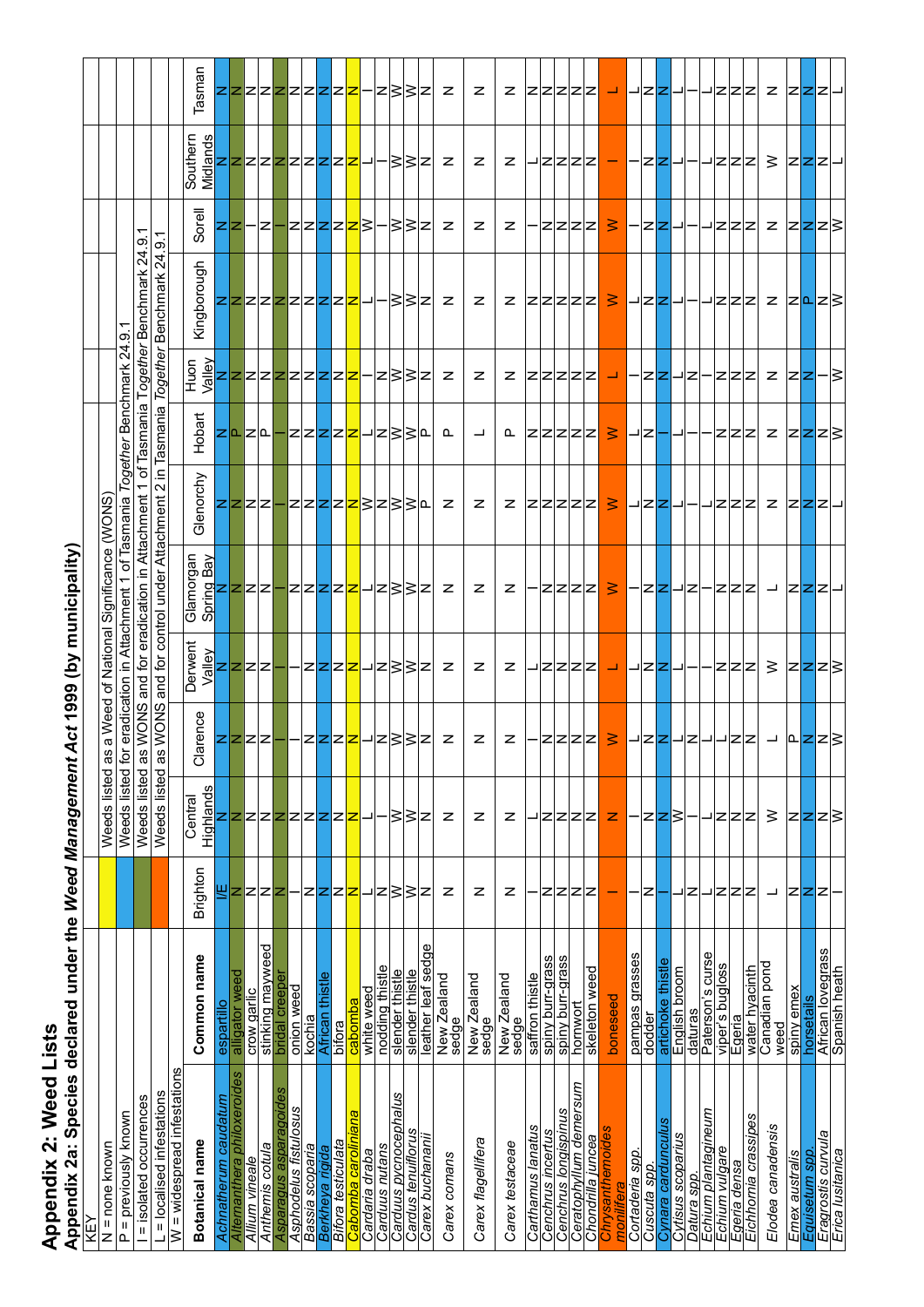| Tasman                       |                    | z              | z                      |                       | z                             |                        |                |             |                       |                      | Z Z Z Z Z  <del>Z</del>  _ _ Z               |                     |                   |                        | z                       |                    | 니디디                |                | z                       | zı                  | z                               |                      | BZZ                 |                          | لى                                                                         | z                            | z                |                  | z                        | z                         | $\left  \mathsf{z} \right $ | z                                            | <u>2</u> ZZ    |               |                            | – z          |               |
|------------------------------|--------------------|----------------|------------------------|-----------------------|-------------------------------|------------------------|----------------|-------------|-----------------------|----------------------|----------------------------------------------|---------------------|-------------------|------------------------|-------------------------|--------------------|--------------------|----------------|-------------------------|---------------------|---------------------------------|----------------------|---------------------|--------------------------|----------------------------------------------------------------------------|------------------------------|------------------|------------------|--------------------------|---------------------------|-----------------------------|----------------------------------------------|----------------|---------------|----------------------------|--------------|---------------|
| Southern<br>Midlands         |                    | z              | z                      | ∣≲                    | z                             |                        |                |             |                       |                      | z  <mark>l</mark> z z - z  <mark>z</mark>  } |                     |                   | ⊣z                     | z.                      |                    | <u> Z − </u> Z     |                | z                       | Z                   | z                               |                      | 3zz                 |                          | $\geq$                                                                     | z                            | ⊵                |                  | z                        | z                         | z                           | z                                            |                |               | 2ZZSZ                      |              |               |
| Sorell                       |                    | א⊧             | z                      | ∣3                    | z                             |                        |                |             | $ Z Z Z -$            |                      | 223                                          |                     |                   | ⊐∣Z∣                   | z                       |                    | ⊐ZZ                |                | z                       | 凹                   | z                               |                      | 322                 |                          | $\geq$                                                                     | z                            | z                |                  | z                        | z                         |                             | z                                            | 22Z            |               |                            |              |               |
| Kingborough                  |                    | צ⊧             | z                      | ∣≲                    | z                             | z                      |                | Z Z         |                       |                      | HZ <mark>Z</mark> J-HZ                       |                     |                   |                        | z.                      |                    | Z Z                |                | z                       |                     | $ z  -$                         |                      | 3zz                 |                          | $\geq$                                                                     | z                            | z                |                  | z                        | z                         | $ \mathsf{z} $              | z <mark>z</mark> zz                          |                |               |                            | ᅴᆮ           |               |
| Valley<br>Huon               |                    | z              | z                      | ∣≳                    | z                             |                        |                | 2222        |                       | —                    | 22                                           | ᅴ                   |                   | -ız                    | z                       |                    | zzz                |                |                         | $ \mathsf{z} $      |                                 |                      | 322                 |                          | $\geq$                                                                     | z                            | z                |                  | z                        | z                         | z                           | z                                            | Z Z Z          |               |                            |              | Ιz            |
| Hobart                       |                    | ⊣z             | z                      | ι3                    | z                             | $\vert$ zl             |                |             |                       |                      | 그zz-zz                                       | ᅴ                   |                   |                        | ௳                       |                    | zz                 |                | z                       | $\mathsf{z}$        | z                               |                      | ≧∣z∣z               |                          | $\geq$                                                                     | z                            | z                |                  | z                        | $\qquad \qquad -$         | z                           | z                                            | 222            |               |                            | ┙            | ΙZ            |
| Glenorchy                    |                    | ı∣z            | z                      | ∣≥                    | z                             |                        |                |             |                       |                      | Z <mark>Z</mark> ZZ24Z <mark>Z</mark> S      |                     |                   | ⊣∣z∣                   | z                       |                    | Z Z                |                | z                       | ızı                 | $\mathbb Z$                     |                      | S Z Z               |                          | ≧                                                                          | z                            | z                |                  | z                        | z                         | Z                           | z                                            | 222            |               |                            | ᅴᆮ           |               |
| Glamorgan<br>Spring Bay      |                    | z              | z                      | ∣≲                    | z                             |                        |                |             |                       |                      | Z <mark>Z</mark> ZZ-Z <mark>Z</mark> JJZ     |                     |                   |                        | z                       |                    |                    | z              | z                       | Z                   | z                               |                      | 322                 |                          | $\geq$                                                                     | z                            | z                |                  | z                        |                           | $ \mathsf{z} $              | z                                            |                |               | ZZZJC                      |              |               |
| Derwent<br>Valley            |                    | z              | z                      | IS                    | z                             |                        |                |             |                       |                      | Z Z Z Z – Z  <mark>Z</mark>                  |                     | 그그리               |                        | z                       |                    | zzz                |                | ᆜ                       | z                   |                                 |                      | Sz z                |                          | $\geq$                                                                     | z                            | z                |                  | z                        | z                         | $\left  \mathsf{z} \right $ | z                                            | Z Z Z          |               |                            | ᅴᆮ           |               |
| arence<br>$\overline{\circ}$ |                    | ız             | $z \geq$               |                       | z                             | Z Z Z Z                |                |             |                       |                      | -ZZJJJZ                                      |                     |                   |                        | z.                      | B                  |                    | ız             | z                       | 1Z                  | z                               |                      | Sz z                |                          | ≧                                                                          | z                            | ∣z               |                  | z                        | z                         |                             | z                                            |                |               | ZZZSZ                      |              |               |
| Highlands<br>Central         |                    | z              | z                      |                       | z                             | z                      |                | zz          |                       |                      | z<br>z                                       | ᆜ                   | ╜                 | z                      | z                       | z                  |                    | z              | z                       | z                   | z                               |                      | ≩zz                 |                          | $\geq$                                                                     | z                            | z                |                  | z                        | z                         | z                           | z                                            | Z Z Z          |               |                            | ℥            | z             |
| Brighton                     |                    | ש∣ב            | z                      |                       | z                             | z                      | z              | z           | z                     |                      | z<br>z                                       |                     |                   |                        | z                       | z                  |                    | z              | z                       | z                   | z                               | ⋧                    | z                   | z                        | $\geq$                                                                     | z                            | z                |                  | z                        |                           | z                           | z                                            |                | zzz           |                            |              | z             |
| Common name                  | fennel             | false cleavers | three-horn<br>bedstraw | Montpellier broom     | plant<br>Senegal tea          | common heliotrope      | hawkweeds      | Cape tulips | hydrilla              | St John's wort       | lagarosiphon<br>lantana                      | African boxthorn    | horehound         | parrot's feather       | Chilean needle<br>grass | serrated tussock   | onopordum thistles | broomrape      | feathergrass<br>African | feathertop          | creeping yellow<br><b>Cress</b> | blackberry           | sagittaria          | arrowhead                | willows                                                                    | pampas-lily-of-the<br>valley | salvinia         | ragwort          | nightshade<br>silverleat | white-edged<br>nightshade | apple-of-Sodom              | witchweed                                    | athel pine     | water caltrop | caltrop                    | gors         | burrs         |
| Botanical name               | Foeniculum vulgare | Galium spurium | Galium tricornutum     | Genista monspessulana | Gymnocoronis<br>spilanthoides | Heliotropium europaeum | Hieracium spp. | Homeria spp | Hydrilla verticillata | Hypericum perforatum | agarosiphon major.<br>antana camara          | vcium ferocissimum. | Marrubium vulgare | Myriophyllum aquaticum | Nassella neesiana       | lassella trichotom | Onopordum spp.     | Orobanche spp. | Pennisetum macrourum    | Pennisetum villosum | Rorippa sylvestris              | Rubus fruticosus agg | Sagittaria graminea | Sagittaria montevidensis | ళ<br>reichardtii, S. babylonica<br>Salix spp. (except S<br>S. calodendron) | Salpichroa origanifolia      | Salvinia molesta | Senecio jacobaea | Solanum elaeagnifolium   | Solanum marginatum        | Solanum sodomaeum           | indigenous species)<br>Striga spp. (all non- | amarix aphylla | Trapa spp.    | <b>Tribulis terrestris</b> | ex europaeus | Xanthium spp. |

Information contained in this table has been obtained from a variety of sources, including the Tasmanian Herbarium and the Department of Primary Industries, Water and Environment. Information contained in this table has been obtained from a variety of sources, including the Tasmanian Herbarium and the Department of Primary Industries, Water and Environment.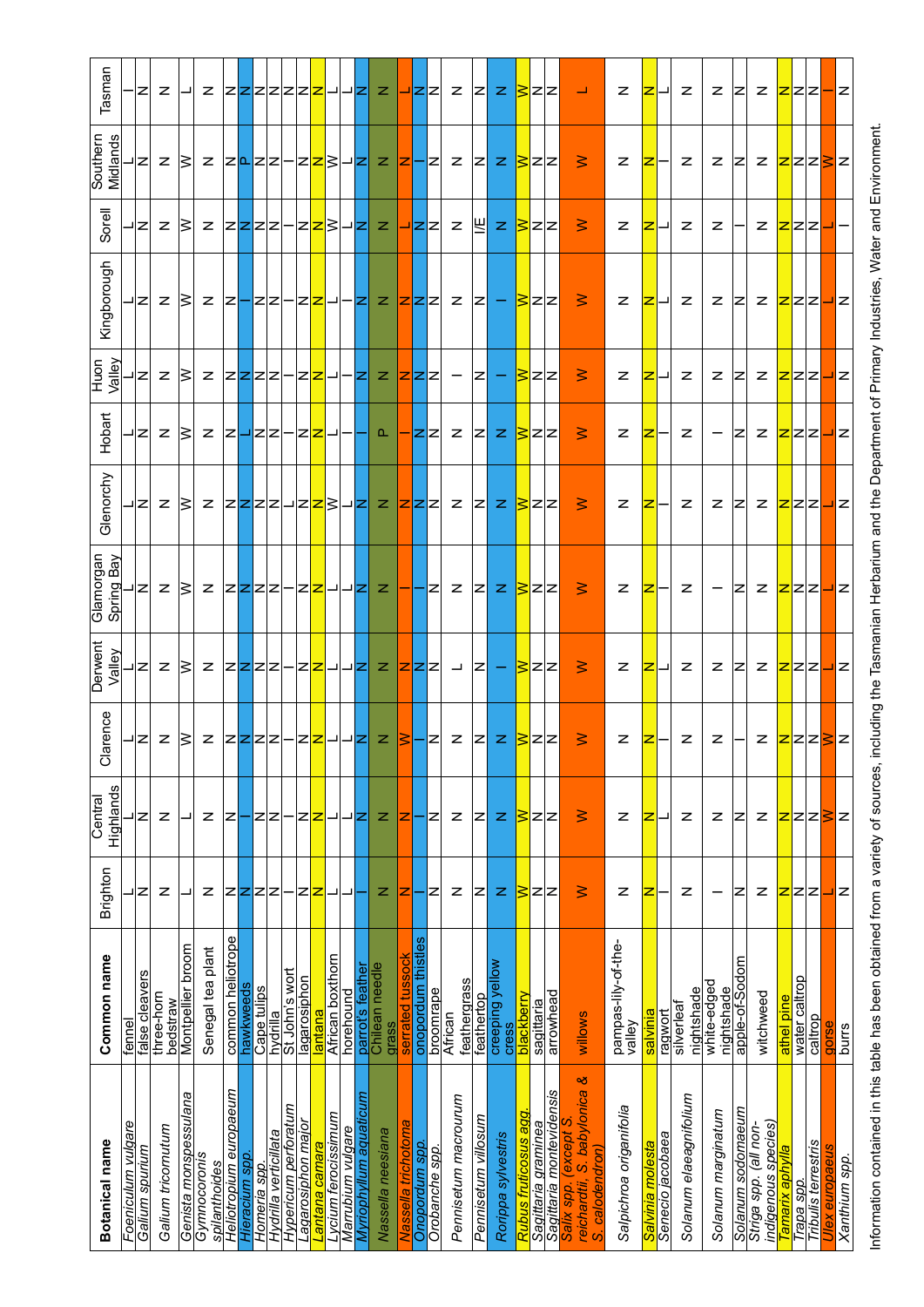#### **Appendix 2b: Tasmania** *Together* **listed weeds**

Benchmark 24.9.1

Original form in Tasmania *Together* document:

| Standard:  | To reduce the adverse impacts of pests, weeds and pathogens. |
|------------|--------------------------------------------------------------|
| Indicator: | Number of naturalised organisms                              |

Recommendation:

Because of the potential complexity of this benchmark, the Reference Group was challenged to balance scientific detail and validity with public comprehensibility. The Reference Group recommends, based on the considerable overlap with this benchmark and the most appropriate location within Tasmania *Together*, that the current Indicator for 23.4.2 be relocated as a component of the new 24.9.1. The Reference Group further recommends the deletion of the current benchmarks 23.4.2 (*number of new pests established)*, 24.9.2 (*Area adversely impacted by Phytophthora cinnamoni)* and 24.9.3 (*Areas adversely affected by other selected naturalised species)*, because they are duplicated in the proposed content of 24.9.1

| Standard:  | To reduce the adverse impacts of pests.*                                                                                                                                                             |                                                            |  |  |  |  |  |  |  |  |  |
|------------|------------------------------------------------------------------------------------------------------------------------------------------------------------------------------------------------------|------------------------------------------------------------|--|--|--|--|--|--|--|--|--|
| Indicator: | (a) Number of new pests established<br>(b) The eradication of the following pests:<br>[see Attachment 1]<br>(c) The control of established pests using the following examples:<br>[see Attachment 2] |                                                            |  |  |  |  |  |  |  |  |  |
| Baseline:  | Weeds (774), Invertebrate pests (approx 451), Plant pathogens<br>(a)<br>(approx 1000) (2001)<br>see Attachment 1<br>(b)<br>see Attachment 2<br>(c)                                                   |                                                            |  |  |  |  |  |  |  |  |  |
| Source:    | <b>DPIWE</b>                                                                                                                                                                                         |                                                            |  |  |  |  |  |  |  |  |  |
| Targets:   | $(a)$ 2005<br>2010<br>2015<br>2020                                                                                                                                                                   | 0<br>0<br>0<br>0                                           |  |  |  |  |  |  |  |  |  |
|            | (b) $2005$<br>2010<br>2015<br>2020                                                                                                                                                                   | see Attachment 1<br>$\epsilon$<br>$\epsilon$<br>$\epsilon$ |  |  |  |  |  |  |  |  |  |
|            | $(c)$ 2005<br>2010<br>2015<br>2020                                                                                                                                                                   | see Attachment 2<br>$\epsilon$<br>$\epsilon$<br>$\epsilon$ |  |  |  |  |  |  |  |  |  |

\* "Pests" as defined in the glossary of the original Tasmania *Together* document includes the sub-categories of "weeds" and "pathogens", so they do not need to be added to the wording of the Standard.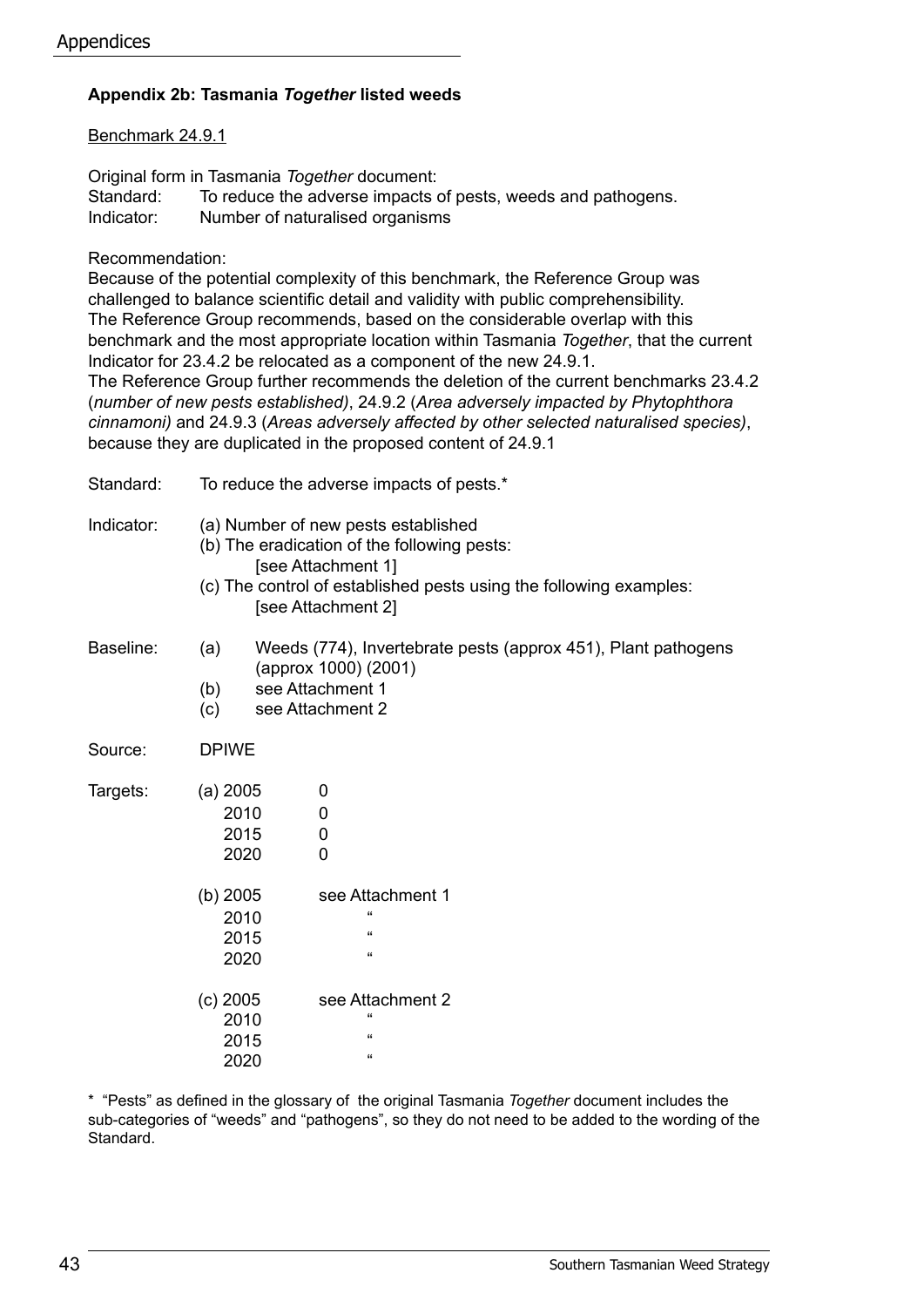## *ATTACHMENT 1*

# Pest Species to be Eradicated from Tasmania

Weeds: By 2015: *Nassella neesiana* - Chilean needle grass *Berkheya rigida* - African thistle *Hieracium pilosella* - Mouse ear hawkweed *Kochia scoparia* - Kochia *Alternanthera philoxeroides* - Alligator weed *Rorippa sylvestris* - Creeping yellowcress *Onopordum acaulon* - Stemless thistle *Equisetum* spp - Horsetail *Cynara cardunculus* – Artichoke thistle

### By 2020:

*Achnatherum caudata* - Espartillo *Myriophyllum aquaticum* - Parrots feather *Asparagus asparagoides* - Bridal creeper *Fallopia japonica* - Japanese knotweed *Cyperus rotundus* – Nut grass *Amaranthus albus* - Tumbleweed

*ATTACHMENT 2*

# Control of Pest Species in Tasmania

Weeds: *Nassella trichotoma* - Serrated tussock *Ulex europaeus* - Gorse *Chrysanthemoides monilifera* - Boneseed *Ammophila arenaria* - Marram grass *Salix spp* - Willows

By 2015

Eliminate from priority sites identified in the relevant Tasmanian Weed Management **Strategies** 

#### By 2020

Eliminate from all sites within the relevant Weed Management Plan Zone A municipalities

*Note: elimination refers to removal of plants only, seed banks may persist.*

Marine Pests: *Spartina anglica* – (Rice Grass) 1) Remove rice grass from priority sites. Priority sites identified in the Strategy for the Management of Rice Grass (*Spartina anglica*) in Tasmania, 2002 are: Derwent River (by 2010); [also listed in the *NRM Strategy for Southern Tasmania* (MAT WPD6)]

Management targets were identified in Rice Grass Area Based Management Plans for 2003 – 2006.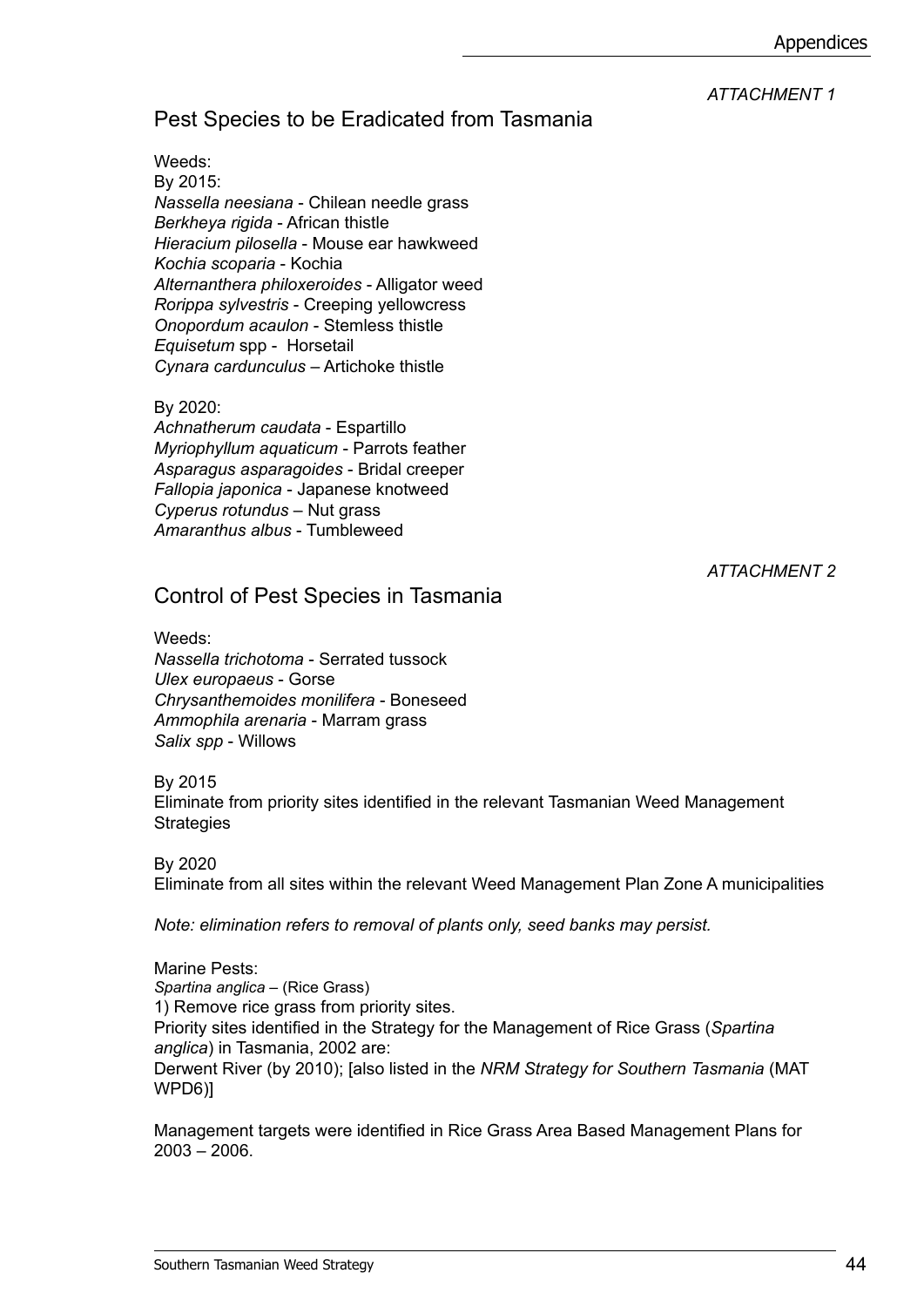#### **Appendix 2c: Non-declared weeds identified in Municipal Strategies**

| <b>Municipal Strategy</b>                                    | Weeds                                                                                                                                                                 |  |  |  |  |  |  |  |  |
|--------------------------------------------------------------|-----------------------------------------------------------------------------------------------------------------------------------------------------------------------|--|--|--|--|--|--|--|--|
| Derwent Valley Council Weed<br>Management Strategy 2004-2009 | Cape ivy (Delairea odorata)<br>Elisha's tears (Leycesteria Formosa)                                                                                                   |  |  |  |  |  |  |  |  |
| Glamorgan Spring Bay Weed<br>Management Plan                 | Elisha's tears (Leycesteria Formosa)                                                                                                                                  |  |  |  |  |  |  |  |  |
| Central Highlands Weed<br><b>Management Strategy</b>         | Capeweed (Arctotheca calendula)<br>Elisha's tears (Leycesteria Formosa)<br>Hawthorn (Cratagegus monogyna)<br>Holly (Ilex aquifolium)<br>Sweet Briar (Rosa rubiginosa) |  |  |  |  |  |  |  |  |
| <b>Glenorchy City Weed Management</b><br>Plan                | Sweet Briar (Rosa rubiginosa)<br>Capeweed (Arctotheca calendula)<br>Mallow<br>Clover<br>Dock                                                                          |  |  |  |  |  |  |  |  |

#### **Appendix 2d: Weed Alert List**

These weeds have not been picked up in relevant weed lists or strategies, but are proving to be highly invasive in many situations throughout the Southern NRM Region.

#### *Australian natives*

Sweet pittosporum (*Pittosporum undulatum*) Cape wattle (*Paraserianthes lophantha*) Cootamundra wattle (*Acacia baileyana*)

#### *Exotics*

*Trees and shrubs* Cotoneaster (*Cotoneaster* species) Mirror bush (*Coprosma repens*) Canary broom (*Genista monspessulana*) Milkwort (*Polygala myrtifolia*) Fuchsia (*Fuchsia magellanica*) Tree Lupin (*Lupinus arboreus*) Blue butterfly bush (*Psoralea pinnata*)

*Vines and lilies* English Ivy (*Hedera helix*) Banana passionfruit (*Passiflora mollissima*) Bluebell creeper (*Sollya heterophylla*) Blue periwinkle (*Vinca major*) Watsonia (*Watsonia meriana*) Arum lily (*Zantedeschia aethiopica*)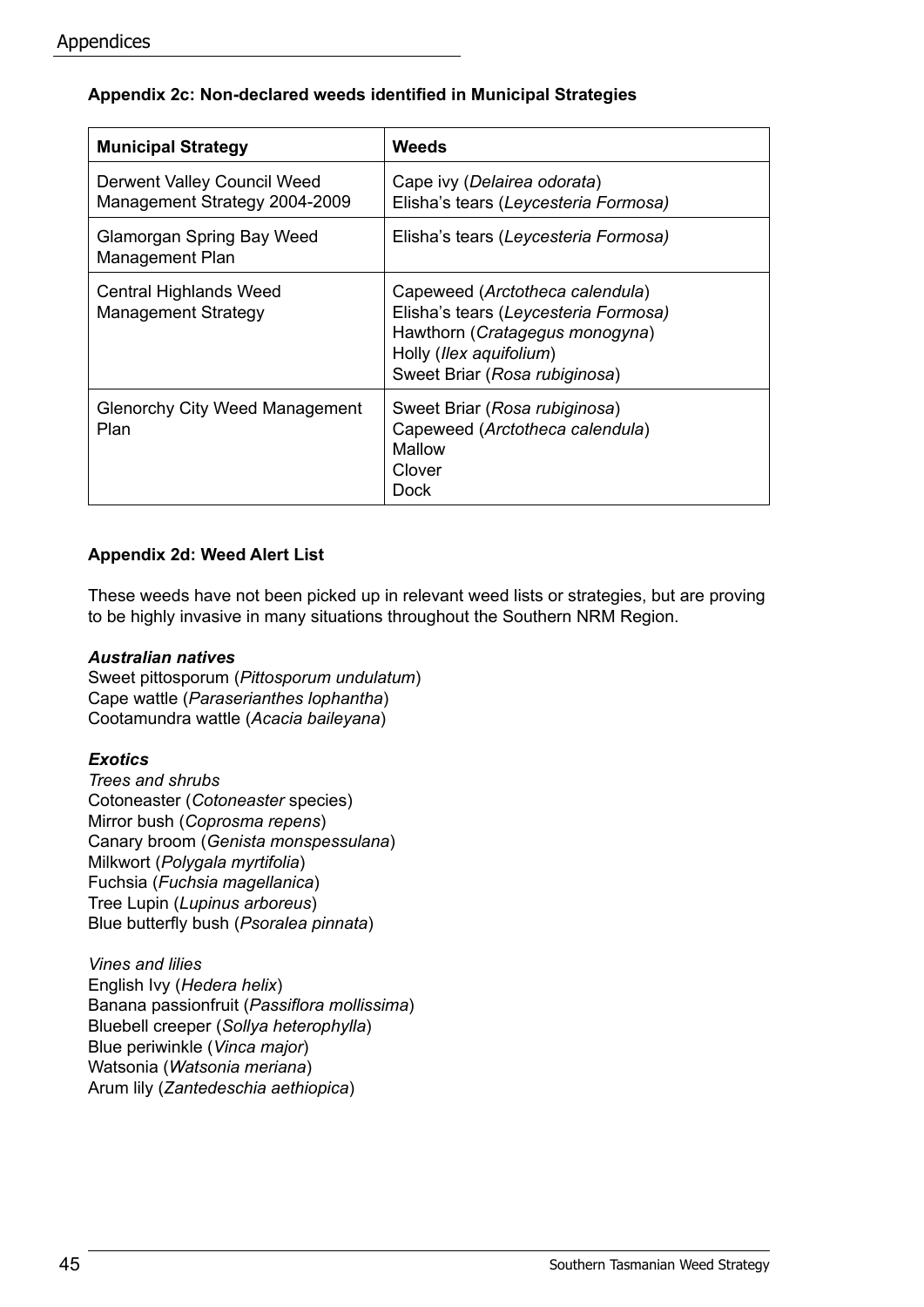# **Contacts**

#### **Councils**

*Brighton Council* Tivoli Rd, Gagebrook Ph: 03 6268 7000 Fax: 03 6263 0313 Email: admin@brighton.tas.gov.au Internet: www.brighton.tas.gov.au

*Central Highlands Council* Hamilton Office and Works Depot Ph: 03 6286 3202 Fax: 03 6286 3334 or Bothwell Office Ph: 03 6259 5503 Fax: 03 6259 5722 Internet: www.centralhighlands.tas.gov.au

*Clarence City Council* 38 Bligh St, Rosny Park Ph: 03 6245 8600 Fax: 03 6245 8700 Email: clarence@ccc.tas.gov.au Internet: www.ccc.tas.gov.au

*Derwent Valley Council* Circle Street, New Norfolk Ph: 03 6261 8500 Fax: 03 6261 8546 Email: dvcouncil@dvc.tas.gov.au Internet: www.derwentvalley.tas.gov.au

*Glamorgan Spring Bay Council* Cnr Henry & Vicary Sts, Triabunna, or Noyes St, Swansea Ph: 03 6257 4777 Fax: 03 6257 4774 Email: admin@freycinet.tas.gov.au Internet: www.gsbc.tas.gov.au

*Glenorchy City Council* 374 Main Rd, Glenorchy Ph: 03 6216 6700 Fax: 03 6216 6400 Email: gccmail@gcc.tas.gov.au Internet: www.gcc.tas.gov.au

*Hobart City Council* 16 Elizabeth St, Hobart Ph: 03 6238 2711 Fax: 03 6238 2186 Email: hcc@mailnet.hcc.tas.gov.au Internet: www.hobartcity.com.au

*Huon Valley Council* 40 Main St, Huonville Ph: 03 6264 8400 Fax: 03 6264 8440 Email: hvc@huonvalley.tas.gov.au Internet: www.huonvalley.tas.gov.au

*Kingborough Council* 15 Channel Highway, Kingston Ph: 03 6211 8200 Fax: 03 6211 8211 Email: kc@kingborough.tas.gov.au Internet: www.kingborough.tas.gov.au

*Sorell Council* 12 Somerville St, Sorell Ph: 03 6265 6400 Fax: 03 6265 6414 Internet: www.sorell.tas.gov.au

*Southern Midlands Council* 71 High St, Oatlands Ph: 03 6254 5000 Fax: 03 6254 5014 or 85 Main St, Kempton Ph: 03 6259 3011 Fax: 03 6259 1327 Email: smc@southernmidlands.tas.gov.au Internet: www.tasmaniacentral.tas.gov.au

*Tasman Council* Main Rd, Nubeena Ph: 03 6251 2400 Fax: 03 6251 2420 Email: tasman@tasman.tas.gov.au Internet: www.tasman.tas.gov.au